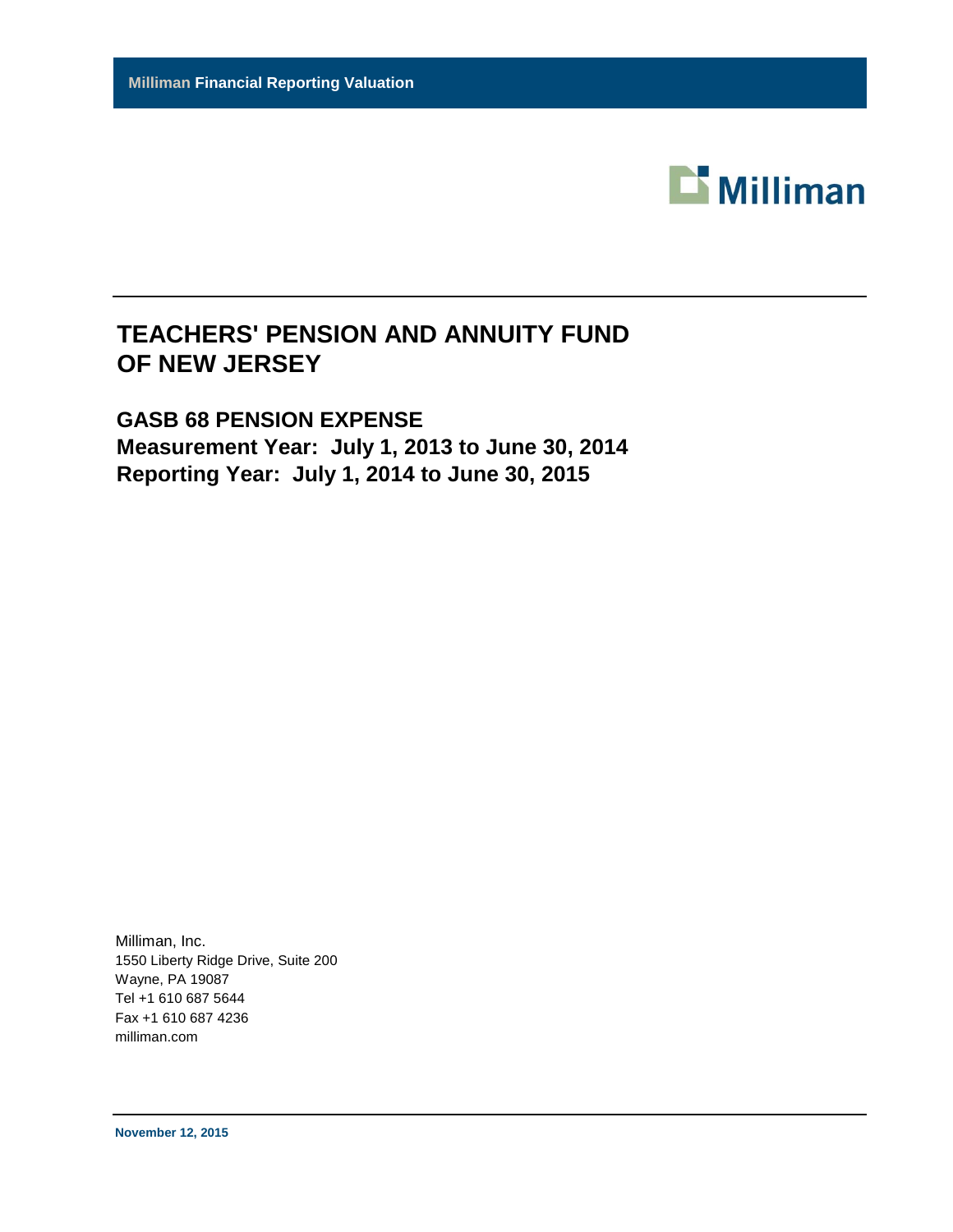# **Table of Contents**

| <b>Certification</b>                                           | 1 |
|----------------------------------------------------------------|---|
| <b>Executive Summary</b>                                       | 3 |
| <b>Proportionate Share</b>                                     | 4 |
| <b>Pension Expense</b>                                         | 5 |
| <b>Schedule of Deferred Inflow and Outflow of Resources</b>    | 6 |
| <b>GASB 68 Summary for Measurement Year</b>                    | 7 |
| <b>Appendices</b>                                              |   |
| <b>Employer Allocation Percentages for Proportionate Share</b> | А |

**GASB 68 Expense for Measurement Year Ending June 30, 2014 for Reporting Year Ending June 30, 2015 Teachers' Pension and Annuity Fund of New Jersey**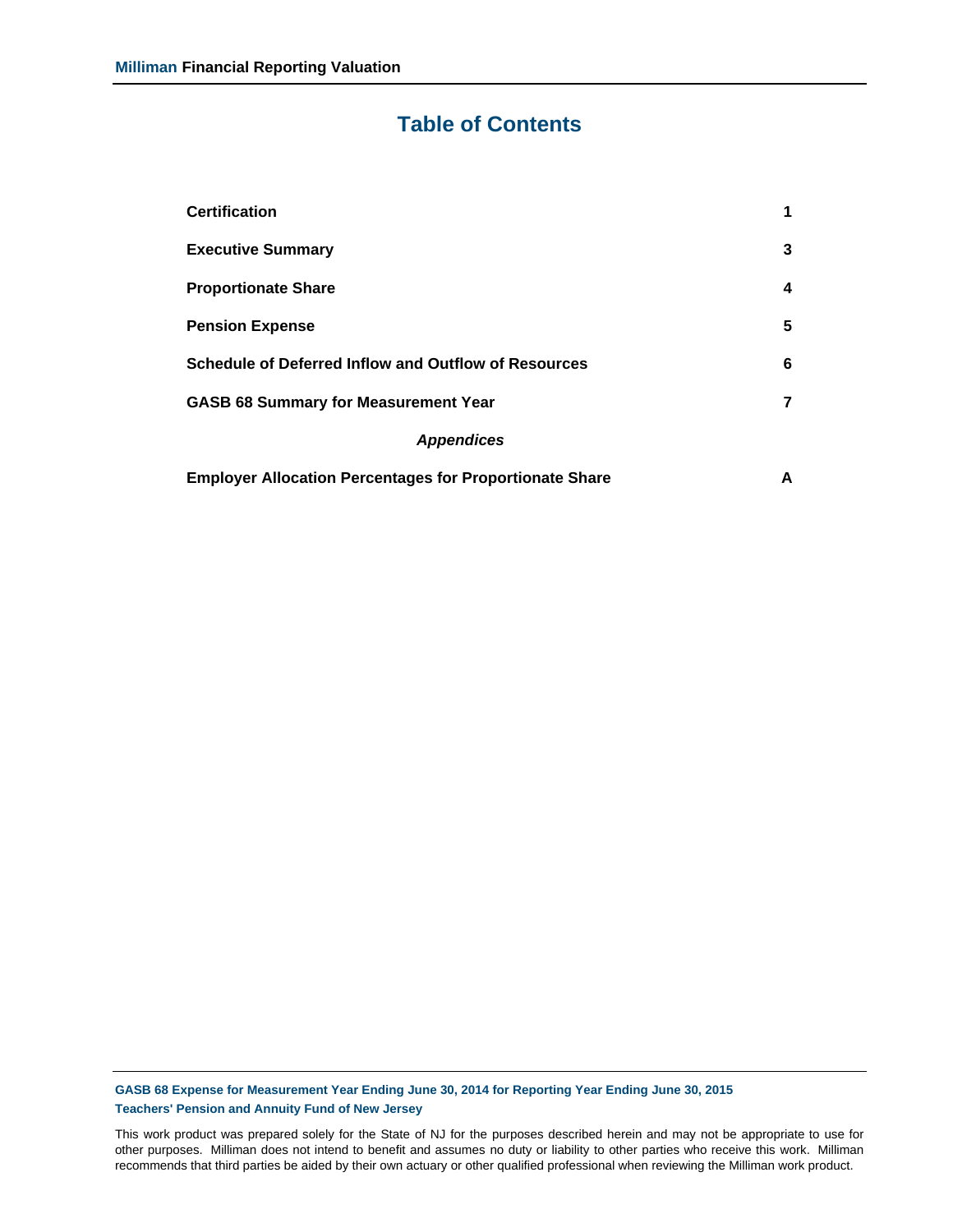# **Certification**

Actuarial computations presented in this report under Statement No. 68 of the Governmental Accounting Standards Board are for purposes of assisting the State of NJ in fulfilling its financial accounting requirements. No attempt is being made to offer any accounting opinion or advice. This report is for meaurement year July 1, 2013 to June 30, 2014 for reporting periods ending June 30, 2014 through June 30, 2015. The measurement date for determining plan assets and obligations is June 30, 2014. The calculations enclosed in this report have been made on a basis consistent with our understanding of the plan provisions. Determinations for purposes other than meeting financial reporting requirements may be significantly different than the results contained in this report. Accordingly, additional determinations may be needed for other purposes, such as judging benefit security or meeting employer funding requirements.

In preparing this report, we relied, without audit, on information as of July 1, 2013 as well as asset information as of June 30, 2014 furnished by the State of NJ. This information includes, but is not limited to, statutory provisions, member census data, and financial information. The breakdown as of July 1, 2013 includes 138,921 active participants, 12,748 terminated vested and other inactive participants (12,397 noncontributory members are treated as inactive for this purpose), and 91,729 retirees and beneficiaries. Please refer to Milliman's funding valuation report dated February 27, 2014 for more information on the plan's participants as of July 1, 2013 as well as a summary of the plan provisions and actuarial methods and assumptions. Also, the calculations contained in this report are consistent with those contained in Milliman's GASB 67 report dated March 27, 2015. Please refer to that report for more information.

We performed a limited review of the census and financial information used directly in our analysis and have found them to be reasonably consistent and comparable with information used for other purposes. The valuation results depend on the integrity of this information. If any of this information is inaccurate or incomplete our results may be different and our calculations may need to be revised.

We hereby certify that, to the best of our knowledge, this report, including all costs and liabilities based on actuarial assumptions and methods adopted by the Board or mandated by statute, is complete and accurate and determined in conformance with generally recognized and accepted actuarial principles and practices, which are consistent with the Actuarial Standards of Practice promulgated by the Actuarial Standards Board and the applicable Guides to Professional Conduct, amplifying Opinions and supporting Recommendations of the American Academy of Actuaries.

This valuation report is only an estimate of the Plan's financial condition as of a single date. It can neither predict the Plan's future condition nor guarantee future financial soundness. Actuarial valuations do not affect the ultimate cost of Plan benefits, only the timing of Plan contributions. While the valuation is based on an array of individually reasonable assumptions, other assumption sets may also be reasonable and valuation results based on those assumptions would be different. No one set of assumptions is uniquely correct. Determining results using alternative assumptions is outside the scope of our engagement.

Future actuarial measurements may differ significantly from the current measurements presented in this report due to factors such as, but not limited to, the following: plan experience differing from that anticipated by the economic or demographic assumptions; changes in economic or demographic assumptions; increases or decreases expected as part of the natural operation of the methodology used for these measurements (such as the end of an amortization period or additional cost or contribution requirements based on the plan's funded status); and changes in plan provisions or applicable law. Due to the limited scope of the actuarial assignment, we did not perform an analysis of the potential range of such future measurements.

**GASB 68 Expense for Measurement Year Ending June 30, 2014 for Reporting Year Ending June 30, 2015 Page 1 Teachers' Pension and Annuity Fund of New Jersey**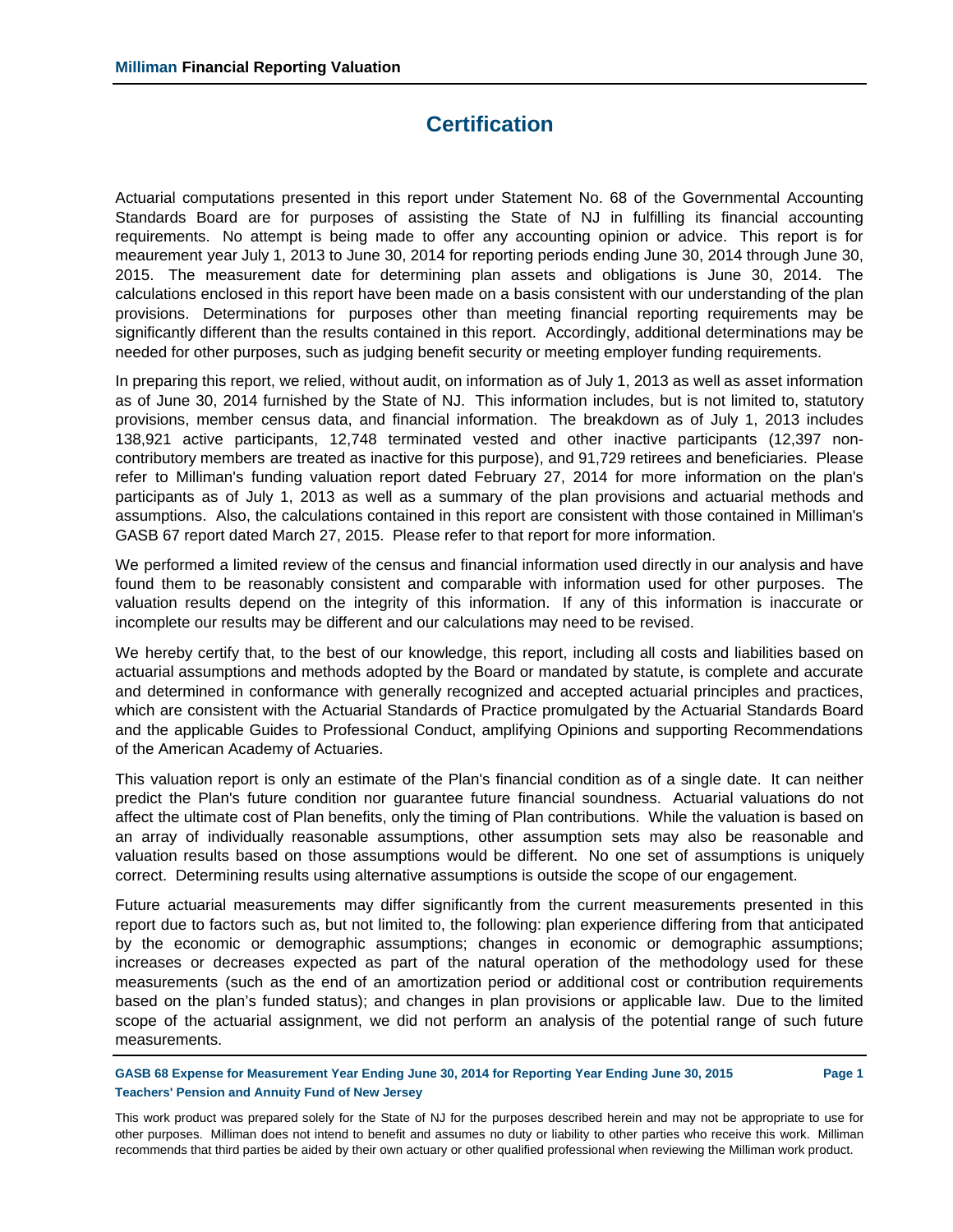## **Certification**

Milliman's work is prepared solely for the use use and benefit of the State of New Jersey Division of Pensions and Benefits. To the extent that Milliman's work is not subject to disclosure under applicable public records laws, Milliman's work may not be provided to third parties without Milliman's prior written consent. Milliman does not intend to benefit or create a legal duty to any third party recipient of its work product. Milliman's consent to release its work product to any third party may be conditioned on the third party signing a Release, subject to the following exceptions: (a) the Plan Sponsor may provide a copy of Milliman's work, in its entirety, to the Plan Sponsor's professional service advisors who are subject to a duty of confidentiality and who agree to not use Milliman's work for any purpose other than to benefit the Fund; and (b) the Plan Sponsor may provide a copy of Milliman's work, in its entirety, to other governmental entities, as required by law.

No third party recipient of Milliman's work product should rely upon Milliman's work product. Such recipients should engage qualified professionals for advice appropriate to their specific needs.

The consultants who worked on this assignment are pension actuaries. Milliman's advice is not intended to be a substitute for qualified legal or accounting counsel.

The signing actuaries are independent of the plan sponsor. We are not aware of any relationship that would impair the objectivity of our work.

On the basis of the foregoing, we hereby certify that, to the best of our knowledge and belief, this report is complete and has been prepared in accordance with generally recognized accepted actuarial principles and practices. We are members of the American Academy of Actuaries and meet the Qualification Standards to render the actuarial opinion contained herein.

South Ponton

Consulting Actuary Consulting Actuary

Richard & Garden

\_\_\_\_\_\_\_\_\_\_\_\_\_\_\_\_\_\_\_\_\_\_\_\_\_\_\_\_\_\_\_\_\_\_\_\_\_\_\_

Scott F. Porter, FSA **Richard L. Gordon, FSA** 

**GASB 68 Expense for Measurement Year Ending June 30, 2014 for Reporting Year Ending June 30, 2015 Page 2 Teachers' Pension and Annuity Fund of New Jersey**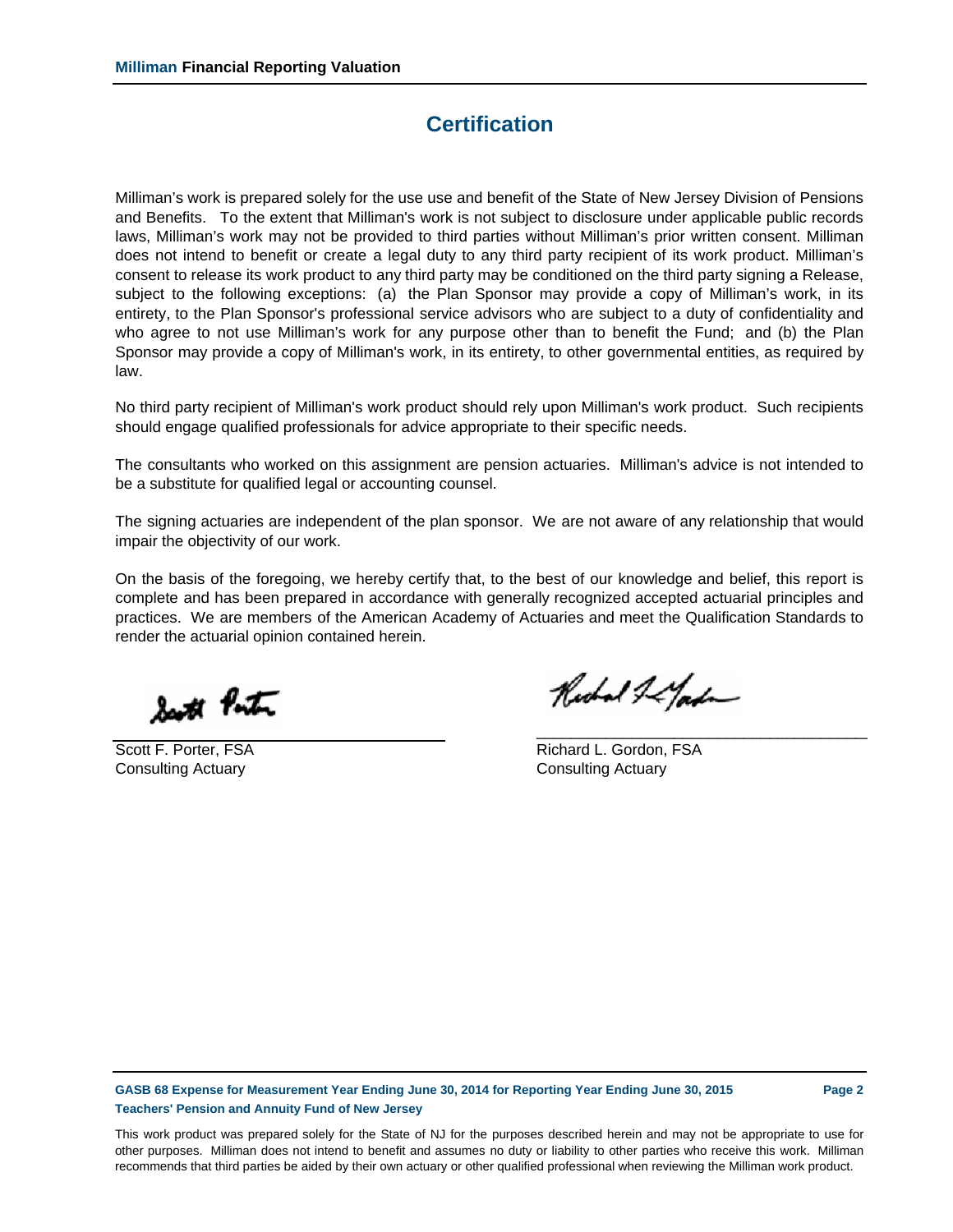## **Executive Summary**

This report presents the results of the actuarial valuation in accordance with GASB 68 as of June 30, 2014 for the Teachers' Pension and Annuity Fund to be used for reporting periods ending June 30, 2014 through June 30, 2015. There are several differences in actuarial assumptions and methods specified by GASB 67 and 68 versus those used to determine the statutory contribution in accordance with New Jersey statute. These differences include treatment of receivable contributions, amortization methods, actuarial cost methods, inclusion of insurance benefits and the discount rate. Please refer to the June 30, 2014 GASB 67 report for more information.

The Net Pension Liability increased by \$3,022.6 million from \$50,790.5 million as of June 30, 2013 to \$53,813.1 million as of June 30, 2014. The pension expense for TPAF for the measurement year ending June 30, 2014 is \$2,906.8 million.

Deferred inflows total \$1,763.2 million due to a small actuarial gain of \$24.9 million measured on a GASB 67/68 basis and a gain on the market value of assets of \$2,176.5 million. The actuarial gain is amortized over the expected working lifetime of active and inactive participants. The gain on the assets is recognized over a 5-year period. A portion of each of these items is recognized beginning with the current measurement year in accordance with GASB 68.

Deferred outflows total \$2,306.6 million due to a change in the GASB 68 discount rate from 4.95% as of June 30, 2013 to 4.68% as of June 30, 2014 of \$2,614.2 million. Similar to actuarial gains and losses, the change in actuarial assumptions is amortized over the expected working lifetime of active and inactive participants. A portion is recognized beginning with the current measurement year. Contributions made subsequent to the measurement date of \$540.6 million are not included in deferred outflows. These contributions reflect pension and noncontributory group insurance contributions made to TPAF during the fiscal year ending June 30, 2015. Contributions subsequent to the measurement date should be reflected in the following measurement year per GASB 68.

Actuarial gains and losses as well as actuarial assumptions are amortized over the expected working lifetime of active and inactive participants in the plan as of the beginning of the measurement year. The period is 8.5 years and equals the total expected working lifetime of active members of 2,072,061 divided by the number of plan participants of 243,398.

### **GASB 68 Expense for Measurement Year Ending June 30, 2014 for Reporting Year Ending June 30, 2015 Page 3 Teachers' Pension and Annuity Fund of New Jersey**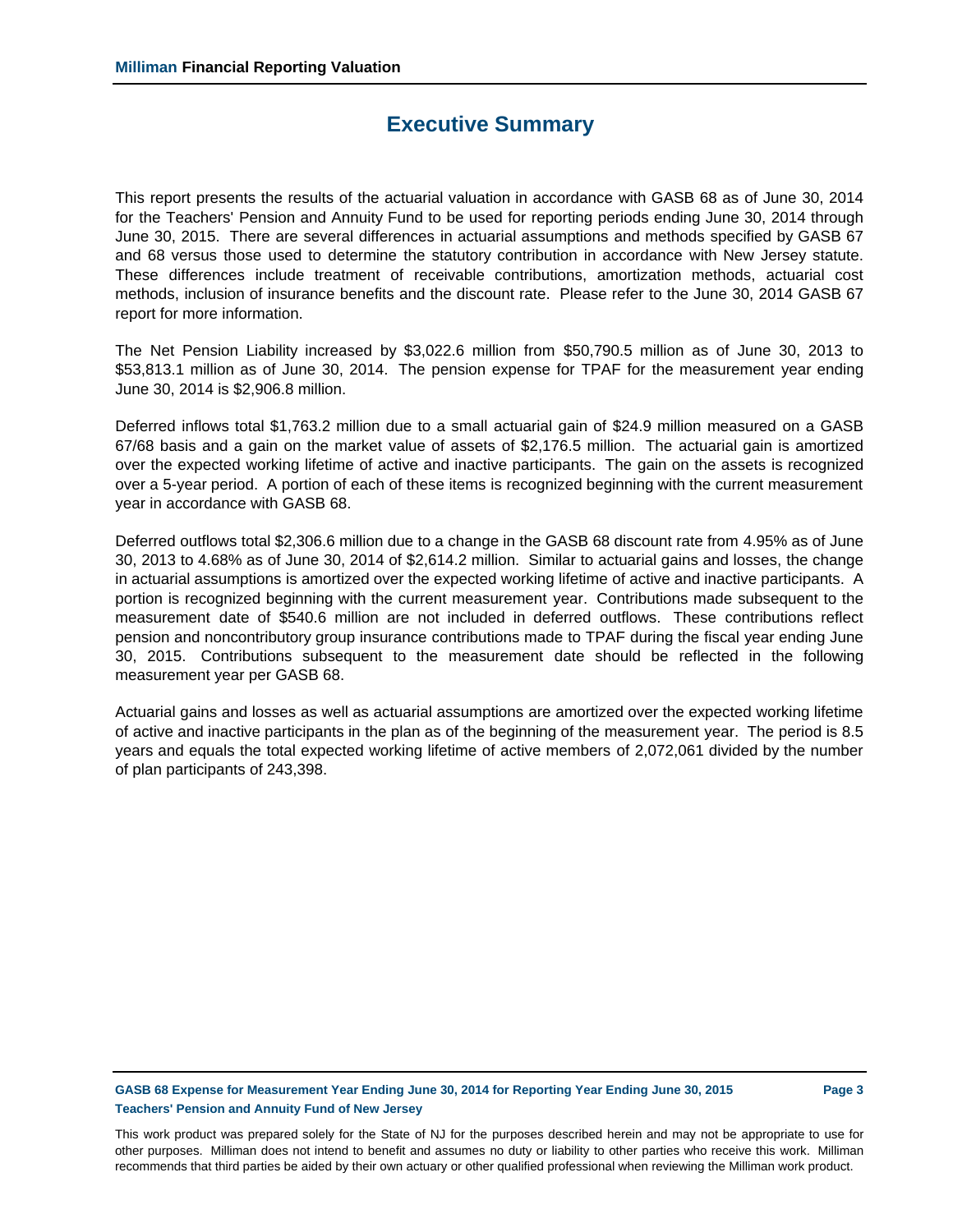## **Development of Proportionate Share**

Exhibit A contains the proportionate share for each location of TPAF as provided by the Division for the recent actuarial valuations. TPAF is cost sharing employer pension fund with a special funding situation where a noncontributing entity (the State) is responsible to fund 100% of the contributions, excluding any local ERI contributions. The proportionate share is used to allocate costs between the State and nonemployer locations. The proportionate share allocated to State locations increased from 0.49% as of June 30, 2013 to 0.68% as of June 30, 2014.

GASB 68 requires the proportionate share to be consistent with the manner in which contributions are determined and should reflect the projected long-term contribution effort of all employers and nonemployer contributing entities. To that end, the State determined the proportionate share based on contributions actually made to TPAF for purposes of meeting the statutory contribution determined in the actuarial valuations, allocated to employers based on covered payroll, and further adjusted by expected State ERI contributions. *The contributions made to TPAF to meet the statutory contributions allocated to each noncontributing employer will be different than the actual contributions allocated for the fiscal year in the audited financial statements due to the State ERI adjustment and additional items reflected as employer contributions in the statements, but are not towards meeting the statutory contribution requirement.* Since the State did not allocate (or allocated a small percentage) any contributions to the ERI for these fiscal years, the expected full ERI contributions were utilized in determining the proportion. This provides a higher allocation of the liability and expense to account for the ERI for these specific locations. The allocation of contributions by covered payroll is consistent with the methods used to allocated costs to each noncontributing entity. These amounts were further adjusted to reflect late reporting employers.

The proportionate share is used by the Division and its auditors to allocate costs and liabilities in accordance with GASB 68 to each location. Please refer to the audited financial statements for the amounts allocated to each location, including the State. Since the State is the sole contributor, the entire Net Pension Liability plus pension expense and other related items are allocated solely to the State. The development of these amounts is split between the portion associated with State locations and the portion assumed on behalf of nonemployer locations.

The portion asumed on behalf of nonemployer locations is then allocated to each local employer. The proportionate share shown on Exhibit A shows the proportion for each location of all nonemployer locations. Each local employer is required to book as an expense and corresponding revenue their proportionate share of the pension expense allocated to a noncontributing entity (the State) under a special funding situation. Furthermore, each local employer includes their proportionate share of the Net Pension Liability in their footnotes.

## **GASB 68 Expense for Measurement Year Ending June 30, 2014 for Reporting Year Ending June 30, 2015 Page 4 Teachers' Pension and Annuity Fund of New Jersey**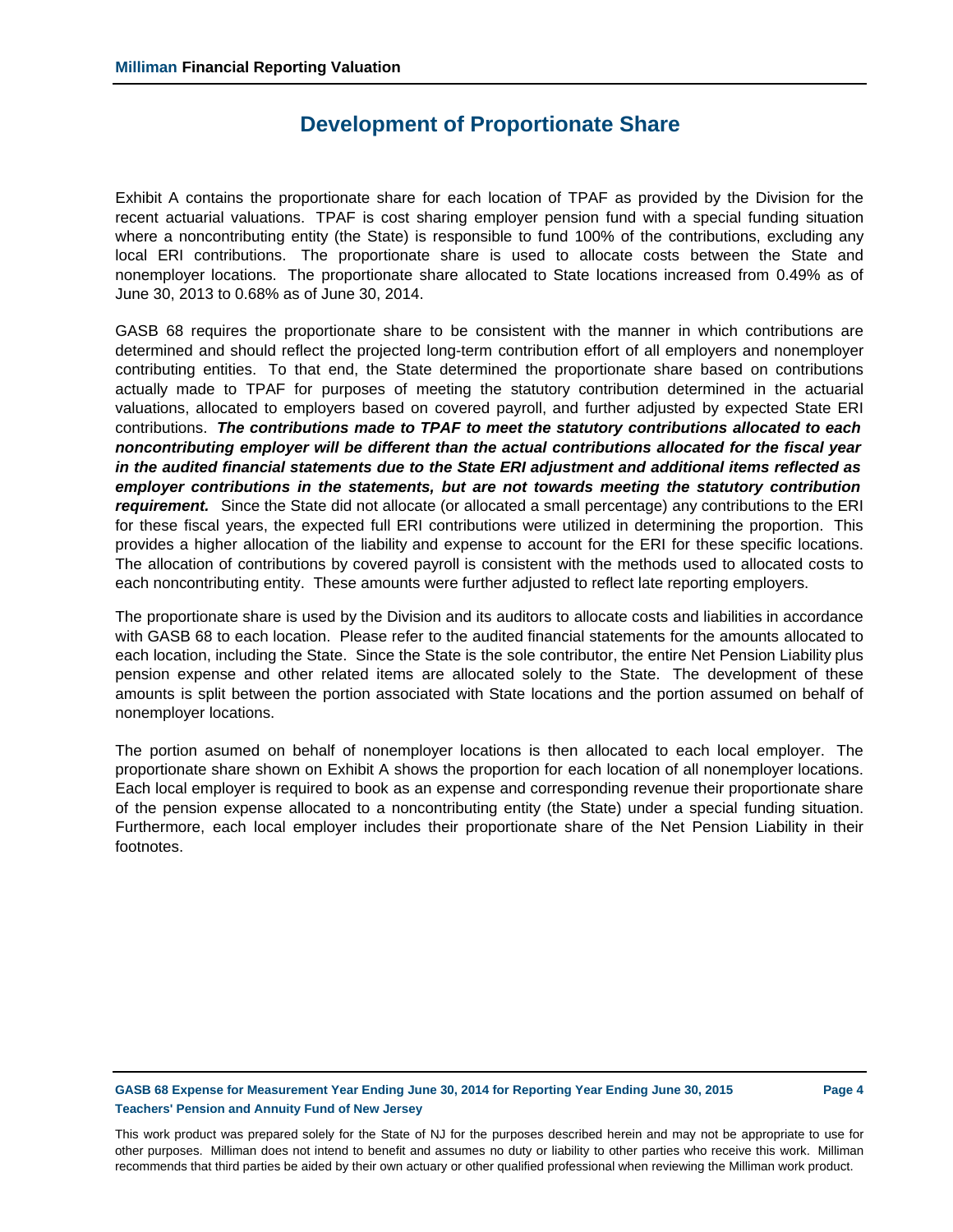## **Pension Expense**

## **Measured as of June 30, 2014 For Fiscal Year Ending June 30, 2015**

|                                                       | <b>July 1, 2012 to</b> | <b>July 1, 2013 to</b> |
|-------------------------------------------------------|------------------------|------------------------|
| <b>Pension Expense</b>                                | <b>June 30, 2013</b>   | <b>June 30, 2014</b>   |
| Service cost                                          | \$0                    | \$1,870,901,832        |
| Interest on total pension liability                   | 0                      | 3,794,362,523          |
| Effect of plan changes                                | 0                      | $\mathbf{0}$           |
| Administrative expenses                               | 0                      | 12,170,971             |
| Member contributions                                  | 0                      | (716, 183, 306)        |
| Expected investment return net of investment expenses | 0                      | (1,923,727,736)        |
| Recognition of Deferred Inflows/Outflows of Resources |                        |                        |
| Recognition of economic/demographic gains or losses   | 0                      | (2,929,202)            |
| Recognition of assumption changes or inputs           | 0                      | 307,549,848            |
| Recognition of investment gains or losses             | 0                      | (435, 309, 144)        |
| <b>Pension Expense</b>                                | 0                      | 2,906,835,786          |

As of June 30, 2014, the deferred inflows and outflows of resources are as follows:

| <b>Deferred Inflows / Outflows of Resources</b>      | <b>Deferred Inflows</b><br>of Resouces | <b>Deferred Outflows</b><br>of Resouces |
|------------------------------------------------------|----------------------------------------|-----------------------------------------|
| Differences between expected and actual experience   | (\$21,969,019)                         | \$0                                     |
| Changes of assumptions                               | 0                                      | 2,306,623,861                           |
| Net difference between projected and actual earnings | (1,741,236,574)                        |                                         |
| Total                                                | (1,763,205,593)                        | 2,306,623,861                           |

Other amounts currently reported as deferred outflows of resources and deferred inflows of resources related to pensions will be recognized in pension expense as follows:

| Year ended June 30: |                 |
|---------------------|-----------------|
| 2015                | (\$130,688,498) |
| 2016                | (130, 688, 498) |
| 2017                | (130, 688, 498) |
| 2018                | (130, 688, 496) |
| 2019                | 304,620,646     |
| Thereafter*         | 761,551,613     |

In addition \$540,603,535 in employer contributions subsequent to the measurement date should be reported under deferred outflows of resources and recognized as a reduction of the net pension liability in the year ended 06/30/2015. This amount is not included above.

\* Note that additional future deferred inflows and outflows of resources may impact these numbers.

**GASB 68 Expense for Measurement Year Ending June 30, 2014 for Reporting Year Ending June 30, 2015 Teachers' Pension and Annuity Fund of New Jersey Page 5**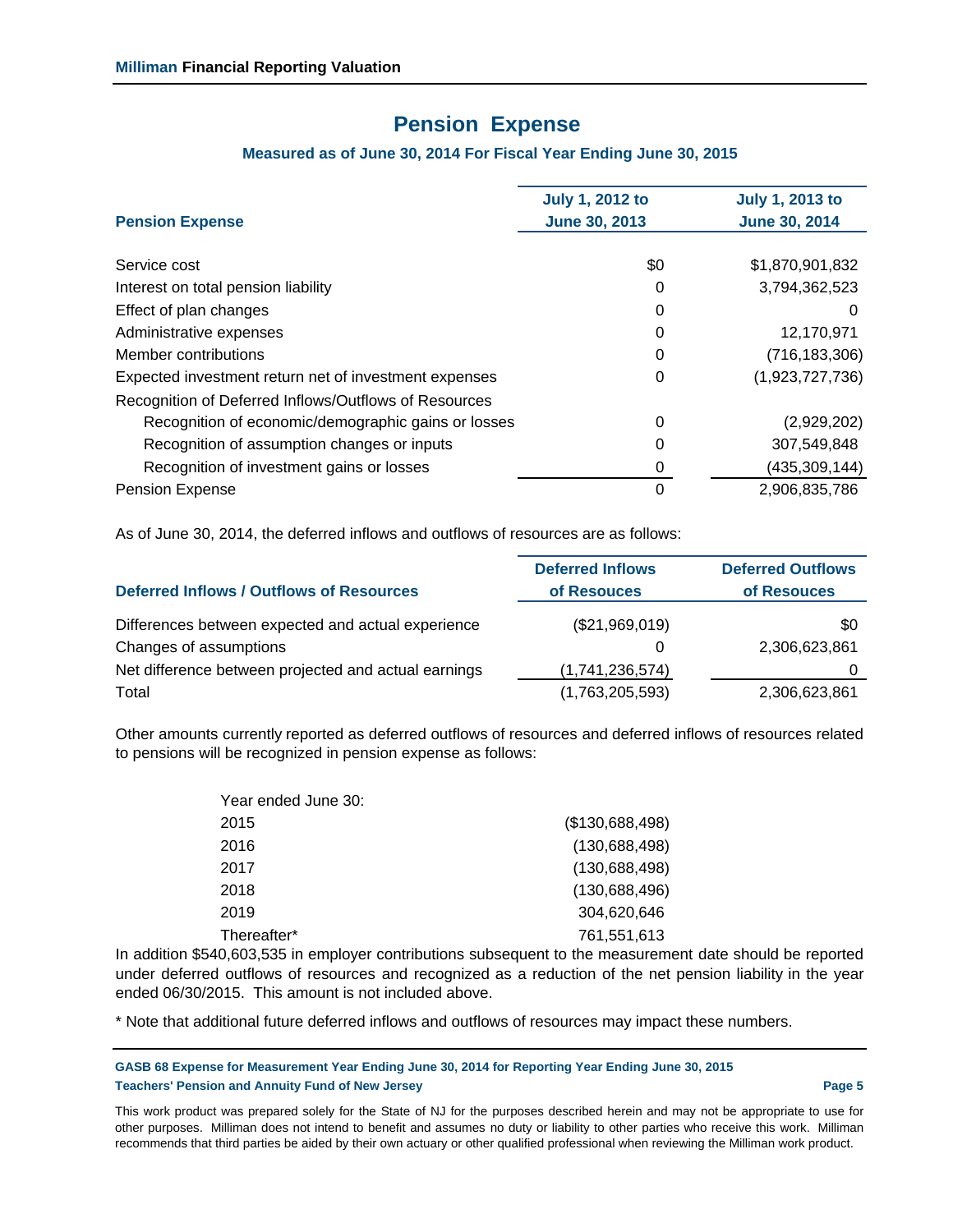|                      | <b>Original</b>    |                    | <b>Original</b><br><b>Date Recognition</b> | <b>Amount</b><br><b>Recognized</b><br>in 06/30/2014 | <b>Balance of</b><br><b>Deferred</b><br><b>Inflows</b> | <b>Balance of</b><br><b>Deferred</b><br><b>Outflows</b> |
|----------------------|--------------------|--------------------|--------------------------------------------|-----------------------------------------------------|--------------------------------------------------------|---------------------------------------------------------|
|                      | <b>Amount</b>      | <b>Established</b> | Period*                                    | <b>Expense</b>                                      | 06/30/2014                                             | 06/30/2014                                              |
| <b>Investment</b>    | (2, 176, 545, 718) | 6/30/2014          | 5.0                                        | (435,309,144)                                       | (1,741,236,574)                                        | 0                                                       |
| (gains) or losses    |                    |                    |                                            | (435, 309, 144)                                     | (1,741,236,574)                                        | $\Omega$                                                |
| Economic/demographic | (24,898,221)       | 6/30/2014          | 8.5                                        | (2,929,202)                                         | (21,969,019)                                           | 0                                                       |
| (gains) or losses    |                    |                    |                                            | (2,929,202)                                         | (21,969,019)                                           | $\Omega$                                                |
| <b>Assumption</b>    | 2,614,173,709      | 6/30/2014          | 8.5                                        | 307.549.848                                         | 0                                                      | 2,306,623,861                                           |
| changes or inputs    |                    |                    |                                            | 307,549,848                                         | $\Omega$                                               | 2,306,623,861                                           |

# **Schedule of Deferred Inflows and Outflows of Resources**

\* Investment (gains)/losses are recognized in pension expense over a period of five years; economic/demographic (gains)/losses and assumption changes or inputs are recognized over the average remaining service life for all active and inactive members.

**GASB 68 Expense for Measurement Year Ending June 30, 2014 for Reporting Year Ending June 30, 2015 Page 6 Teachers' Pension and Annuity Fund of New Jersey**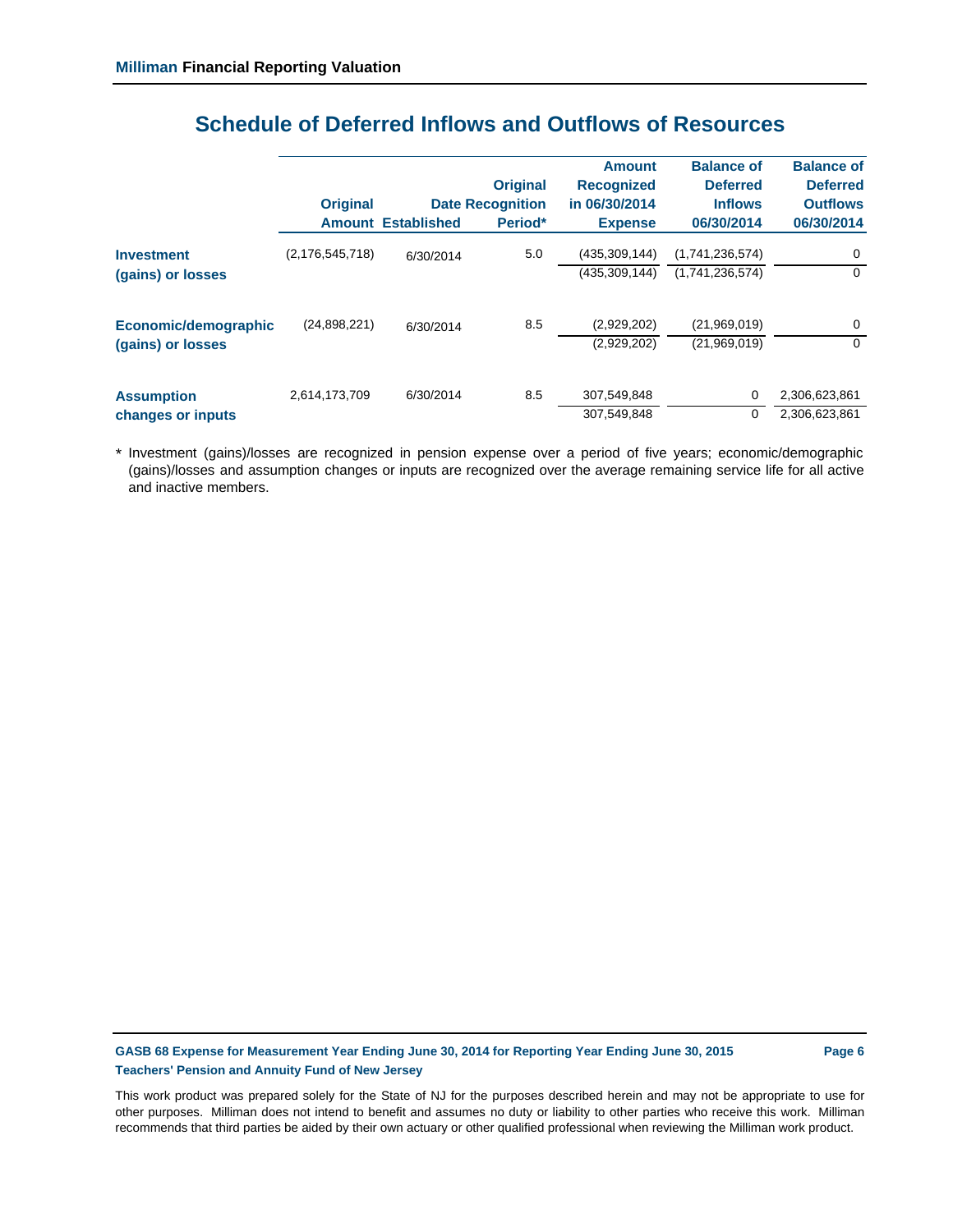## **Milliman Financial Reporting Valuation**

|                                                  |                                |                          | <b>GASB 68 Summary for Measurement Year</b> |                    |                 |                    |                                             |                                     |
|--------------------------------------------------|--------------------------------|--------------------------|---------------------------------------------|--------------------|-----------------|--------------------|---------------------------------------------|-------------------------------------|
|                                                  | <b>Total</b><br><b>Pension</b> | Plan<br><b>Fiduciary</b> | <b>Net</b><br><b>Pension</b>                | <b>Deferred</b>    | <b>Deferred</b> | <b>Net</b>         | <b>Net Pension</b><br><b>Liability plus</b> | <b>Annual</b>                       |
|                                                  | Liability                      | <b>Net Position</b>      | Liability                                   | <b>Inflows</b>     | <b>Outflows</b> | <b>Deferrals</b>   | <b>Net Deferrals</b>                        | <b>Expense</b>                      |
| Balances as of June 30, 2013                     | (\$76,678,639,670)             | \$25,888,126,039         | (\$50,790,513,631)                          | \$0                | \$0             | \$0                | (\$50,790,513,631)                          |                                     |
| Service cost                                     | (1,870,901,832)                |                          | (1,870,901,832)                             |                    |                 |                    |                                             | 1,870,901,832                       |
| Interest on total pension liability              | (3,794,362,523)                |                          | (3,794,362,523)                             |                    |                 |                    |                                             | 3,794,362,523                       |
| Effect of plan changes                           | $\Omega$                       |                          | $\Omega$                                    |                    |                 |                    |                                             | $\Omega$                            |
| Effect of liability gains or losses              | 24,898,221                     |                          | 24,898,221                                  | (24, 898, 221)     |                 | (24,898,221)       |                                             |                                     |
| Effect of assumption changes or inputs           | (2,614,173,709)                |                          | (2,614,173,709)                             |                    | 2,614,173,709   | 2,614,173,709      |                                             |                                     |
| Benefit payments                                 | 3,837,859,513                  | (3,837,859,513)          | $\Omega$                                    |                    |                 |                    |                                             |                                     |
| Administrative expenses                          |                                | (12, 170, 971)           | (12, 170, 971)                              |                    |                 |                    |                                             | 12,170,971                          |
| Member contributions                             |                                | 716,183,306              | 716,183,306                                 |                    |                 |                    |                                             | (716, 183, 306)                     |
| Expected investment income (net of inv expenses) |                                | 1,923,727,736            | 1,923,727,736                               |                    |                 |                    |                                             | (1,923,727,736)                     |
| Investment gains or losses                       |                                | 2,176,545,718            | 2,176,545,718                               | (2, 176, 545, 718) |                 | (2, 176, 545, 718) |                                             |                                     |
| <b>Employer contributions</b>                    |                                | 427,700,146              | 427,700,146                                 |                    |                 |                    | 427,700,146                                 |                                     |
| Recognition of liability gains or losses         |                                |                          |                                             | 2,929,202          |                 | 2,929,202          |                                             | (2,929,202)                         |
| Recognition of assumption changes or inputs      |                                |                          |                                             |                    | (307, 549, 848) | (307, 549, 848)    |                                             | 307,549,848                         |
| Recognition of investment gains or losses        |                                |                          |                                             | 435,309,144        |                 | 435,309,144        |                                             | (435, 309, 144)                     |
| Annual expense                                   |                                |                          |                                             |                    |                 |                    | (2,906,835,786)                             | ------------------<br>2,906,835,786 |
| Balances as of June 30, 2014                     | (81,095,320,000)               | 27,282,252,461           | (53,813,067,539)                            | (1,763,205,593)    | 2,306,623,861   | 543,418,269        | (53, 269, 649, 271)                         |                                     |

#### **GASB 68 Expense for Measurement Year Ending June 30, 2014 for Reporting Year Ending June 30, 2015 Page 7 Teachers' Pension and Annuity Fund of New Jersey**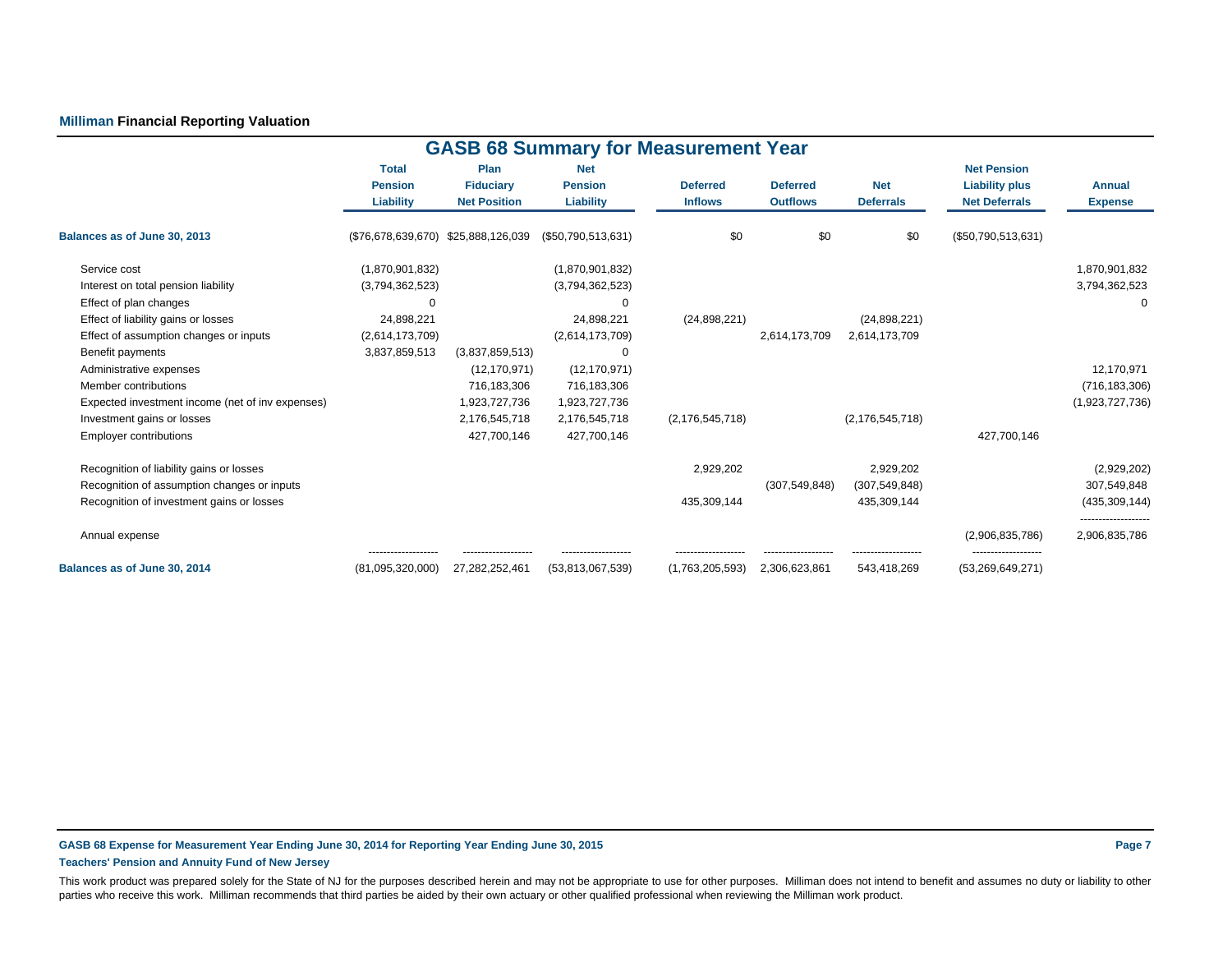### **Development of Proportionate Share by Employer Based on State Contributions Made Towards Statutory Pension Contribution**

**For Nonemployer locations, Proportionate Share Represents Portion of All Nonemployer Locations (rather than of the total)**

|                |                |                                                 |                 |              | Fiscal Year Ending June 30, 2013 |                          |                |               |                          |                          |                          |                              |          |
|----------------|----------------|-------------------------------------------------|-----------------|--------------|----------------------------------|--------------------------|----------------|---------------|--------------------------|--------------------------|--------------------------|------------------------------|----------|
|                |                |                                                 |                 | Allocated    |                                  |                          | Total          |               | Allocated                |                          |                          | Total                        |          |
|                |                |                                                 |                 | Statutory    |                                  | Full                     | Contribution   | Employer      | Statutory                |                          | Full                     | Contribution                 | Employer |
|                | Group Location | Location                                        |                 | Pension      | <b>NCGI</b>                      | ERI 3 & 5                | For Allocation | Proportionate | Pension                  | <b>NCGI</b>              | ERI 3 & 5                | For Allocation Proportionate |          |
| Code           | Code           | Name                                            | County          | Contribution | Premium                          | Premium                  | Purposes       | Share         | Contribution             | Premium                  | Premium                  | Purposes                     | Share    |
| 2              | 90207          | 902072 OFFICE OF ADM LAW                        |                 |              |                                  | 60,580                   | 60,580         | 0.01423%      | $\overline{\phantom{a}}$ | $\overline{\phantom{a}}$ | 57,764                   | 57,764                       | 0.00890% |
| 2              | 90400          | 904002 DEPARTMENT OF EDUCATION                  |                 | 409,824      | 36,174                           | 1,793,224                | 2,239,222      | 0.52609%      | 694,920                  | 36,562                   | 1,709,855                | 2,441,337                    | 0.37622% |
| 2              | 90416          | 904162 NJ DEPARTMENT OF EDUCATION               |                 | 214,314      | 18,917                           | 359,731                  | 592,962        | 0.13931%      | 343,306                  | 18,062                   | 343,006                  | 704,374                      | 0.10855% |
| 6              | 90280          | 902806 DEPARTMENT OF LABOR                      |                 | 4,286        | 378                              |                          | 4,664          | 0.00110%      | 6,840                    | 360                      |                          | 7,200                        | 0.00111% |
|                |                |                                                 |                 |              |                                  |                          |                |               |                          |                          |                          |                              |          |
|                |                | <b>Employer - State of New Jersey Subtotals</b> |                 | 628,424      | 55,469                           | 2,213,535                | 2,897,428      | 0.68073%      | 1,045,066                | 54,984                   | 2,110,625                | 3,210,675                    | 0.49478% |
| $\overline{4}$ | 90412          | 904124 KEAN UNIVERSITY                          |                 | 13,510       | 1,193                            | 156,248                  | 170,951        | 0.04044%      | 21,566                   | 1,135                    | 148,984                  | 171,685                      | 0.02659% |
| 4              | 90414          | 904144 MONTCLAIR STATE UNIVERSITY               |                 | 10,064       | 888                              | 123.610                  | 134,562        | 0.03183%      | 24.488                   | 1.289                    | 117,863                  | 143,640                      | 0.02225% |
| 4              | 90411          | 904114 NEW JERSEY CITY UNIVERSITY               |                 | 8,725        | 770                              | 298,722                  | 308,217        | 0.07291%      | 21,566                   | 1,135                    | 284,834                  | 307,535                      | 0.04763% |
| 3              | 981            | 9813 NJ INSTITUTE OF TECHNOLOGY                 |                 | 5,961        | 526                              | 60,072                   | 66,559         | 0.01574%      | 9,261                    | 487                      | 57,280                   | 67,028                       | 0.01038% |
| 4              | 90410          | 904104 ROWAN UNIVERSITY                         |                 |              |                                  | 50,670                   | 50,670         | 0.01199%      | 8,729                    | 459                      | 48,314                   | 57.502                       | 0.00891% |
| 4              | 90415          | 904154 THE COLLEGE OF NEW JERSEY                |                 | 4,721        | 417                              | 31,771                   | 36,909         | 0.00873%      | 15,071                   | 793                      | 30,294                   | 46,158                       | 0.00715% |
| 4              | 90413          | 904134 WILLIAM PATERSON UNIV OF NJ              |                 | 20,034       | 1,769                            | 57,694                   | 79,497         | 0.01881%      | 31,977                   | 1,683                    | 55,011                   | 88,671                       | 0.01373% |
| 6              | 1095           | 10956 LONGPORT BOROUGH BD OF ED                 | <b>ATLANTIC</b> | 595          | 53                               |                          | 648            | 0.00015%      | 950                      | 50                       |                          | 1,000                        | 0.00015% |
| 6              | 1020           | 10206 ABSECON BD OF ED                          | <b>ATLANTIC</b> | 214,476      | 18.931                           | $\overline{\phantom{a}}$ | 233.407        | 0.05521%      | 341,718                  | 17,979                   | $\overline{\phantom{a}}$ | 359.697                      | 0.05571% |
| 6              | 1000           | 10006 ATLANTIC CITY BD OF ED                    | <b>ATLANTIC</b> | 2,491,382    | 219,906                          |                          | 2,711,288      | 0.64136%      | 3,707,395                | 195,060                  | ٠                        | 3,902,455                    | 0.60437% |
| 6              | 1098           | 10986 ATLANTIC CO SPECIAL SERVICES              | <b>ATLANTIC</b> | 321,922      | 28,415                           |                          | 350,337        | 0.08287%      | 505,716                  | 26,608                   |                          | 532,324                      | 0.08244% |
| 6              | 969            | 9696 ATLANTIC CO VOCATIONAL SCHOOLS             | <b>ATLANTIC</b> | 202,380      | 17,863                           |                          | 220,243        | 0.05210%      | 270,436                  | 14,229                   |                          | 284,665                      | 0.04409% |
| 6              | 1094           | 10946 BRIGANTINE CITY BD OF ED                  | <b>ATLANTIC</b> | 258,029      | 22,775                           |                          | 280,804        | 0.06643%      | 402,612                  | 21,183                   | $\overline{\phantom{a}}$ | 423,795                      | 0.06563% |
| 6              | 1081           | 10816 BUENA REGIONAL SCHOOL DIST                | <b>ATLANTIC</b> | 657,431      | 58,029                           |                          | 715,460        | 0.16924%      | 1,066,939                | 56,136                   |                          | 1,123,075                    | 0.17393% |
| ĥ              | 1030           | 10306 EGG HARBOR CITY BD OF ED                  | <b>ATLANTIC</b> | 161,183      | 14,227                           |                          | 175,410        | 0.04149%      | 251,843                  | 13,250                   |                          | 265,093                      | 0.04106% |
| 6              | 1083           | 10836 EGG HARBOR TWP BD OF ED                   | <b>ATLANTIC</b> | 1,884,860    | 166,370                          |                          | 2,051,230      | 0.48523%      | 2,969,086                | 156,215                  |                          | 3,125,301                    | 0.48402% |
| 6              | 1084           | 10846 ESTELL MANOR BD OF ED                     | <b>ATLANTIC</b> | 46,879       | 4,138                            |                          | 51,017         | 0.01207%      | 74,841                   | 3,938                    |                          | 78,779                       | 0.01220% |
| ĥ              | 1085           | 10856 FOLSOM BOROUGH BD OF ED                   | <b>ATLANTIC</b> | 93,445       | 8,248                            |                          | 101,693        | 0.02406%      | 146,316                  | 7,698                    |                          | 154,014                      | 0.02385% |
| 8              | 1080           | 10808 GALLOWAY COMMUNITY CHARTER SCH            | <b>ATLANTIC</b> | 52,812       | 4,661                            |                          | 57,473         | 0.01360%      | 89,746                   | 4,722                    |                          | 94,468                       | 0.01463% |
| 6              | 1086           | 10866 GALLOWAY TOWNSHIP BD OF ED                | <b>ATLANTIC</b> | 925,131      | 81,658                           |                          | 1,006,789      | 0.23816%      | 1,418,780                | 74,647                   | $\overline{\phantom{a}}$ | 1,493,427                    | 0.23129% |
| 6              |                |                                                 |                 |              |                                  |                          |                |               |                          |                          |                          |                              |          |
|                | 1097           | 10976 GREATER EGG HARBOR REGIONAL               | <b>ATLANTIC</b> | 917,381      | 80,974                           |                          | 998,355        | 0.23616%      | 1,352,631                | 71,167                   |                          | 1,423,798                    | 0.22050% |
| 6              | 1087           | 10876 HAMILTON TWP BD ED (ATLANTIC)             | <b>ATLANTIC</b> | 701,219      | 61,894                           |                          | 763,113        | 0.18052%      | 1,112,141                | 58,514                   |                          | 1,170,655                    | 0.18130% |
| 6              | 1040           | 10406 HAMMONTON TOWN BD OF ED                   | <b>ATLANTIC</b> | 765,197      | 67,541                           |                          | 832,738        | 0.19699%      | 1,185,993                | 62,399                   |                          | 1,248,392                    | 0.19334% |
| 6              | 1050           | 10506 LINWOOD BD OF ED                          | <b>ATLANTIC</b> | 265,052      | 23,395                           |                          | 288,447        | 0.06823%      | 409,014                  | 21,520                   |                          | 430,534                      | 0.06668% |
| 6              | 1096           | 10966 MAINLAND REGIONAL H S                     | <b>ATLANTIC</b> | 444,608      | 39,244                           |                          | 483,852        | 0.11446%      | 692,898                  | 36,456                   |                          | 729,354                      | 0.11296% |
| 6              | 1060           | 10606 MARGATE CITY BD OF ED                     | <b>ATLANTIC</b> | 181,553      | 16,025                           |                          | 197,578        | 0.04674%      | 300,578                  | 15,815                   |                          | 316,393                      | 0.04900% |
| 6              | 1088           | 10886 MULLICA TWP BD OF ED                      | <b>ATLANTIC</b> | 194,958      | 17,208                           |                          | 212,166        | 0.05019%      | 292,907                  | 15,411                   |                          | 308,318                      | 0.04775% |
| ĥ              | 1089           | 10896 NORTHFIELD BD OF ED                       | <b>ATLANTIC</b> | 247,727      | 21,866                           |                          | 269,593        | 0.06377%      | 386,991                  | 20,361                   |                          | 407,352                      | 0.06309% |
| 8              | 1022           | 10228 OCEANSIDE CHARTER SCHOOL                  | <b>ATLANTIC</b> | 90,386       | 7,978                            |                          | 98.364         | 0.02327%      | 140,860                  | 7,411                    |                          | 148,271                      | 0.02296% |
| 6              | 1010           | 10106 PLEASANTVILLE BD OF ED                    | <b>ATLANTIC</b> | 1,231,111    | 108,666                          |                          | 1,339,777      | 0.31693%      | 1,863,453                | 98,043                   |                          | 1,961,496                    | 0.30378% |
| 6              | 1091           | 10916 PORT REPUBLIC CITY BD OF ED               | <b>ATLANTIC</b> | 40,153       | 3,544                            |                          | 43,697         | 0.01034%      | 59,141                   | 3,112                    |                          | 62,253                       | 0.00964% |
| ĥ              | 1092           | 10926 SOMERS POINT CITY BD OF ED                | <b>ATLANTIC</b> | 287,161      | 25,347                           |                          | 312,508        | 0.07392%      | 459,133                  | 24,157                   |                          | 483,290                      | 0.07485% |
| 6              | 1070           | 10706 VENTNOR CITY BD OF ED                     | <b>ATLANTIC</b> | 250,464      | 22,108                           |                          | 272,572        | 0.06448%      | 423,428                  | 22,278                   |                          | 445,706                      | 0.06903% |
| 6              | 1093           | 10936 WEYMOUTH TOWNSHIP BD OF ED                | <b>ATLANTIC</b> | 56,254       | 4,965                            |                          | 61,219         | 0.01448%      | 93,213                   | 4,904                    |                          | 98,117                       | 0.01520% |
| ĥ              | 2097           | 20976 SOUTH BERGEN JOINTURE COMM                | <b>BERGEN</b>   | 327,633      | 28,919                           |                          | 356,552        | 0.08434%      | 553,099                  | 29,101                   |                          | 582,200                      | 0.09017% |
| 6              | 2021           | 20216 ALLENDALE BORO BD OF ED                   | <b>BERGEN</b>   | 234,403      | 20.690                           |                          | 255.093        | 0.06034%      | 357,974                  | 18,834                   |                          | 376.808                      | 0.05836% |
| 6              | 2022           | 20226 ALPINE BD OF ED                           | <b>BERGEN</b>   | 68,971       | 6,088                            |                          | 75,059         | 0.01776%      | 117,303                  | 6,172                    |                          | 123,475                      | 0.01912% |
| 8              | 2098           | 20988 BERGEN ARTS & SCIENCE CHRTR SCH           | <b>BERGEN</b>   | 91,880       | 8,110                            |                          | 99,990         | 0.02365%      | 105,870                  | 5,570                    |                          | 111,440                      | 0.01726% |
| 6              | 2001           | 20016 BERGEN CO BD OF SPECIAL SERVS             | <b>BERGEN</b>   | 1,168,587    | 103,147                          |                          | 1,271,734      | 0.30083%      | 1,938,485                | 101,991                  |                          | 2,040,476                    | 0.31601% |
| 6              | 980            | 9806 BERGEN CO VOCATIONAL SCHOOL                | <b>BERGEN</b>   | 958,803      | 84,630                           |                          | 1,043,433      | 0.24683%      | 1,484,335                | 78,096                   |                          | 1,562,431                    | 0.24197% |
| 5              | 2030           | 20305 BERGEN COMMUNITY COLLEGE                  | <b>BERGEN</b>   | 10,787       | 952                              |                          | 11,739         | 0.00278%      | 16,881                   | 888                      |                          | 17,769                       | 0.00275% |
| 6              | 2023           | 20236 BERGENFIELD BD OF ED                      | <b>BERGEN</b>   | 970,679      | 85,679                           |                          | 1,056,358      | 0.24989%      | 1,524,715                | 80,221                   |                          | 1,604,936                    | 0.24856% |
| 6              | 2024           | 20246 BOGOTA BORO BD OF ED                      | <b>BERGEN</b>   | 297,173      | 26,230                           |                          | 323,403        | 0.07650%      | 476,503                  | 25,071                   | $\overline{\phantom{a}}$ | 501,574                      | 0.07768% |
| 6              | 2025           | 20256 CARLSTADT BOROUGH BD OF ED                | <b>BERGEN</b>   | 178,582      | 15,763                           |                          | 194,345        | 0.04597%      | 261,809                  | 13,775                   |                          | 275,584                      | 0.04268% |
| 6              | 2040           | 20406 CARLSTADT E.RUTHERFORD BD OF ED           | <b>BERGEN</b>   | 174,357      | 15,390                           |                          | 189,747        | 0.04489%      | 272,426                  | 14,333                   |                          | 286,759                      | 0.04441% |
| 6              | 2026           | 20266 CLIFFSIDE PARK BD OF ED                   | <b>BERGEN</b>   | 701,788      | 61.944                           |                          | 763,732        | 0.18066%      | 1,122,704                | 59,070                   |                          | 1,181,774                    | 0.18302% |
| 6              | 2027           | 20276 CLOSTER BOARD OF EDUCATION                | <b>BERGEN</b>   | 362,935      | 32,035                           |                          | 394,970        | 0.09343%      | 568,875                  | 29,931                   |                          | 598,806                      | 0.09274% |
| 6              | 2028           | 20286 CRESSKILL BD OF ED                        | <b>BERGEN</b>   | 479,916      | 42,361                           |                          | 522,277        | 0.12355%      | 793,648                  | 41,757                   |                          | 835,405                      | 0.12938% |
| 6              | 2029           | 20296 DEMAREST BORO BD OF ED                    | <b>BERGEN</b>   | 191,982      | 16,946                           |                          | 208,928        | 0.04942%      | 325,450                  | 17,123                   |                          | 342,573                      | 0.05305% |
| 6              | 2031           | 20316 DUMONT BOROUGH BD OF ED                   | <b>BERGEN</b>   | 760,172      | 67,098                           |                          | 827,270        | 0.19569%      | 1,239,459                | 65,212                   |                          | 1,304,671                    | 0.20205% |
| 6              | 2033           | 20336 EAST RUTHERFORD BORO BD OF ED             | <b>BERGEN</b>   | 260,091      | 22,957                           |                          | 283,048        | 0.06696%      | 413,075                  | 21,733                   |                          | 434,808                      | 0.06734% |
| 6              | 2034           | 20346 EDGEWATER BORO BD OF ED                   | <b>BERGEN</b>   | 135.444      | 11.955                           |                          | 147.399        | 0.03487%      | 201.790                  | 10.617                   |                          | 212.407                      | 0.03290% |
|                |                |                                                 |                 |              |                                  |                          |                |               |                          |                          |                          |                              |          |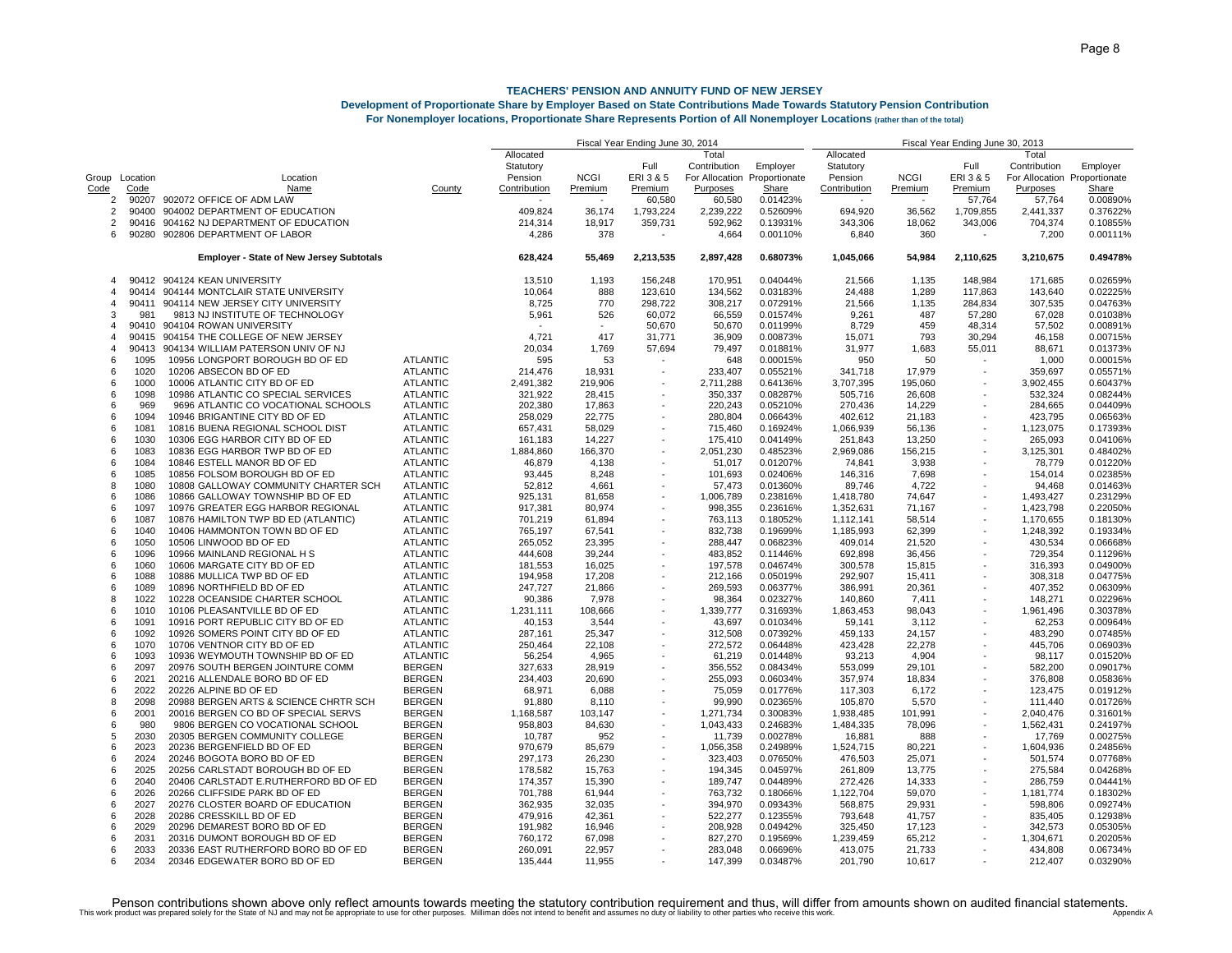## **Development of Proportionate Share by Employer Based on State Contributions Made Towards Statutory Pension Contribution**

**For Nonemployer locations, Proportionate Share Represents Portion of All Nonemployer Locations (rather than of the total)**

|       |          |                                       |               | 2013<br>Fiscal Year Ending June 30, |             |                          |                              |          |              |             |                                                      |                              |          |
|-------|----------|---------------------------------------|---------------|-------------------------------------|-------------|--------------------------|------------------------------|----------|--------------|-------------|------------------------------------------------------|------------------------------|----------|
|       |          |                                       |               | Allocated                           |             |                          | Total                        |          | Allocated    |             |                                                      | Total                        |          |
|       |          |                                       |               | Statutory                           |             | Full                     | Contribution                 | Employer | Statutory    |             | Full                                                 | Contribution                 | Employer |
| Group | Location | Location                              |               | Pension                             | <b>NCGI</b> | ERI 3 & 5                | For Allocation Proportionate |          | Pension      | <b>NCGI</b> | ERI 3 & 5                                            | For Allocation Proportionate |          |
| Code  | Code     | Name                                  | County        | Contribution                        | Premium     | Premium                  | Purposes                     | Share    | Contribution | Premium     | Premium                                              | Purposes                     | Share    |
| 6     | 2032     | 20326 ELMWOOD PARK BOROUGH BD OF ED   | <b>BERGEN</b> | 464,372                             | 40.989      |                          | 505,361                      | 0.11954% | 770,613      | 40,545      |                                                      | 811,158                      | 0.12562% |
| 6     | 2035     | 20356 EMERSON BOROUGH BD OF ED        | <b>BERGEN</b> | 319,378                             | 28,190      |                          | 347,568                      | 0.08222% | 500,997      | 26,359      |                                                      | 527,356                      | 0.08167% |
| 6     | 2036     | 20366 ENGLEWOOD CITY BD OF ED         | <b>BERGEN</b> | 945,680                             | 83,472      |                          | 1,029,152                    | 0.24345% | 1,465,577    | 77,109      |                                                      | 1,542,686                    | 0.23892% |
| 6     | 2037     | 20376 ENGLEWOOD CLIFFS BD OF ED       | <b>BERGEN</b> | 140,110                             | 12,367      |                          | 152,477                      | 0.03607% | 199,014      | 10,471      |                                                      | 209,485                      | 0.03244% |
| 8     | 6011     | 60118 ENGLEWOOD ON THE PALISADES CHAR | <b>BERGEN</b> | 51.164                              | 4.516       |                          | 55.680                       | 0.01317% | 31,254       | 1,644       |                                                      | 32.898                       | 0.00509% |
| 6     | 2038     | 20386 FAIR LAWN BD OF ED              | <b>BERGEN</b> | 1,436,984                           | 126,838     |                          | 1,563,822                    | 0.36993% | 2,167,801    | 114,056     | $\overline{\phantom{a}}$                             | 2,281,857                    | 0.35339% |
| 6     | 2039     | 20396 FAIRVIEW BORO BD OF ED          | <b>BERGEN</b> | 239,172                             | 21,111      |                          | 260,283                      | 0.06157% | 390,711      | 20,557      |                                                      | 411,268                      | 0.06369% |
| 6     | 2041     | 20416 FORT LEE BD OF ED               | <b>BERGEN</b> | 985,108                             | 86,952      |                          | 1,072,060                    | 0.25360% | 1,606,547    | 84,526      |                                                      | 1,691,073                    | 0.26190% |
| 6     | 2042     | 20426 FRANKLIN LAKES BD OF ED         | <b>BERGEN</b> | 479,669                             | 42,339      |                          | 522,008                      | 0.12348% | 774,614      | 40,755      |                                                      | 815,369                      | 0.12628% |
| 6     | 2000     | 20006 GARFIELD CITY BD OF ED          | <b>BERGEN</b> | 1,379,198                           | 121,737     |                          | 1,500,935                    | 0.35505% | 2,066,840    | 108,744     |                                                      | 2,175,584                    | 0.33693% |
| 6     | 2043     | 20436 GLEN ROCK BOROUGH BD OF ED      | <b>BERGEN</b> | 710,946                             | 62,753      |                          | 773,699                      | 0.18302% | 1,150,555    | 60,535      | ٠                                                    | 1,211,090                    | 0.18756% |
| 6     | 2010     | 20106 HACKENSACK CITY BD OF ED        | <b>BERGEN</b> | 1,724,414                           | 152,208     |                          | 1,876,622                    | 0.44392% | 2,689,162    | 141,487     |                                                      | 2,830,649                    | 0.43838% |
| 6     | 2044     | 20446 HARRINGTON PARK BD OF ED        | <b>BERGEN</b> | 180,370                             | 15,921      |                          | 196,291                      | 0.04643% | 292,476      | 15,388      |                                                      | 307,864                      | 0.04768% |
| 6     | 2045     | 20456 HASBROUCK HEIGHTS BD OF ED      | <b>BERGEN</b> |                                     | 39,703      |                          | 489,507                      | 0.11579% | 693,409      |             |                                                      | 729,892                      | 0.11304% |
|       |          |                                       |               | 449,804                             |             |                          |                              |          |              | 36,483      |                                                      |                              |          |
| 6     | 2046     | 20466 HAWORTH BOROUGH BD OF ED        | <b>BERGEN</b> | 145,378                             | 12,832      |                          | 158,210                      | 0.03743% | 238,667      | 12,557      |                                                      | 251,224                      | 0.03891% |
| 6     | 2047     | 20476 HILLSDALE BOROUGH BD OF ED      | <b>BERGEN</b> | 358,677                             | 31,659      |                          | 390,336                      | 0.09234% | 573,880      | 30,194      |                                                      | 604,074                      | 0.09355% |
| 6     | 2048     | 20486 HO-HO-KUS BD OF ED              | <b>BERGEN</b> | 181,215                             | 15,995      | $\overline{\phantom{a}}$ | 197,210                      | 0.04665% | 288,302      | 15,169      |                                                      | 303,471                      | 0.04700% |
| 6     | 2051     | 20516 LEONIA BOROUGH BD OF ED         | <b>BERGEN</b> | 537,375                             | 47,432      |                          | 584,807                      | 0.13834% | 872,254      | 45,893      |                                                      | 918,147                      | 0.14219% |
| 6     | 2052     | 20526 LITTLE FERRY BD OF ED           | <b>BERGEN</b> | 238,999                             | 21,096      |                          | 260,095                      | 0.06153% | 383,062      | 20,154      |                                                      | 403,216                      | 0.06245% |
| 6     | 2053     | 20536 LODI BD OF ED                   | <b>BERGEN</b> | 816,108                             | 72,035      |                          | 888,143                      | 0.21009% | 1,252,204    | 65,883      | $\overline{\phantom{a}}$                             | 1,318,087                    | 0.20413% |
| 6     | 2055     | 20556 LYNDHURST TWP BD OF ED          | <b>BERGEN</b> | 644,586                             | 56,895      |                          | 701,481                      | 0.16594% | 978,451      | 51,480      |                                                      | 1,029,931                    | 0.15951% |
| 6     | 2049     | 20496 MAHWAH BD OF ED                 | <b>BERGEN</b> | 917,384                             | 80,974      |                          | 998,358                      | 0.23617% | 1,479,532    | 77,844      |                                                      | 1,557,376                    | 0.24119% |
| 6     | 2056     | 20566 MAYWOOD BD OF ED                | <b>BERGEN</b> | 217,436                             | 19,192      |                          | 236,628                      | 0.05598% | 342,618      | 18,026      |                                                      | 360,644                      | 0.05585% |
| 6     | 2057     | 20576 MIDLAND PARK BORO BD OF ED      | <b>BERGEN</b> | 315,390                             | 27,838      |                          | 343,228                      | 0.08119% | 499,346      | 26,272      |                                                      | 525,618                      | 0.08140% |
| 6     | 2061     | 20616 MONTVALE BOROUGH BD OF ED       | <b>BERGEN</b> | 286,633                             | 25,300      |                          | 311,933                      | 0.07379% | 430,463      | 22,648      |                                                      | 453,111                      | 0.07017% |
| 6     | 2059     | 20596 MOONACHIE BOROUGH BD OF ED      | <b>BERGEN</b> | 95,767                              | 8,453       |                          | 104,220                      | 0.02465% | 156,395      | 8,229       |                                                      | 164,624                      | 0.02550% |
| 6     | 2062     | 20626 NEW MILFORD BD OF ED            | <b>BERGEN</b> | 474,235                             | 41,859      |                          | 516,094                      | 0.12208% | 765,493      | 40,275      |                                                      | 805,768                      | 0.12479% |
| 6     | 2063     | 20636 NORTH ARLINGTON BD OF ED        | <b>BERGEN</b> | 397,249                             | 35,064      |                          | 432,313                      | 0.10227% | 593,519      | 31,227      |                                                      | 624,746                      | 0.09675% |
| 6     | 2096     | 20966 NORTHERN HIGHLANDS REG H S      | <b>BERGEN</b> | 422,564                             | 37,298      |                          | 459,862                      | 0.10878% | 679,013      | 35,725      |                                                      | 714,738                      | 0.11069% |
| 6     | 2060     | 20606 NORTHERN VALLEY REG H S DIST    | <b>BERGEN</b> | 1,127,063                           | 99.482      |                          | 1,226,545                    | 0.29014% | 1,710,474    | 89,994      |                                                      | 1,800,468                    | 0.27884% |
| 6     | 2065     | 20656 NORTHVALE BD OF ED              | <b>BERGEN</b> | 149,986                             | 13,239      |                          | 163,225                      | 0.03861% | 227,109      | 11,949      |                                                      | 239,058                      | 0.03702% |
| 6     | 2064     | 20646 NORWOOD BD OF ED                | <b>BERGEN</b> | 158,433                             | 13,984      |                          | 172,417                      | 0.04079% | 223,846      | 11,777      |                                                      | 235,623                      | 0.03649% |
| 6     | 2066     | 20666 OAKLAND BD OF ED                | <b>BERGEN</b> | 454,606                             | 40,127      |                          | 494,733                      | 0.11703% | 734,696      | 38,655      |                                                      | 773,351                      | 0.11977% |
| 6     | 2067     | 20676 OLD TAPPAN BD OF ED             | <b>BERGEN</b> | 226,745                             | 20,014      |                          | 246,759                      | 0.05837% | 373,567      | 19,655      |                                                      | 393,222                      | 0.06090% |
| 6     | 2068     | 20686 ORADELL BD OF ED                | <b>BERGEN</b> | 176,576                             | 15,586      |                          | 192,162                      | 0.04546% | 281,259      | 14,798      |                                                      | 296,057                      | 0.04585% |
| 6     | 2071     | 20716 PALISADES PARK BD OF ED         | <b>BERGEN</b> | 400,372                             | 35,340      |                          | 435,712                      | 0.10307% | 661,530      | 34,806      |                                                      | 696,336                      | 0.10784% |
| 6     | 2072     | 20726 PARAMUS BD OF ED                | <b>BERGEN</b> | 1,155,301                           | 101,975     |                          | 1,257,276                    | 0.29741% | 1,781,856    | 93,750      |                                                      | 1,875,606                    | 0.290489 |
| 6     | 2073     | 20736 PARK RIDGE BORO BD OF ED        | <b>BERGEN</b> | 419,354                             | 37,015      |                          | 456,369                      | 0.10796% | 672,304      | 35,372      |                                                      | 707,676                      | 0.10960% |
| 6     | 2070     | 20706 PASCACK VALLEY REG H S DIST     | <b>BERGEN</b> | 725,992                             | 64,081      |                          | 790,073                      | 0.18689% | 1,144,126    | 60,197      |                                                      | 1,204,323                    | 0.18651% |
| 6     | 2080     |                                       |               |                                     |             |                          |                              |          |              |             | $\overline{\phantom{a}}$<br>$\overline{\phantom{a}}$ |                              |          |
|       |          | 20806 RAMAPO INDIAN HILLS REG H S D   | <b>BERGEN</b> | 725,426                             | 64,031      |                          | 789,457                      | 0.18675% | 1,141,821    | 60,075      |                                                      | 1,201,896                    | 0.18614% |
| 6     | 2074     | 20746 RAMSEY BOROUGH BD OF ED         | <b>BERGEN</b> | 928,293                             | 81,937      |                          | 1,010,230                    | 0.23897% | 1,476,734    | 77,696      |                                                      | 1,554,430                    | 0.24073% |
| 6     | 2075     | 20756 RIDGEFIELD BORO BD OF ED        | <b>BERGEN</b> | 602,073                             | 53,143      |                          | 655,216                      | 0.15499% | 998,501      | 52,535      |                                                      | 1,051,036                    | 0.16277% |
| 6     | 2069     | 20696 RIDGEFIELD PARK BD OF ED        | <b>BERGEN</b> | 631,133                             | 55.708      |                          | 686,841                      | 0.16247% | 1,034,757    | 54,442      |                                                      | 1,089,199                    | 0.16868% |
| 6     | 2076     | 20766 RIDGEWOOD TWP BD OF ED          | <b>BERGEN</b> | 1,679,009                           | 148,200     |                          | 1,827,209                    | 0.43223% | 2,711,587    | 142,667     |                                                      | 2,854,254                    | 0.44204% |
| 6     | 2093     | 20936 RIVER DELL REG SCHOOL DISTRICT  | <b>BERGEN</b> | 532,482                             | 47,000      |                          | 579,482                      | 0.13708% | 798,170      | 41,995      |                                                      | 840,165                      | 0.13012% |
| 6     | 2077     | 20776 RIVER EDGE BORO BD OF ED        | <b>BERGEN</b> | 278.320                             | 24.566      |                          | 302,886                      | 0.07165% | 471,582      | 24,812      |                                                      | 496.394                      | 0.07688% |
| 6     | 2078     | 20786 RIVER VALE TWP BD OF ED         | <b>BERGEN</b> | 372,314                             | 32,863      |                          | 405,177                      | 0.09585% | 600,079      | 31,572      |                                                      | 631.651                      | 0.09782% |
| 6     | 2058     | 20586 ROCHELLE PARK TWP BD OF ED      | <b>BERGEN</b> | 129,654                             | 11,444      |                          | 141,098                      | 0.03338% | 231,394      | 12,174      |                                                      | 243,568                      | 0.03772% |
| 6     | 2095     | 20956 ROCKLEIGH BOROUGH BOARD OF ED   | <b>BERGEN</b> | 699                                 | 62          |                          | 761                          | 0.00018% | 1,094        | 58          |                                                      | 1,152                        | 0.00018% |
| 6     | 2079     | 20796 RUTHERFORD BORO BD OF ED        | <b>BERGEN</b> | 708,345                             | 62,523      |                          | 770,868                      | 0.18235% | 1,096,472    | 57,689      |                                                      | 1,154,161                    | 0.17875% |
| 6     | 2082     | 20826 SADDLE BROOK BD OF ED           | <b>BERGEN</b> | 489,898                             | 43,242      |                          | 533,140                      | 0.12612% | 741,260      | 39,000      |                                                      | 780,260                      | 0.12084% |
| 6     | 2081     | 20816 SADDLE RIVER BD OF ED           | <b>BERGEN</b> | 100,498                             | 8,871       |                          | 109,369                      | 0.02587% | 152,178      | 8,007       |                                                      | 160,185                      | 0.02481% |
| 6     | 2054     | 20546 SOUTH HACKENSACK BD OF ED       | <b>BERGEN</b> | 72.946                              | 6.439       |                          | 79,385                       | 0.01878% | 109.276      | 5.749       |                                                      | 115.025                      | 0.01781% |
| 6     | 2083     | 20836 TEANECK BD OF ED                | <b>BERGEN</b> | 1,402,236                           | 123,771     |                          | 1,526,007                    | 0.36098% | 2,222,769    | 116,948     |                                                      | 2,339,717                    | 0.36235% |
| 8     | 2094     | 20948 TEANECK COMMUNITY CHARTER SCH   | <b>BERGEN</b> | 78,149                              | 6,898       |                          | 85,047                       | 0.02012% | 123,728      | 6,510       |                                                      | 130,238                      | 0.02017% |
| 6     | 2084     | 20846 TENAFLY BD OF ED                | <b>BERGEN</b> | 1,072,482                           | 94.664      |                          | 1,167,146                    | 0.27609% | 1,721,740    | 90,587      |                                                      | 1,812,327                    | 0.28068% |
| 6     | 2085     | 20856 UPPER SADDLE RIVER BD OF ED     | <b>BERGEN</b> | 351,492                             | 31,025      |                          | 382,517                      | 0.09049% | 544,054      | 28,625      |                                                      | 572,679                      | 0.08869% |
| 6     | 2086     | 20866 WALDWICK BORO BD OF ED          | <b>BERGEN</b> | 469,831                             | 41,470      |                          | 511,301                      | 0.12095% | 740,472      | 38,959      |                                                      | 779,431                      | 0.12071% |
| 6     | 2087     | 20876 WALLINGTON BOROUGH BD OF ED     | <b>BERGEN</b> | 290.815                             | 25.669      |                          | 316.484                      | 0.07487% | 459.517      | 24.177      |                                                      | 483.694                      | 0.07491% |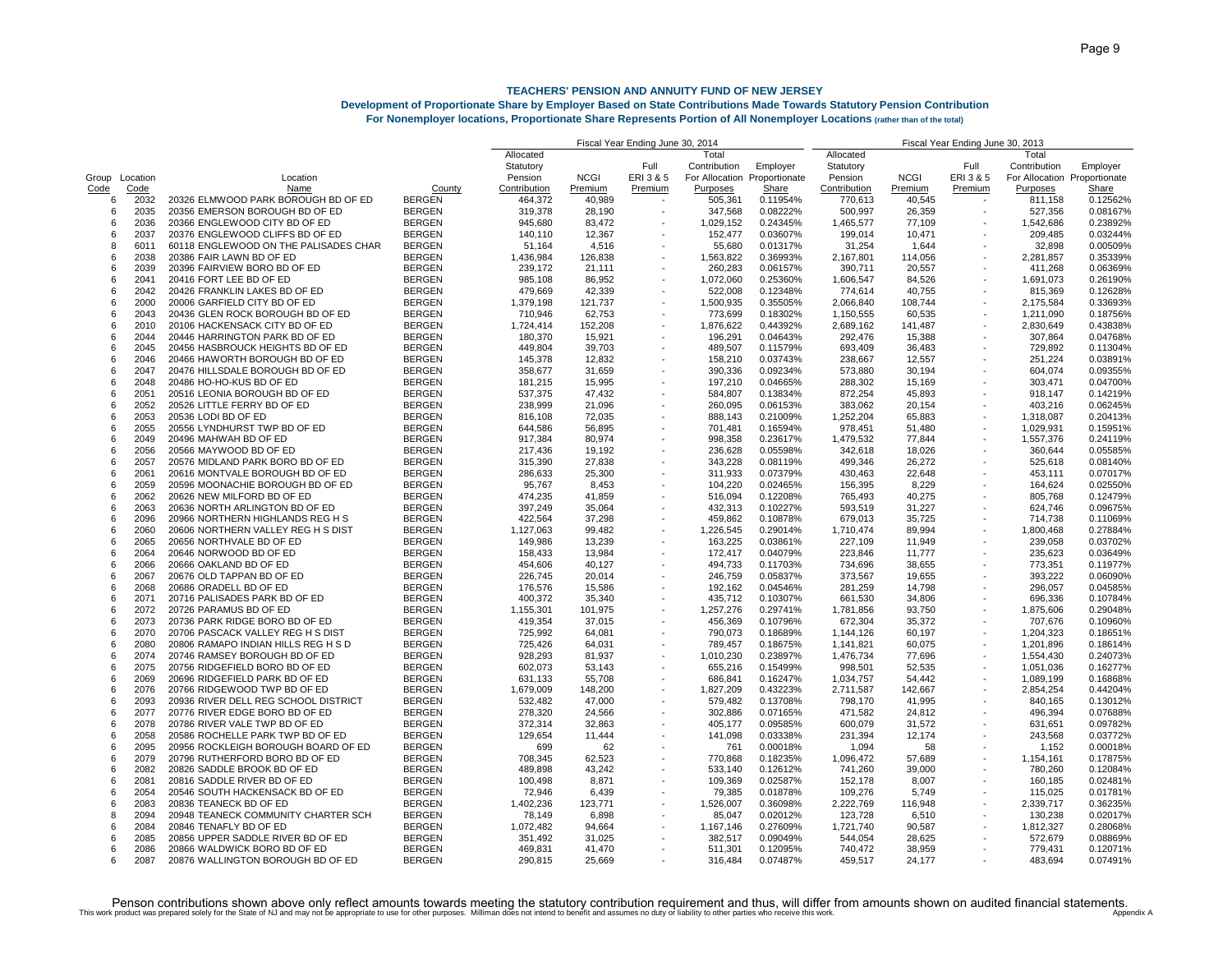## **Development of Proportionate Share by Employer Based on State Contributions Made Towards Statutory Pension Contribution**

| <b>For Nonemployer locations, Proportionate Share Represents Portion of All Nonemployer Locations (rather than of the total)</b> |  |  |  |  |  |  |  |  |  |  |
|----------------------------------------------------------------------------------------------------------------------------------|--|--|--|--|--|--|--|--|--|--|
|----------------------------------------------------------------------------------------------------------------------------------|--|--|--|--|--|--|--|--|--|--|

|      |                |                                       |                   |              |             | Fiscal Year Ending June 30, | 201۰ ،         | Fiscal Year Ending June 30, 2013 |                      |                  |                          |                              |          |
|------|----------------|---------------------------------------|-------------------|--------------|-------------|-----------------------------|----------------|----------------------------------|----------------------|------------------|--------------------------|------------------------------|----------|
|      |                |                                       |                   | Allocated    |             |                             | Total          |                                  | Allocated            |                  |                          | Total                        |          |
|      |                |                                       |                   | Statutory    |             | Full                        | Contribution   | Employer                         | Statutory            |                  | Full                     | Contribution                 | Employer |
|      | Group Location | Location                              |                   | Pension      | <b>NCGI</b> | ERI 3 & 5                   | For Allocation | Proportionate                    | Pension              | <b>NCGI</b>      | ERI 3 & 5                | For Allocation Proportionate |          |
| Code | Code           | Name                                  | County            | Contribution | Premium     | Premium                     | Purposes       | Share                            | Contribution         | Premium          | Premium                  | Purposes                     | Share    |
| 6    | 2088           | 20886 WESTWOOD REG SCH DISTRICT       | <b>BERGEN</b>     | 780,146      | 68.861      |                             | 849,007        | 0.20084%                         | 1,229,850            | 64,707           |                          | 1,294,557                    | 0.20049% |
| 6    | 2089           | 20896 WOODCLIFF LAKE BD OF ED         | <b>BERGEN</b>     | 231,442      | 20,429      |                             | 251,871        | 0.05958%                         | 373,185              | 19,635           |                          | 392,820                      | 0.06084% |
| 6    | 2091           | 20916 WOOD-RIDGE BD OF ED             | <b>BERGEN</b>     | 253,483      | 22,374      |                             | 275,857        | 0.06525%                         | 406,129              | 21,368           |                          | 427,497                      | 0.06621% |
| 6    | 2092           | 20926 WYCKOFF TOWNSHIP BD OF ED       | <b>BERGEN</b>     | 682,289      | 60,223      |                             | 742,512        | 0.17564%                         | 1,030,452            | 54,216           |                          | 1,084,668                    | 0.16798% |
| 6    | 3011           | 30116 BASS RIVER TWP BD OF ED         | <b>BURLINGTON</b> | 38,343       | 3.384       |                             | 41,727         | 0.00987%                         | 58,433               | 3,074            |                          | 61,507                       | 0.00953% |
| 6    | 3012           | 30126 BEVERLY CITY BD OF ED           | <b>BURLINGTON</b> | 71,335       | 6,297       |                             | 77,632         | 0.01836%                         | 109,816              | 5,778            |                          | 115,594                      | 0.01790% |
| 6    | 3001           | 30016 BORDENTOWN REG SCH DISTRICT     | <b>BURLINGTON</b> | 577,620      | 50,985      |                             | 628,605        | 0.14870%                         | 924,946              | 48,665           |                          | 973,611                      | 0.15078% |
| 6    | 3000           | 30006 BURLINGTON CITY BD OF ED        | <b>BURLINGTON</b> | 609,103      | 53,763      |                             | 662,866        | 0.15680%                         | 935,395              | 49,215           |                          | 984,610                      | 0.15249% |
| 6    | 3003           | 30036 BURLINGTON CO BD SPCL SERVICES  | <b>BURLINGTON</b> |              | 68,005      |                             | 838,454        |                                  |                      |                  | $\overline{\phantom{a}}$ | 1,313,953                    | 0.20349% |
| 6    | 951            | 9516 BURLINGTON CO INSTITUTE OF TECH  | <b>BURLINGTON</b> | 770,449      | 48,607      |                             | 599,289        | 0.19834%<br>0.14176%             | 1,248,277<br>943,844 | 65,676<br>49,659 |                          | 993,503                      | 0.15386% |
| ĥ    |                |                                       |                   | 550,682      |             |                             |                |                                  |                      |                  | $\sim$                   |                              |          |
|      | 3014           | 30146 BURLINGTON TWP BD OF ED         | <b>BURLINGTON</b> | 958,869      | 84,636      |                             | 1,043,505      | 0.24684%                         | 1,467,742            | 77,223           |                          | 1,544,965                    | 0.23927% |
| 6    | 3016           | 30166 CHESTERFIELD TWP BD OF ED       | <b>BURLINGTON</b> | 131,785      | 11.632      |                             | 143,417        | 0.03393%                         | 202,716              | 10,666           |                          | 213,382                      | 0.03305% |
| 6    | 3017           | 30176 CINNAMINSON TWP BD OF ED        | <b>BURLINGTON</b> | 636,679      | 56,197      |                             | 692,876        | 0.16390%                         | 1,030,386            | 54,212           |                          | 1,084,598                    | 0.16797% |
| 6    | 3053           | 30536 DELANCO TWP BD OF ED            | <b>BURLINGTON</b> | 99,202       | 8,756       |                             | 107,958        | 0.02554%                         | 159,760              | 8,406            |                          | 168,166                      | 0.02604% |
| 6    | 3018           | 30186 DELRAN TWP BD OF ED             | <b>BURLINGTON</b> | 636,628      | 56,193      |                             | 692,821        | 0.16389%                         | 1,026,086            | 53,986           |                          | 1,080,072                    | 0.16727% |
| 6    | 3019           | 30196 EASTAMPTON TOWNSHIP BD OF ED    | <b>BURLINGTON</b> | 173,512      | 15,315      |                             | 188,827        | 0.04467%                         | 276,983              | 14,573           |                          | 291,556                      | 0.04515% |
| 6    | 3021           | 30216 EDGEWATER PARK TWP BD OF ED     | <b>BURLINGTON</b> | 210,259      | 18,559      |                             | 228,818        | 0.05413%                         | 365,293              | 19,219           |                          | 384,512                      | 0.05955% |
| ĥ    | 3022           | 30226 EVESHAM TWP BD OF ED            | <b>BURLINGTON</b> | 1,226,052    | 108,220     |                             | 1,334,272      | 0.31563%                         | 1,960,483            | 103,148          |                          | 2,063,631                    | 0.31960% |
| 6    | 3023           | 30236 FLORENCE TOWNSHIP BD OF ED      | <b>BURLINGTON</b> | 393,772      | 34,757      |                             | 428,529        | 0.10137%                         | 674,686              | 35,498           |                          | 710,184                      | 0.10999% |
| 6    | 3024           | 30246 HAINESPORT TOWNSHIP BD OF ED    | <b>BURLINGTON</b> | 148,923      | 13,145      |                             | 162,068        | 0.03834%                         | 229,838              | 12,093           |                          | 241,931                      | 0.03747% |
| 6    | 3005           | 30056 LENAPE REGIONAL H S DISTRICT    | <b>BURLINGTON</b> | 2,197,519    | 193,968     |                             | 2,391,487      | 0.56571%                         | 3,259,231            | 171,480          |                          | 3,430,711                    | 0.53132% |
| 6    | 3025           | 30256 LUMBERTON TWP BD OF ED          | <b>BURLINGTON</b> | 381,471      | 33,671      |                             | 415,142        | 0.09820%                         | 609,869              | 32,087           |                          | 641,956                      | 0.09942% |
| 6    | 3026           | 30266 MANSFIELD TWP BD ED (BURLINGTN) | <b>BURLINGTON</b> | 160,783      | 14,192      |                             | 174,975        | 0.04139%                         | 258,269              | 13,589           |                          | 271,858                      | 0.04210% |
| 6    | 3015           | 30156 MAPLE SHADE BD OF ED            | <b>BURLINGTON</b> | 535,120      | 47,233      |                             | 582,353        | 0.13776%                         | 835,713              | 43,970           |                          | 879,683                      | 0.13624% |
| 6    | 3030           | 30306 MEDFORD LAKES BORO BD OF ED     | <b>BURLINGTON</b> | 121,123      | 10,691      |                             | 131,814        | 0.03118%                         | 207,094              | 10,896           |                          | 217,990                      | 0.03376% |
| 6    | 3027           | 30276 MEDFORD TOWNSHIP BD OF ED       | <b>BURLINGTON</b> | 728,771      | 64,326      |                             | 793,097        | 0.18761%                         | 1,175,277            | 61,836           |                          | 1,237,113                    | 0.19159% |
| 6    | 3028           | 30286 MOORESTOWN TOWNSHIP BD OF ED    | <b>BURLINGTON</b> | 1,108,599    | 97,852      |                             | 1,206,451      | 0.28539%                         | 1,811,875            | 95,329           |                          | 1,907,204                    | 0.29537% |
|      |                |                                       |                   |              |             |                             |                |                                  |                      |                  |                          |                              |          |
| 6    | 3032           | 30326 MOUNT HOLLY TWP BD OF ED        | <b>BURLINGTON</b> | 285,136      | 25,168      |                             | 310,304        | 0.07340%                         | 482,496              | 25,386           |                          | 507,882                      | 0.07866% |
| 6    | 3029           | 30296 MOUNT LAUREL TWP BD OF ED       | <b>BURLINGTON</b> | 1,139,532    | 100,583     |                             | 1,240,115      | 0.29335%                         | 1,853,510            | 97,520           |                          | 1,951,030                    | 0.30216% |
| 6    | 3031           | 30316 NEW HANOVER TWP BD OF ED        | <b>BURLINGTON</b> | 51,415       | 4,538       |                             | 55,953         | 0.01324%                         | 76,849               | 4,043            |                          | 80.892                       | 0.01253% |
| 6    | 3033           | 30336 NORTH HANOVER TOWNSHIP BD OF ED | <b>BURLINGTON</b> | 372,715      | 32,898      |                             | 405,613        | 0.09595%                         | 583,028              | 30,675           |                          | 613,703                      | 0.09504% |
| 6    | 3049           | 30496 NORTHERN BURLINGTON CO REG      | <b>BURLINGTON</b> | 485,587      | 42,861      |                             | 528,448        | 0.12501%                         | 740,069              | 38,938           |                          | 779,007                      | 0.12064% |
| 6    | 3034           | 30346 PALMYRA BOROUGH BD OF ED        | <b>BURLINGTON</b> | 225,857      | 19,936      |                             | 245,793        | 0.05814%                         | 382,045              | 20,101           |                          | 402,146                      | 0.06228% |
| 6    | 3036           | 30366 PEMBERTON TOWNSHIP BD OF ED     | <b>BURLINGTON</b> | 1,727,046    | 152,441     |                             | 1,879,487      | 0.44460%                         | 2,727,253            | 143,491          |                          | 2,870,744                    | 0.44459% |
| 6    | 3048           | 30486 RANCOCAS VALLEY REGIONAL H S    | <b>BURLINGTON</b> | 418,468      | 36,937      |                             | 455,405        | 0.10773%                         | 701,403              | 36,903           |                          | 738,306                      | 0.11434% |
| 8    | 3057           | 30578 RENAISSANCE REG LEADERSHIP CHTR | <b>BURLINGTON</b> | 12,782       | 1,128       |                             | 13,910         | 0.00329%                         | 20,516               | 1,079            |                          | 21,595                       | 0.00334% |
| 8    | 3056           | 30568 RIVERBANK CHTR SCHL OF EXCELL   | <b>BURLINGTON</b> | 23,126       | 2,041       |                             | 25,167         | 0.00595%                         | 27,860               | 1,466            |                          | 29,326                       | 0.00454% |
| 6    | 3037           | 30376 RIVERSIDE TOWNSHIP BD OF ED     | <b>BURLINGTON</b> | 387,016      | 34,161      |                             | 421,177        | 0.09963%                         | 595,290              | 31,320           |                          | 626,610                      | 0.09704% |
| 6    | 3038           | 30386 RIVERTON BORO SCHOOL BOARD      | <b>BURLINGTON</b> | 74,921       | 6,613       |                             | 81,534         | 0.01929%                         | 115,550              | 6,079            |                          | 121,629                      | 0.01884% |
| 6    | 3039           | 30396 SHAMONG TWP BD OF ED            | <b>BURLINGTON</b> | 222,617      | 19,650      |                             | 242,267        | 0.05731%                         | 356,587              | 18,761           |                          | 375,348                      | 0.05813% |
| 6    | 3041           | 30416 SOUTHAMPTON TWP BD OF ED        | <b>BURLINGTON</b> | 229,974      | 20,299      |                             | 250,273        | 0.05920%                         | 360,162              | 18,949           |                          | 379,111                      | 0.05871% |
| 6    | 3042           | 30426 SPRINGFIELD TWP BD OF ED (BURL) | <b>BURLINGTON</b> | 83,239       | 7,347       |                             | 90,586         | 0.02143%                         | 108,843              | 5,727            |                          | 114,570                      | 0.01774% |
| 6    | 3043           | 30436 TABERNACLE TWP BD OF ED         | <b>BURLINGTON</b> | 217,936      | 19.236      |                             | 237.172        | 0.05610%                         | 350.011              | 18,415           |                          | 368,426                      | 0.05706% |
| 6    | 3044           | 30446 WASHINGTON TWP BD OF ED (BURL)  | <b>BURLINGTON</b> | 13,247       | 1,169       |                             | 14,416         | 0.00341%                         | 35,934               | 1,891            |                          | 37,825                       | 0.00586% |
| 6    | 3055           | 30556 WESTAMPTON TOWNSHIP BD OF ED    | <b>BURLINGTON</b> | 230,805      | 20,372      |                             | 251,177        | 0.05942%                         | 335,761              | 17,666           |                          | 353,427                      | 0.05474% |
| 6    | 3046           | 30466 WILLINGBORO TWP BD OF ED        | <b>BURLINGTON</b> | 1,048,900    | 92.583      |                             | 1,141,483      | 0.27002%                         | 1,699,081            | 89,395           |                          | 1,788,476                    | 0.27698% |
| 6    | 3047           | 30476 WOODLAND TWP BD OF ED           | <b>BURLINGTON</b> | 35,552       | 3,138       |                             | 38,690         | 0.00915%                         | 51,254               | 2,697            |                          | 53,951                       | 0.00836% |
| 6    | 4011           | 40116 AUDUBON BOROUGH BD OF ED        | <b>CAMDEN</b>     | 403,571      | 35,622      |                             | 439,193        | 0.10389%                         | 662,716              | 34,868           |                          | 697,584                      | 0.10803% |
|      |                |                                       |                   |              |             |                             |                |                                  |                      |                  |                          |                              |          |
| ĥ    | 4012           | 40126 BARRINGTON BORO BD OF ED        | <b>CAMDEN</b>     | 153,157      | 13,519      |                             | 166,676        | 0.03943%                         | 254,520              | 13,391           |                          | 267,911                      | 0.04149% |
| 6    | 4013           | 40136 BELLMAWR BOROUGH BD OF ED       | CAMDEN            | 241,381      | 21,306      |                             | 262,687        | 0.06214%                         | 394,710              | 20,767           |                          | 415,477                      | 0.06435% |
| 6    | 4014           | 40146 BERLIN BOROUGH BD OF ED         | <b>CAMDEN</b>     | 199,443      | 17,604      |                             | 217,047        | 0.05134%                         | 288,871              | 15,199           |                          | 304,070                      | 0.04709% |
| 6    | 4015           | 40156 BERLIN TOWNSHIP BD OF ED        | CAMDEN            | 199,743      | 17,631      |                             | 217,374        | 0.05142%                         | 302,274              | 15,904           |                          | 318,178                      | 0.04928% |
| 6    | 4025           | 40256 BLACK HORSE PIKE REG SCH DIST   | <b>CAMDEN</b>     | 912,241      | 80.520      |                             | 992,761        | 0.23484%                         | 1,412,327            | 74,308           |                          | 1,486,635                    | 0.23024% |
| 6    | 4016           | 40166 BROOKLAWN BORO BD OF ED         | <b>CAMDEN</b>     | 74,846       | 6,606       |                             | 81,452         | 0.01927%                         | 113,554              | 5,974            |                          | 119,528                      | 0.01851% |
| 8    | 4003           | 40038 CAMDEN ACADEMY CHARTER HIGH SCH | CAMDEN            | 102,576      | 9,054       |                             | 111,630        | 0.02641%                         | 149,817              | 7,882            |                          | 157,699                      | 0.02442% |
| ĥ    | 4000           | 40006 CAMDEN CITY BD OF ED            | <b>CAMDEN</b>     | 4,513,665    | 398,406     |                             | 4,912,071      | 1.16197%                         | 6,827,108            | 359,199          |                          | 7,186,307                    | 1.11295% |
| 6    | 4019           | 40196 CAMDEN CO ED SERVICES COMM      | <b>CAMDEN</b>     | 160,556      | 14,172      |                             | 174,728        | 0.04133%                         | 259,202              | 13,638           |                          | 272,840                      | 0.04225% |
| 6    | 977            | 9776 CAMDEN COUNTY TECHNICAL SCHOOLS  | <b>CAMDEN</b>     | 634,307      | 55,988      |                             | 690,295        | 0.16329%                         | 1,051,875            | 55,343           |                          | 1,107,218                    | 0.17148% |
| 8    | 4077           | 40778 CAMDEN'S PRIDE CHARTER SCHOOL   | <b>CAMDEN</b>     | 49.413       | 4.362       |                             | 53.775         | 0.01272%                         | 56.418               | 2.968            |                          | 59.386                       | 0.00920% |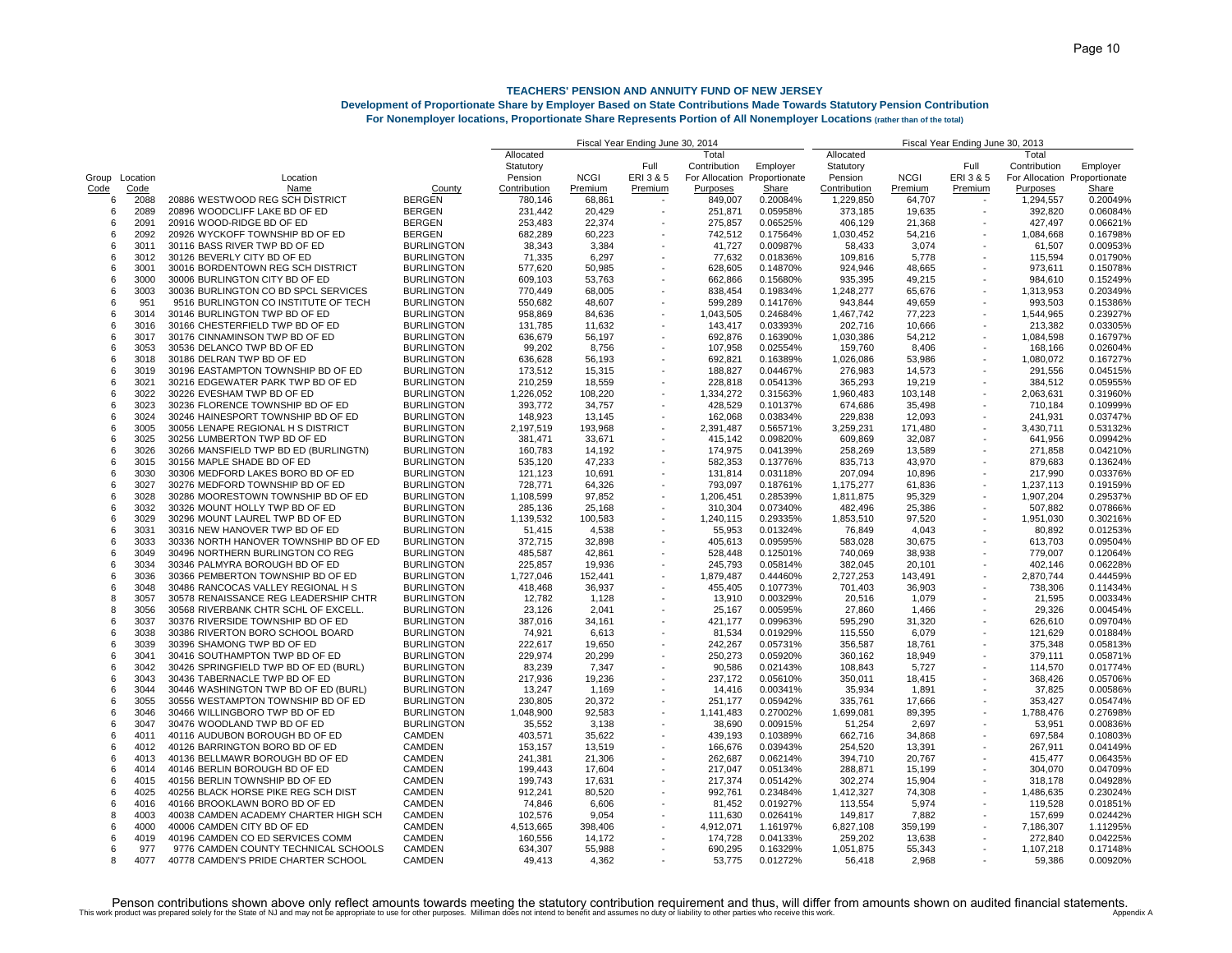## **Development of Proportionate Share by Employer Based on State Contributions Made Towards Statutory Pension Contribution**

**For Nonemployer locations, Proportionate Share Represents Portion of All Nonemployer Locations (rather than of the total)**

|                |      |                                       |                   |              |             | Fiscal Year Ending June 30, 2014 |              |                              | Fiscal Year Ending June 30, 2013 |             |                          |                              |              |
|----------------|------|---------------------------------------|-------------------|--------------|-------------|----------------------------------|--------------|------------------------------|----------------------------------|-------------|--------------------------|------------------------------|--------------|
|                |      |                                       |                   | Allocated    |             |                                  | Total        |                              | Allocated                        |             |                          | Total                        |              |
|                |      |                                       |                   | Statutory    |             | Full                             | Contribution | Employer                     | Statutory                        |             | Full                     | Contribution                 | Employer     |
| Group Location |      | Location                              |                   | Pension      | <b>NCGI</b> | ERI3&5                           |              | For Allocation Proportionate | Pension                          | <b>NCGI</b> | ERI3&5                   | For Allocation Proportionate |              |
| Code           | Code | Name                                  | County            | Contribution | Premium     | Premium                          | Purposes     | Share                        | Contribution                     | Premium     | Premium                  | Purposes                     | <b>Share</b> |
| 6              | 4002 | 40026 CAMDENS PROMISE CHARTER SCHOOL  | <b>CAMDEN</b>     | 992          | 88          |                                  | 1,080        | 0.00026%                     | 1,583                            | 83          |                          | 1,666                        | 0.00026%     |
| 8              | 4002 | 40028 CAMDENS PROMISE CHARTER SCHOOL  | <b>CAMDEN</b>     | 102,813      | 9,075       |                                  | 111,888      | 0.02647%                     | 147,272                          | 7,749       |                          | 155,021                      | 0.02401%     |
| 6              | 4031 | 40316 CHERRY HILL TWP BD OF ED        | <b>CAMDEN</b>     | 2,926,564    | 258,318     |                                  | 3,184,882    | 0.75339%                     | 4,554,036                        | 239,605     |                          | 4,793,641                    | 0.74239%     |
| 6              | 4017 | 40176 CHESILHURST BORO BD OF ED       | CAMDEN            | 4,656        | 411         |                                  | 5,067        | 0.00120%                     | 8,275                            | 435         |                          | 8,710                        | 0.00135%     |
| ĥ              | 4018 | 40186 CLEMENTON BD OF ED              | <b>CAMDEN</b>     | 132,150      | 11,664      |                                  | 143,814      | 0.03402%                     | 211,830                          | 11,145      |                          | 222.975                      | 0.03453%     |
|                |      |                                       |                   |              |             |                                  |              |                              |                                  |             |                          |                              | 0.14042%     |
| 6              | 4020 | 40206 COLLINGSWOOD BOROUGH BD OF ED   | <b>CAMDEN</b>     | 551,854      | 48,710      |                                  | 600,564      | 0.14207%                     | 861,380                          | 45,320      |                          | 906,700                      |              |
| 8              | 4021 | 40218 D.U.E. SEASON CHARTER SCHOOL    | <b>CAMDEN</b>     | 118,143      | 10,428      |                                  | 128,571      | 0.03041%                     | 210,048                          | 11,051      |                          | 221,099                      | 0.03424%     |
| ĥ              | 4010 | 40106 EASTERN CAMDEN CO REG SCH DIST  | <b>CAMDEN</b>     | 528,695      | 46,666      |                                  | 575,361      | 0.13610%                     | 810,434                          | 42,640      |                          | 853,074                      | 0.13212%     |
| 6              | 4076 | 40766 ECO CHARTER SCHOOL              | <b>CAMDEN</b>     | 198          | 18          |                                  | 216          | 0.00005%                     | 1,181                            | 62          |                          | 1.243                        | 0.00019%     |
| 8              | 4076 | 40768 ECO CHARTER SCHOOL              | CAMDEN            | 32,368       | 2,857       |                                  | 35,225       | 0.00833%                     | 50,538                           | 2,659       |                          | 53,197                       | 0.00824%     |
| 8              | 4075 | 40758 FREEDOM ACADEMY CHARTER SCHOOL  | CAMDEN            | 49,792       | 4,395       |                                  | 54,187       | 0.01282%                     | 86,333                           | 4,542       |                          | 90,875                       | 0.01407%     |
| ĥ              | 4032 | 40326 GIBBSBORO BOROUGH BD OF ED      | <b>CAMDEN</b>     | 72,552       | 6.404       |                                  | 78,956       | 0.01868%                     | 107,559                          | 5,659       |                          | 113,218                      | 0.01753%     |
| 6              | 4033 | 40336 GLOUCESTER CITY BD OF ED        | <b>CAMDEN</b>     | 674,185      | 59,508      |                                  | 733,693      | 0.17356%                     | 1,022,672                        | 53,807      |                          | 1,076,479                    | 0.16671%     |
| 6              | 4034 | 40346 GLOUCESTER TWP BD OF ED         | <b>CAMDEN</b>     | 1,812,459    | 159,980     |                                  | 1,972,439    | 0.46659%                     | 2,806,168                        | 147,643     |                          | 2,953,811                    | 0.45746%     |
| ĥ              | 4037 | 40376 HADDON HEIGHTS BD OF ED         | <b>CAMDEN</b>     | 377,934      | 33,359      |                                  | 411,293      | 0.09729%                     | 615,814                          | 32,400      |                          | 648,214                      | 0.10039%     |
| 6              | 4035 | 40356 HADDON TOWNSHIP BD OF ED        | <b>CAMDEN</b>     | 491.916      | 43.420      |                                  | 535,336      | 0.12664%                     | 784,788                          | 41,291      |                          | 826.079                      | 0.12794%     |
| 6              | 4036 | 40366 HADDONFIELD BD OF ED            | <b>CAMDEN</b>     | 597,564      | 52,745      |                                  | 650,309      | 0.15383%                     | 973,923                          | 51,242      | $\overline{\phantom{a}}$ | 1,025,165                    | 0.15877%     |
|                |      |                                       |                   |              |             |                                  |              |                              |                                  |             |                          |                              |              |
| 6              | 4078 | 40786 INSTITUTE FOR EXCELLENCE CH SCH | CAMDEN            | 56,494       | 4,986       |                                  | 61,480       | 0.01454%                     | 1,583                            | 83          |                          | 1,666                        | 0.00026%     |
| 8              | 4078 | 40788 INSTITUTE FOR EXCELLENCE CH SCH | <b>CAMDEN</b>     | 58,574       | 5,170       |                                  | 63,744       | 0.01508%                     | 57,742                           | 3,038       |                          | 60,780                       | 0.00941%     |
| 6              | 4038 | 40386 LAUREL SPRINGS BOROUGH BD OF ED | <b>CAMDEN</b>     | 44,763       | 3,951       |                                  | 48,714       | 0.01152%                     | 64,886                           | 3,414       |                          | 68,300                       | 0.01058%     |
| 6              | 4039 | 40396 LAWNSIDE BOROUGH BD OF ED       | CAMDEN            | 75,394       | 6,655       |                                  | 82,049       | 0.01941%                     | 116,994                          | 6,156       |                          | 123,150                      | 0.01907%     |
| 8              | 4001 | 40018 LEAP ACADEMY CHARTER SCHOOL     | <b>CAMDEN</b>     | 178,258      | 15,734      |                                  | 193,992      | 0.04589%                     | 248,959                          | 13,099      |                          | 262,058                      | 0.04058%     |
| 6              | 4068 | 40686 LINDENWOLD BOROUGH BD OF ED     | <b>CAMDEN</b>     | 630,379      | 55,641      |                                  | 686,020      | 0.16228%                     | 1,032,108                        | 54,303      |                          | 1,086,411                    | 0.16825%     |
| 6              | 4041 | 40416 MAGNOLIA BOROUGH BD OF ED       | <b>CAMDEN</b>     | 118,453      | 10,455      |                                  | 128,908      | 0.03049%                     | 184,520                          | 9,708       |                          | 194,228                      | 0.03008%     |
| ĥ              | 4042 | 40426 MERCHANTVILLE BORO BD OF ED     | CAMDEN            | 92,257       | 8.143       |                                  | 100,400      | 0.02375%                     | 153,585                          | 8,081       |                          | 161,666                      | 0.02504%     |
| 6              | 4043 | 40436 MOUNT EPHRAIM BD OF ED          | <b>CAMDEN</b>     | 97,870       | 8.639       |                                  | 106.509      | 0.02520%                     | 168,361                          | 8,858       |                          | 177,219                      | 0.02745%     |
| 6              | 4044 | 40446 OAKLYN BOROUGH BD OF ED         | <b>CAMDEN</b>     | 108,979      | 9,619       |                                  | 118,598      | 0.02805%                     | 169,441                          | 8,915       |                          | 178,356                      | 0.02762%     |
|                |      |                                       |                   |              |             |                                  |              |                              |                                  |             |                          |                              |              |
| 6              | 4050 | 40506 PENNSAUKEN TWP BD OF ED         | <b>CAMDEN</b>     | 1,388,841    | 122,588     |                                  | 1,511,429    | 0.35753%                     | 2,285,911                        | 120,270     |                          | 2,406,181                    | 0.37265%     |
| ĥ              | 4069 | 40696 PINE HILL BOROUGH BD OF ED      | <b>CAMDEN</b>     | 586,245      | 51,746      |                                  | 637,991      | 0.15092%                     | 960,048                          | 50,512      |                          | 1,010,560                    | 0.15651%     |
| 6              | 4061 | 40616 RUNNEMEDE BOROUGH BD OF ED      | <b>CAMDEN</b>     | 208,690      | 18,420      |                                  | 227,110      | 0.05372%                     | 313,764                          | 16,508      |                          | 330,272                      | 0.05115%     |
| 6              | 4067 | 40676 SOMERDALE BORO BD OF ED         | CAMDEN            | 121,443      | 10,719      |                                  | 132,162      | 0.03126%                     | 185,615                          | 9,766       |                          | 195,381                      | 0.03026%     |
| 6              | 4070 | 40706 STERLING HIGH SCHOOL DISTRICT   | <b>CAMDEN</b>     | 249,025      | 21,981      |                                  | 271,006      | 0.06411%                     | 405,871                          | 21,354      |                          | 427,225                      | 0.06616%     |
| 6              | 4062 | 40626 STRATFORD BD OF ED              | CAMDEN            | 205,289      | 18,120      |                                  | 223,409      | 0.05285%                     | 308,523                          | 16,233      |                          | 324,756                      | 0.05030%     |
| 6              | 4063 | 40636 VOORHEES TWP BD OF ED           | <b>CAMDEN</b>     | 913,216      | 80,606      |                                  | 993,822      | 0.23509%                     | 1,509,767                        | 79,434      | $\sim$                   | 1,589,201                    | 0.24612%     |
| ĥ              | 4064 | 40646 WATERFORD TWP BD OF ED          | <b>CAMDEN</b>     | 238,850      | 21,083      |                                  | 259,933      | 0.06149%                     | 384,167                          | 20,212      |                          | 404,379                      | 0.06263%     |
| ĥ              | 4065 | 40656 WINSLOW TOWNSHIP BD OF ED       | <b>CAMDEN</b>     | 1,407,251    | 124,213     |                                  | 1,531,464    | 0.36227%                     | 2,393,703                        | 125,942     |                          | 2,519,645                    | 0.39022%     |
| 6              | 4066 | 40666 WOODLYNNE BD OF ED              | <b>CAMDEN</b>     | 93,769       | 8,277       |                                  | 102,046      | 0.02414%                     | 157,220                          | 8,272       |                          | 165,492                      | 0.02563%     |
| 6              | 5011 | 50116 AVALON BOROUGH BD OF ED         | <b>CAPE MAY</b>   | 56,702       | 5,005       |                                  | 61,707       | 0.01460%                     | 89,478                           | 4,708       |                          | 94,186                       | 0.01459%     |
| ĥ              |      | 50006 CAPE MAY CITY BD OF ED          | <b>CAPE MAY</b>   |              |             |                                  |              |                              |                                  |             |                          |                              |              |
|                | 5000 |                                       |                   | 59,246       | 5,229       |                                  | 64,475       | 0.01525%                     | 94,474                           | 4,971       |                          | 99.445                       | 0.01540%     |
| 6              | 5001 | 50016 CAPE MAY CO SPECIAL SERVICES    | <b>CAPE MAY</b>   | 227,856      | 20,112      |                                  | 247,968      | 0.05866%                     | 384,061                          | 20,207      |                          | 404,268                      | 0.06261%     |
| 6              | 971  | 9716 CAPE MAY CO TECHNICAL SCH DIST   | <b>CAPE MAY</b>   | 232,388      | 20,512      |                                  | 252,900      | 0.05982%                     | 369,107                          | 19,420      |                          | 388,527                      | 0.06017%     |
| 6              | 5020 | 50206 CHARTER TECH                    | <b>CAPE MAY</b>   | 2,288        | 202         |                                  | 2,490        | 0.00059%                     | 3,562                            | 187         |                          | 3,749                        | 0.00058%     |
| 8              | 5020 | 50208 CHARTER TECH                    | <b>CAPE MAY</b>   | 63,235       | 5,582       |                                  | 68.817       | 0.01628%                     | 102,315                          | 5,383       |                          | 107.698                      | 0.01668%     |
| 6              | 5013 | 50136 DENNIS TWP BD OF ED             | <b>CAPE MAY</b>   | 216,885      | 19,144      |                                  | 236,029      | 0.05583%                     | 337,025                          | 17,732      |                          | 354,757                      | 0.05494%     |
| ĥ              | 5027 | 50276 LOWER CAPE MAY REG SCHOOL DIST  | <b>CAPE MAY</b>   | 459,505      | 40,559      |                                  | 500,064      | 0.11829%                     | 731,725                          | 38,499      |                          | 770,224                      | 0.11928%     |
| 6              | 5014 | 50146 LOWER TOWNSHIP BD OF ED         | <b>CAPE MAY</b>   | 463,153      | 40,881      |                                  | 504,034      | 0.11923%                     | 731,398                          | 38,482      |                          | 769,880                      | 0.11923%     |
| 6              | 5015 | 50156 MIDDLE TOWNSHIP BD OF ED        | <b>CAPE MAY</b>   | 657,026      | 57,993      |                                  | 715,019      | 0.16914%                     | 1,047,518                        | 55,114      |                          | 1,102,632                    | 0.17076%     |
| 6              | 5016 | 50166 NORTH WILDWOOD BD OF ED         | <b>CAPE MAY</b>   | 121,426      | 10,718      |                                  | 132,144      | 0.03126%                     | 201,337                          | 10,593      |                          | 211,930                      | 0.03282%     |
| 6              | 5017 | 50176 OCEAN CITY BD OF ED             | <b>CAPE MAY</b>   | 737,337      | 65,082      |                                  | 802.419      | 0.18982%                     | 1,226,244                        | 64,517      |                          | 1,290,761                    | 0.19990%     |
|                | 5018 |                                       |                   |              |             |                                  | 26,258       |                              |                                  |             |                          |                              | 0.00701%     |
| 6              |      | 50186 SEA ISLE CITY BD OF ED          | <b>CAPE MAY</b>   | 24,128       | 2,130       |                                  |              | 0.00621%                     | 42,991                           | 2,262       |                          | 45,253                       |              |
| 6              | 5019 | 50196 STONE HARBOR BD OF ED           | <b>CAPE MAY</b>   | 39,115       | 3,453       |                                  | 42,568       | 0.01007%                     | 62,627                           | 3,295       |                          | 65,922                       | 0.01021%     |
| 6              | 5021 | 50216 UPPER TOWNSHIP BD OF ED         | <b>CAPE MAY</b>   | 371,404      | 32,783      |                                  | 404,187      | 0.09561%                     | 597,047                          | 31,413      |                          | 628,460                      | 0.09733%     |
| 6              | 5022 | 50226 WEST CAPE MAY BORO BD OF ED     | <b>CAPE MAY</b>   | 17,221       | 1,520       |                                  | 18,741       | 0.00443%                     | 28,488                           | 1.499       |                          | 29.987                       | 0.00464%     |
| 6              | 5023 | 50236 WILDWOOD CITY BD OF ED          | <b>CAPE MAY</b>   | 319,752      | 28,223      |                                  | 347,975      | 0.08231%                     | 496,900                          | 26,144      |                          | 523,044                      | 0.08100%     |
| 6              | 5025 | 50256 WILDWOOD CREST BD OF ED         | CAPE MAY          | 96,083       | 8,481       |                                  | 104,564      | 0.02473%                     | 170,001                          | 8,944       |                          | 178,945                      | 0.02771%     |
| ĥ              | 5024 | 50246 WOODBINE BOROUGH BD OF ED       | <b>CAPE MAY</b>   | 59,494       | 5,251       |                                  | 64,745       | 0.01532%                     | 104,679                          | 5,508       |                          | 110,187                      | 0.01706%     |
| 6              | 5050 | 50506 BRIDGETON BD OF ED              | <b>CUMBERLAND</b> | 1,412,740    | 124,698     |                                  | 1,537,438    | 0.36369%                     | 2,055,851                        | 108,166     |                          | 2,164,017                    | 0.33514%     |
| 6              | 5081 | 50816 COMMERCIAL TWP BD OF ED         | CUMBERLAND        | 151,294      | 13,354      |                                  | 164,648      | 0.03895%                     | 254,943                          | 13,414      |                          | 268,357                      | 0.04156%     |
| 6              | 954  | 9546 CUMBERLAND CO BD OF VOC ED       | <b>CUMBERLAND</b> | 103.160      | 9.106       |                                  | 112.266      | 0.02656%                     | 178,445                          | 9.389       |                          | 187.834                      | 0.02909%     |
|                |      |                                       |                   |              |             |                                  |              |                              |                                  |             |                          |                              |              |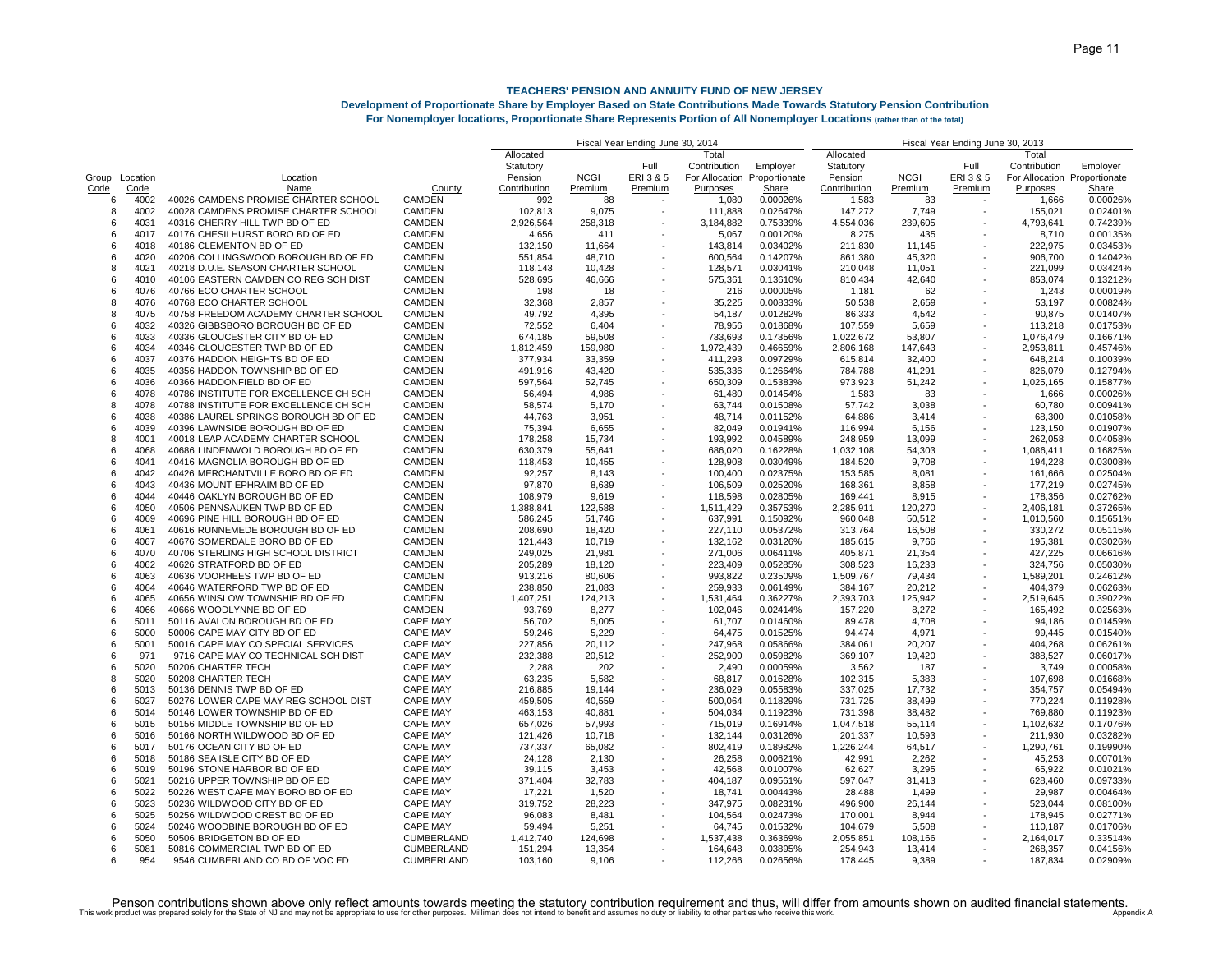### **Development of Proportionate Share by Employer Based on State Contributions Made Towards Statutory Pension Contribution**

**For Nonemployer locations, Proportionate Share Represents Portion of All Nonemployer Locations (rather than of the total)**

|                |      |                                       |                   | Fiscal Year Ending June 30, 2014 |             |         |              |                              |                          | Fiscal Year Ending June 30, 2013 |         |                              |          |
|----------------|------|---------------------------------------|-------------------|----------------------------------|-------------|---------|--------------|------------------------------|--------------------------|----------------------------------|---------|------------------------------|----------|
|                |      |                                       |                   | Allocated                        |             |         | Total        |                              | Allocated                |                                  |         | Total                        |          |
|                |      |                                       |                   | Statutory                        |             | Full    | Contribution | Employer                     | Statutory                |                                  | Full    | Contribution                 | Employer |
| Group Location |      | Location                              |                   | Pension                          | <b>NCGI</b> | ERI3&5  |              | For Allocation Proportionate | Pension                  | <b>NCGI</b>                      | ERI3&5  | For Allocation Proportionate |          |
| Code           | Code | Name                                  | County            | Contribution                     | Premium     | Premium | Purposes     | Share                        | Contribution             | Premium                          | Premium | Purposes                     | Share    |
| 5              | 5080 | 50805 CUMBERLAND COUNTY COLLEGE       | <b>CUMBERLAND</b> | 7,472                            | 659         |         | 8,131        | 0.00192%                     | 18,212                   | 958                              |         | 19,170                       | 0.00297% |
| 6              | 5089 | 50896 CUMBERLAND REGIONAL SCHOOL DIST | CUMBERLAND        | 312,915                          | 27,620      |         | 340,535      | 0.08055%                     | 493,924                  | 25,987                           |         | 519,911                      | 0.08052% |
| 6              | 5082 | 50826 DEERFIELD TOWNSHIP BD OF ED     | <b>CUMBERLAND</b> | 85,580                           | 7,554       |         | 93,134       | 0.02203%                     | 119,365                  | 6,280                            |         | 125,645                      | 0.01946% |
| 6              | 5083 | 50836 DOWNE TWP BD OF ED              | CUMBERLAND        | 47,558                           | 4,198       |         | 51,756       | 0.01224%                     | 79,502                   | 4,183                            |         | 83,685                       | 0.01296% |
| ĥ              | 5084 | 50846 FAIRFIELD TWP BD ED (CUMBERLND) | <b>CUMBERLAND</b> | 141,242                          | 12,467      |         | 153,709      | 0.03636%                     | 222,642                  | 11,714                           |         | 234,356                      | 0.03629% |
| 6              | 5085 | 50856 GREENWICH TWP BD ED (CUMBRLAND) | <b>CUMBERLAND</b> | 19,065                           | 1,683       |         | 20,748       | 0.00491%                     | 31,727                   | 1,669                            |         | 33,396                       | 0.00517% |
|                | 5086 | 50866 HOPEWELL TWP BD ED (CUMBERLAND) | CUMBERLAND        |                                  | 12,288      |         |              | 0.03584%                     |                          |                                  |         |                              | 0.03391% |
| 6              |      |                                       |                   | 139,217                          |             |         | 151,505      |                              | 208,007                  | 10,944                           |         | 218,951                      |          |
| 6              | 5087 | 50876 LAWRENCE TWP BD ED (CUMBERLAND) | CUMBERLAND        | 121,897                          | 10,759      |         | 132,656      | 0.03138%                     | 202,914                  | 10,676                           |         | 213,590                      | 0.03308% |
| 6              | 5088 | 50886 MAURICE RIVER TOWNSHIP BD OF ED | CUMBERLAND        | 90,466                           | 7,985       |         | 98,451       | 0.02329%                     | 141,556                  | 7,448                            |         | 149,004                      | 0.02308% |
| 6              | 5070 | 50706 MILLVILLE BD OF ED              | CUMBERLAND        | 1,625,101                        | 143,442     |         | 1,768,543    | 0.41836%                     | 2,566,604                | 135,039                          |         | 2,701,643                    | 0.41840% |
| 6              | 5091 | 50916 STOW CREEK TOWNSHIP BD OF ED    | CUMBERLAND        | 28,137                           | 2,484       |         | 30,621       | 0.00724%                     | 39,430                   | 2,075                            |         | 41,505                       | 0.00643% |
| ĥ              | 5092 | 50926 UPPER DEERFIELD TWP BD OF ED    | <b>CUMBERLAND</b> | 238,717                          | 21.071      |         | 259,788      | 0.06145%                     | 391,360                  | 20,591                           |         | 411.951                      | 0.06380% |
| 6              | 5060 | 50606 VINELAND CITY BD OF ED          | <b>CUMBERLAND</b> | 2,859,349                        | 252,385     |         | 3,111,734    | 0.73609%                     | 4,402,346                | 231,624                          |         | 4,633,970                    | 0.71766% |
| 8              | 5093 | 50938 VINELAND PUBLIC CHARTER SCHOOL  | <b>CUMBERLAND</b> | 26,261                           | 2,318       |         | 28,579       | 0.00676%                     | 30,958                   | 1,629                            |         | 32,587                       | 0.00505% |
| 6              | 6010 | 60106 BELLEVILLE BD OF ED             | <b>ESSEX</b>      | 1,125,038                        | 99,303      |         | 1,224,341    | 0.28962%                     | 1,827,897                | 96,172                           |         | 1,924,069                    | 0.29798% |
| 6              | 6020 | 60206 BLOOMFIELD TWP BD OF ED         | <b>ESSEX</b>      | 1,513,532                        | 133.594     |         | 1,647,126    | 0.38963%                     | 2,311,414                | 121,612                          |         | 2,433,026                    | 0.37680% |
| 8              | 6097 | 60978 BURCH CHTR SCHL OF EXCELLENCE   | <b>ESSEX</b>      | 37,027                           | 3,268       |         | 40,295       | 0.00953%                     | 44,544                   | 2,344                            |         | 46,888                       | 0.00726% |
| 6              | 6081 | 60816 CALDWELL WEST CALDWELL BD OF ED | <b>ESSEX</b>      | 702,214                          | 61,982      |         | 764,196      | 0.18077%                     | 1,119,786                | 58,916                           |         | 1,178,702                    | 0.18255% |
| 6              | 6083 | 60836 CEDAR GROVE TWP BD OF ED        | <b>ESSEX</b>      | 401,792                          | 35,465      |         | 437,257      | 0.10343%                     | 631,668                  | 33,234                           |         | 664,902                      | 0.10297% |
| 8              | 6009 | 60098 DISCOVERY CHARTER SCHOOL        | <b>ESSEX</b>      | 11,736                           | 1,036       |         | 12,772       | 0.00302%                     | 24,600                   | 1,294                            |         | 25,894                       | 0.00401% |
| 6              | 204  | 2046 EAST ORANGE COMMUNITY CHART SCH  | <b>ESSEX</b>      | 1,442                            | 127         |         | 1,569        | 0.00037%                     | 2,302                    | 121                              |         | 2,423                        | 0.00038% |
| 8              | 204  | 2048 EAST ORANGE COMMUNITY CHART SCH  | <b>ESSEX</b>      |                                  |             |         |              |                              |                          |                                  |         |                              |          |
|                |      |                                       |                   | 88,304                           | 7,794       |         | 96,098       | 0.02273%                     | 135,567                  | 7,133                            |         | 142,700                      | 0.02210% |
| 6              | 6030 | 60306 EAST ORANGE SCHOOL DISTRICT     | <b>ESSEX</b>      | 3,446,900                        | 304,246     |         | 3,751,146    | 0.88735%                     | 5,548,650                | 291,935                          |         | 5,840,585                    | 0.90453% |
| 6              | 6012 | 60126 ESSEX CO EDUCATIONAL SERV COMM  | <b>ESSEX</b>      | 307,462                          | 27,139      |         | 334,601      | 0.07915%                     | 513,294                  | 27,006                           |         | 540,300                      | 0.08368% |
| ĥ              | 950  | 9506 ESSEX CO VOCATIONAL SCHOOL       | <b>ESSEX</b>      | 683,581                          | 60,337      |         | 743,918      | 0.17598%                     | 1,082,909                | 56,976                           |         | 1,139,885                    | 0.17653% |
| 6              | 6084 | 60846 ESSEX FELLS BD OF ED            | <b>ESSEX</b>      | 77,445                           | 6,836       |         | 84,281       | 0.01994%                     | 132,661                  | 6,980                            |         | 139,641                      | 0.02163% |
| 6              | 6082 | 60826 FAIRFIELD TWP BD OF ED (ESSEX)  | <b>ESSEX</b>      | 181,060                          | 15,982      |         | 197,042      | 0.04661%                     | 292,963                  | 15,414                           |         | 308,377                      | 0.04776% |
| 6              | 6085 | 60856 GLEN RIDGE BD OF ED             | <b>ESSEX</b>      | 521,734                          | 46,052      |         | 567,786      | 0.13431%                     | 788,851                  | 41,504                           |         | 830,355                      | 0.12860% |
| 8              | 6015 | 60158 GRAY CHARTER SCHOOL             | <b>ESSEX</b>      | 55,156                           | 4,868       |         | 60,024       | 0.01420%                     | 68,870                   | 3,624                            |         | 72,494                       | 0.01123% |
| 8              | 6101 | 61018 GREAT OAKS CHARTER SCHOOL       | <b>ESSEX</b>      | 11,503                           | 1,015       |         | 12,518       | 0.00296%                     | $\sim$                   |                                  |         | ٠                            | 0.00000% |
| 6              | 6040 | 60406 IRVINGTON BD OF ED              | <b>ESSEX</b>      | 2,028,524                        | 179,051     |         | 2,207,575    | 0.52221%                     | 3,240,907                | 170,516                          |         | 3,411,423                    | 0.52833% |
| 8              | 6018 | 60188 LADY LIBERTY ACADEMY CHARTER SC | <b>ESSEX</b>      | 117,021                          | 10,329      |         | 127,350      | 0.03013%                     | 192,069                  | 10,105                           |         | 202,174                      | 0.03131% |
| 6              | 6086 | 60866 LIVINGSTON BD OF ED             | <b>ESSEX</b>      | 1,677,051                        | 148,028     |         | 1,825,079    | 0.43173%                     | 2,755,979                | 145,002                          |         | 2,900,981                    | 0.44928% |
| 8              | 6007 | 60078 MARIA L. VARISCO-ROGERS CHARTER | <b>ESSEX</b>      | 84,769                           | 7,482       |         | 92,251       | 0.02182%                     | 101,574                  | 5,344                            |         | 106,918                      | 0.01656% |
| 8              | 6013 | 60138 MARION P. THOMAS CHARTER SCH    | ESSEX             | 117,034                          | 10,330      |         | 127,364      | 0.03013%                     | 151,039                  | 7,947                            |         | 158,986                      | 0.02462% |
| 6              | 6087 |                                       |                   |                                  |             |         |              |                              |                          |                                  |         |                              |          |
|                |      | 60876 MILLBURN TWP PUBLIC SCHOOLS     | <b>ESSEX</b>      | 1,525,214                        | 134,625     |         | 1,659,839    | 0.39264%                     | 2,563,588                | 134,880                          |         | 2,698,468                    | 0.41791% |
| 6              | 6050 | 60506 MONTCLAIR BD OF ED              | <b>ESSEX</b>      | 2,024,310                        | 178,679     |         | 2,202,989    | 0.52112%                     | 3,260,712                | 171,558                          |         | 3,432,270                    | 0.53156% |
| 8              | 6014 | 60148 NEW HORIZON COMM CHARTER SCHOOL | <b>ESSEX</b>      | 76,542                           | 6,756       |         | 83,298       | 0.01970%                     | 169,901                  | 8,939                            |         | 178,840                      | 0.02770% |
| 8              | 6016 | 60168 NEWARK CHARTER SCHOOL           | <b>ESSEX</b>      | 38,956                           | 3,438       |         | 42,394       | 0.01003%                     | 65,872                   | 3,466                            |         | 69,338                       | 0.01074% |
| 8              | 6099 | 60998 NEWARK EDUCATORS' COMM CHTR SCH | <b>ESSEX</b>      | 51,146                           | 4,515       |         | 55,661       | 0.01317%                     | 86,895                   | 4,572                            |         | 91,467                       | 0.01417% |
| 8              | 6100 | 61008 NEWARK LEGACY CHARTER SCHOOL    | <b>ESSEX</b>      | 36,827                           | 3,251       |         | 40,078       | 0.00948%                     |                          |                                  |         |                              | 0.00000% |
| 6              | 6000 | 60006 NEWARK PUBLIC SCHOOLS           | <b>ESSEX</b>      | 12,550,802                       | 1,107,817   |         | 13,658,619   | 3.23099%                     | 20,667,741               | 1,087,406                        |         | 21,755,147                   | 3.36922% |
| 6              | 6088 | 60886 NORTH CALDWELL BD OF ED         | ESSEX             | 179,190                          | 15,816      |         | 195,006      | 0.04613%                     | 279,043                  | 14,681                           |         | 293,724                      | 0.04549% |
| 8              | 6006 | 60068 NORTH STAR ACADEMY CHARTER SCH  | <b>ESSEX</b>      | 361,997                          | 31,952      |         | 393,949      | 0.09319%                     | 396,447                  | 20,859                           |         | 417,306                      | 0.06463% |
| 6              | 6089 | 60896 NUTLEY BD OF ED                 | <b>ESSEX</b>      | 1,066,042                        | 94,096      |         | 1,160,138    | 0.27443%                     | 1,688,996                | 88,864                           |         | 1,777,860                    | 0.27534% |
| 6              | 6060 | 60606 ORANGE CITY BD OF ED            | <b>ESSEX</b>      | 1,471,707                        | 129.903     |         | 1,601,610    | 0.37887%                     | 2,191,179                | 115,286                          |         | 2,306,465                    | 0.35720% |
| 8              | 6102 | 61028 PEOPLES PREPARATORY CHARTER SCH | <b>ESSEX</b>      | 26,532                           | 2,342       |         | 28,874       | 0.00683%                     | $\overline{\phantom{a}}$ |                                  |         |                              | 0.00000% |
| 8              | 6098 | 60988 PRIDE ACADEMY CHARTER SCHOOL    | <b>ESSEX</b>      | 78,308                           | 6,912       |         | 85,220       | 0.02016%                     | 95,506                   | 5,025                            |         | 100,531                      | 0.01557% |
| 8              | 6005 | 60058 ROBERT TREAT ACADEMY CHARTER SC | <b>ESSEX</b>      | 103,750                          | 9,158       |         | 112,908      | 0.02671%                     | 143,360                  | 7,543                            |         | 150.903                      | 0.02337% |
| 6              | 6091 | 60916 ROSELAND BD OF ED               | <b>ESSEX</b>      | 142,572                          | 12,584      |         | 155,156      |                              | 215,358                  | 11,331                           |         | 226,689                      | 0.03511% |
|                |      |                                       |                   |                                  |             |         |              | 0.03670%                     |                          |                                  |         |                              |          |
| 8              | 6103 | 61038 ROSEVILLE COMMUNITY CHARTER SCH | <b>ESSEX</b>      | 27,039                           | 2,387       |         | 29,426       | 0.00696%                     |                          |                                  |         |                              | 0.00000% |
| ĥ              | 6070 | 60706 SOUTH ORANGE-MAPLEWOOD BD OF ED | <b>ESSEX</b>      | 1,893,183                        | 167,105     |         | 2,060,288    | 0.48737%                     | 2,899,263                | 152,541                          |         | 3,051,804                    | 0.47263% |
| 8              | 6017 | 60178 TEAM ACADEMY CHARTER SCHOOL     | <b>ESSEX</b>      | 384,298                          | 33.921      |         | 418,219      | 0.09893%                     | 571,080                  | 30,047                           |         | 601.127                      | 0.09310% |
| 8              | 6095 | 60958 UNIVERSITY HEIGHTS CHARTER SCHL | <b>ESSEX</b>      | 67,694                           | 5,975       |         | 73,669       | 0.01743%                     | 99,604                   | 5,241                            |         | 104,845                      | 0.01624% |
| 6              | 6092 | 60926 VERONA BD OF ED                 | <b>ESSEX</b>      | 610,618                          | 53,897      |         | 664,515      | 0.15719%                     | 943,517                  | 49,642                           |         | 993,159                      | 0.15381% |
| 8              | 6104 | 61048 VISIONS ACADEMY CHARTER H.S.    | <b>ESSEX</b>      | 39,750                           | 3,509       |         | 43,259       | 0.01023%                     |                          |                                  |         |                              | 0.00000% |
| 6              | 6094 | 60946 WEST ESSEX REGIONAL SCH DIST    | <b>ESSEX</b>      | 496,667                          | 43,839      |         | 540,506      | 0.12786%                     | 836,908                  | 44,033                           |         | 880,941                      | 0.13643% |
| 6              | 6093 | 60936 WEST ORANGE TOWNSHIP BD OF ED   | <b>ESSEX</b>      | 2,292,228                        | 202,327     |         | 2,494,555    | 0.59010%                     | 3,621,582                | 190,545                          |         | 3,812,127                    | 0.59039% |
| 6              | 7011 | 70116 CLAYTON BOROUGH BD OF ED        | <b>GLOUCESTER</b> | 307.103                          | 27.107      |         | 334.210      | 0.07906%                     | 477.968                  | 25.148                           |         | 503.116                      | 0.07792% |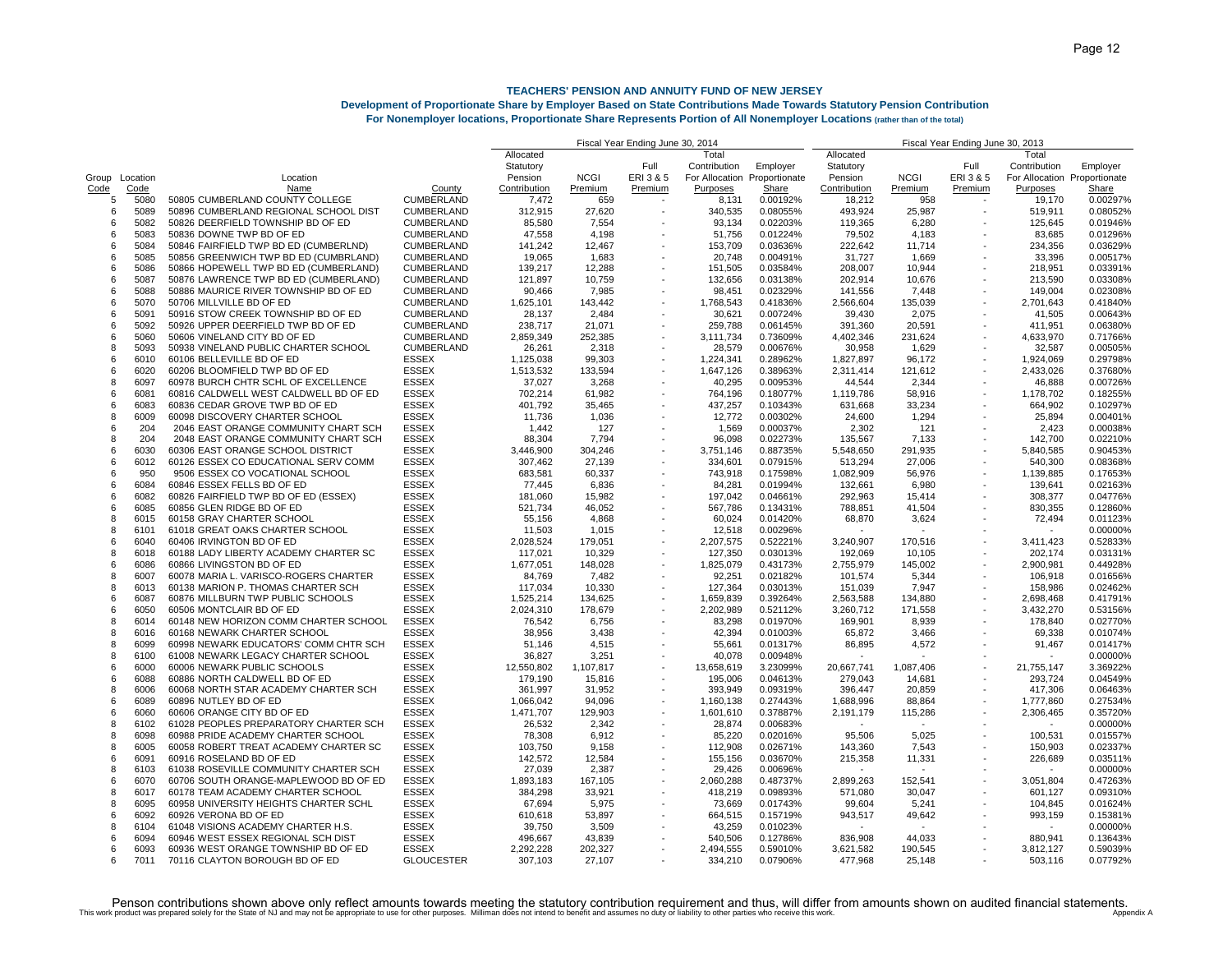## **Development of Proportionate Share by Employer Based on State Contributions Made Towards Statutory Pension Contribution**

**For Nonemployer locations, Proportionate Share Represents Portion of All Nonemployer Locations (rather than of the total)**

|                |      |                                       |                   |              | Fiscal Year Ending June 30, 2013 |         |              |                              |                          |             |                          |                              |          |
|----------------|------|---------------------------------------|-------------------|--------------|----------------------------------|---------|--------------|------------------------------|--------------------------|-------------|--------------------------|------------------------------|----------|
|                |      |                                       |                   | Allocated    |                                  |         | Total        |                              | Allocated                |             |                          | Total                        |          |
|                |      |                                       |                   | Statutory    |                                  | Full    | Contribution | Employer                     | Statutory                |             | Full                     | Contribution                 | Employer |
| Group Location |      | Location                              |                   | Pension      | <b>NCGI</b>                      | ERI3&5  |              | For Allocation Proportionate | Pension                  | <b>NCGI</b> | ERI3&5                   | For Allocation Proportionate |          |
| Code           | Code | Name                                  | County            | Contribution | Premium                          | Premium | Purposes     | Share                        | Contribution             | Premium     | Premium                  | Purposes                     | Share    |
| 6              | 7036 | 70366 CLEARVIEW REGIONAL BD OF ED     | <b>GLOUCESTER</b> | 529,708      | 46,756                           |         | 576,464      | 0.13636%                     | 832,297                  | 43,790      |                          | 876,087                      | 0.13568% |
| 6              | 7035 | 70356 DELSEA REG HIGH SCH DISTRICT    | <b>GLOUCESTER</b> | 420,558      | 37,121                           |         | 457,679      | 0.10827%                     | 701,912                  | 36,930      |                          | 738,842                      | 0.11442% |
| 6              | 7012 | 70126 DEPTFORD TWP BD OF ED           | <b>GLOUCESTER</b> | 1,094,039    | 96,567                           |         | 1,190,606    | 0.28164%                     | 1,694,395                | 89,148      |                          | 1,783,543                    | 0.27622% |
| 6              | 7013 | 70136 EAST GREENWICH BD OF EDUCATION  | <b>GLOUCESTER</b> | 233,793      | 20,636                           |         | 254,429      | 0.06019%                     | 351,723                  | 18,505      |                          | 370,228                      | 0.05734% |
| ĥ              | 4006 | 40066 ED INFORMATION & RESOURCE CTR   | <b>GLOUCESTER</b> | 17,779       | 1,569                            |         | 19,348       | 0.00458%                     | 28,884                   | 1,520       |                          | 30,404                       | 0.00471% |
| 6              | 7014 | 70146 ELK TWP BD OF ED                | <b>GLOUCESTER</b> | 86,182       | 7,607                            |         | 93,789       | 0.02219%                     | 138,913                  | 7,309       |                          | 146,222                      | 0.02265% |
| 6              | 7015 | 70156 FRANKLIN TWP BD OF ED (GLOCSTR) | <b>GLOUCESTER</b> | 291,259      | 25,708                           |         | 316,967      | 0.07498%                     | 461,238                  | 24,267      |                          | 485,505                      | 0.07519% |
| ĥ              | 7038 | 70386 GATEWAY REGIONAL HIGH SCHOOL    | <b>GLOUCESTER</b> | 303,541      | 26,792                           |         | 330,333      | 0.07814%                     | 480,161                  | 25,263      |                          | 505,424                      | 0.07828% |
| 6              | 7016 | 70166 GLASSBORO BD OF ED              | <b>GLOUCESTER</b> | 564,685      | 49.843                           |         | 614,528      | 0.14537%                     | 915,856                  | 48,187      |                          | 964,043                      | 0.14930% |
| 6              | 7010 | 70106 GLOUCESTER CO SP SERV SCH DIST  | <b>GLOUCESTER</b> | 520,109      | 45,908                           |         | 566,017      | 0.13389%                     | 806,699                  | 42,443      |                          | 849,142                      | 0.13151% |
| 6              | 957  | 9576 GLOUCESTER CO VO-TECH SCH DIST   | <b>GLOUCESTER</b> | 288,042      | 25,424                           |         | 313,466      | 0.07415%                     | 432,846                  | 22,774      |                          | 455,620                      | 0.07056% |
|                |      |                                       |                   |              |                                  |         |              |                              |                          |             |                          |                              |          |
| ĥ              | 7017 | 70176 GREENWICH TWP BD ED (GLOUCSTER) | <b>GLOUCESTER</b> | 140,333      | 12,387                           |         | 152,720      | 0.03613%                     | 226,956                  | 11,941      |                          | 238,897                      | 0.03700% |
| 6              | 7018 | 70186 HARRISON TWP BD ED (GLOUCESTER) | <b>GLOUCESTER</b> | 305,729      | 26,986                           |         | 332,715      | 0.07870%                     | 503,311                  | 26,481      |                          | 529,792                      | 0.08205% |
| 6              | 7037 | 70376 KINGSWAY REGIONAL SCHOOL DIST   | <b>GLOUCESTER</b> | 436,074      | 38,491                           |         | 474,565      | 0.11226%                     | 702,903                  | 36,982      |                          | 739,885                      | 0.11459% |
| 6              | 7019 | 70196 LOGAN TOWNSHIP BD OF ED         | <b>GLOUCESTER</b> | 239,226      | 21,116                           |         | 260,342      | 0.06158%                     | 365,128                  | 19,211      |                          | 384,339                      | 0.05952% |
| ĥ              | 7021 | 70216 MANTUA TOWNSHIP BD OF ED        | <b>GLOUCESTER</b> | 325,808      | 28.758                           |         | 354,566      | 0.08387%                     | 512,966                  | 26,989      |                          | 539,955                      | 0.08362% |
| 6              | 7022 | 70226 MONROE TWP BD OF ED (GLOUCESTR) | <b>GLOUCESTER</b> | 1,281,779    | 113,138                          |         | 1,394,917    | 0.32997%                     | 1,961,200                | 103,186     |                          | 2,064,386                    | 0.31971% |
| ĥ              | 7023 | 70236 NATIONAL PARK BOARD OF EDUC     | <b>GLOUCESTER</b> | 67,200       | 5,931                            |         | 73,131       | 0.01730%                     | 105,637                  | 5,558       |                          | 111,195                      | 0.01722% |
| 6              | 7025 | 70256 PAULSBORO BORO BD OF ED         | <b>GLOUCESTER</b> | 366,610      | 32,359                           |         | 398,969      | 0.09438%                     | 588,346                  | 30,955      |                          | 619,301                      | 0.09591% |
| 6              | 7026 | 70266 PITMAN BD OF ED                 | <b>GLOUCESTER</b> | 424,141      | 37,438                           |         | 461,579      | 0.10919%                     | 698,689                  | 36,761      |                          | 735,450                      | 0.11390% |
| 6              | 7027 | 70276 SOUTH HARRISON TWP BD OF ED     | <b>GLOUCESTER</b> | 71,221       | 6,286                            |         | 77,507       | 0.01833%                     | 104,782                  | 5,513       |                          | 110,295                      | 0.01708% |
| ĥ              | 7028 | 70286 SWEDESBORO WOOLWICH BD OF ED    | <b>GLOUCESTER</b> | 336,679      | 29,718                           |         | 366,397      | 0.08667%                     | 512,338                  | 26,956      |                          | 539.294                      | 0.08352% |
| 6              | 7029 | 70296 WASHINGTON TWP BD OF ED (GLOUC) | <b>GLOUCESTER</b> | 2,168,915    | 191,443                          |         | 2,360,358    | 0.55835%                     | 3,536,579                | 186,072     |                          | 3,722,651                    | 0.57653% |
| 6              | 7031 | 70316 WENONAH BOROUGH BD OF ED        | <b>GLOUCESTER</b> | 54,654       | 4,824                            |         | 59,478       | 0.01407%                     | 86,038                   | 4,527       |                          | 90,565                       | 0.01403% |
| հ              | 7032 | 70326 WEST DEPTFORD TWP BD OF ED      | <b>GLOUCESTER</b> | 693,584      | 61,220                           |         | 754,804      | 0.17855%                     | 1,088,802                | 57,286      |                          | 1,146,088                    | 0.17749% |
| 6              | 7033 | 70336 WESTVILLE BOARD OF ED           | <b>GLOUCESTER</b> | 102,334      | 9.033                            |         | 111,367      | 0.02634%                     | 162,886                  | 8,570       |                          | 171,456                      | 0.02655% |
| 6              | 7000 | 70006 WOODBURY CITY BD OF ED          | <b>GLOUCESTER</b> | 413,744      | 36,520                           |         | 450,264      | 0.10651%                     | 660,232                  | 34,737      |                          | 694,969                      | 0.10763% |
| 6              | 7034 | 70346 WOODBURY HEIGHTS BOARD OF ED    | <b>GLOUCESTER</b> | 58,142       | 5,132                            |         | 63,274       | 0.01497%                     | 92,473                   | 4,865       |                          | 97,338                       | 0.01507% |
| 6              | 8010 | 80106 BAYONNE BOARD OF ED             | <b>HUDSON</b>     | 2,263,872    | 199.824                          |         | 2,463,696    | 0.58280%                     | 3,624,193                | 190,682     |                          | 3,814,875                    | 0.59081% |
| 8              | 8096 | 80968 DR LENA EDWARDS ACAD CHRTR SCHL | <b>HUDSON</b>     | 2,150        | 190                              |         | 2,340        | 0.00055%                     | $\overline{\phantom{a}}$ |             |                          |                              | 0.00000% |
| 6              | 8081 | 80816 EAST NEWARK BOROUGH BD OF ED    | <b>HUDSON</b>     | 39,695       | 3,504                            |         | 43,199       | 0.01022%                     | 61,649                   | 3,244       |                          | 64,893                       | 0.01005% |
| 8              | 8085 | 80858 ELYSIAN CHARTER SCH OF HOBOKEN  | <b>HUDSON</b>     |              | 6,286                            |         | 77.499       |                              | 121,237                  |             |                          | 127.616                      | 0.01976% |
| 8              | 8093 |                                       |                   | 71,213       |                                  |         |              | 0.01833%                     | 22,335                   | 6,379       |                          |                              |          |
|                |      | 80938 ETHICAL COMM CHRTR SCHL - J.C.  | <b>HUDSON</b>     | 17,513       | 1,546                            |         | 19,059       | 0.00451%                     |                          | 1,175       |                          | 23,510                       | 0.00364% |
| 6              | 8082 | 80826 GUTTENBERG BORO BD OF ED        | <b>HUDSON</b>     | 179,842      | 15,874                           |         | 195,716      | 0.04630%                     | 281,151                  | 14,792      |                          | 295,943                      | 0.04583% |
| ĥ              | 8083 | 80836 HARRISON TOWN BD OF ED(HUDSON)  | <b>HUDSON</b>     | 625,754      | 55,233                           |         | 680,987      | 0.16109%                     | 957,181                  | 50,361      |                          | 1,007,542                    | 0.15604% |
| 6              | 8020 | 80206 HOBOKEN BOARD OF EDUCATION      | <b>HUDSON</b>     | 714,583      | 63,074                           |         | 777,657      | 0.18396%                     | 1,189,431                | 62,580      |                          | 1,252,011                    | 0.19390% |
| 8              | 8021 | 80218 HOBOKEN CHARTER SCHOOL          | <b>HUDSON</b>     | 65,851       | 5,812                            |         | 71,663       | 0.01695%                     | 106,593                  | 5,608       |                          | 112,201                      | 0.01738% |
| 8              | 8094 | 80948 HOBOKEN DUAL LANGUAGE CH SCHOOL | <b>HUDSON</b>     | 13,644       | 1,204                            |         | 14,848       | 0.00351%                     | 15,294                   | 805         |                          | 16,099                       | 0.00249% |
| ĥ              | 956  | 9566 HUDSON CO SCHOOLS OF TECHNOLOGY  | <b>HUDSON</b>     | 749,023      | 66.114                           |         | 815,137      | 0.19282%                     | 1,169,754                | 61,545      | $\overline{\phantom{a}}$ | 1,231,299                    | 0.19069% |
| 8              | 8088 | 80888 JERSEY CITY COMM CHARTER SCHOOL | <b>HUDSON</b>     | 88,589       | 7,819                            |         | 96,408       | 0.02281%                     | 134,251                  | 7,063       |                          | 141,314                      | 0.02189% |
| 8              | 8089 | 80898 JERSEY CITY GOLDEN DOOR CHARTER | <b>HUDSON</b>     | 92,688       | 8,181                            |         | 100,869      | 0.02386%                     | 151,891                  | 7,992       |                          | 159,883                      | 0.02476% |
| ĥ              | 8000 | 80006 JERSEY CITY PUBLIC SCHOOLS      | <b>HUDSON</b>     | 10,001,179   | 882,770                          |         | 10,883,949   | 2.57464%                     | 15,664,026               | 824,142     |                          | 16,488,168                   | 2.55353% |
| 6              | 8030 | 80306 KEARNY TOWN BD OF ED            | <b>HUDSON</b>     | 1,473,115    | 130.027                          |         | 1,603,142    | 0.37923%                     | 2,388,357                | 125,660     |                          | 2,514,017                    | 0.38935% |
| 8              | 8086 | 80868 LEARNING COMM. CHARTER SCHOOL   | <b>HUDSON</b>     | 93,801       | 8,280                            |         | 102,081      | 0.02415%                     | 126,321                  | 6,646       |                          | 132,967                      | 0.02059% |
| 8              | 8022 | 80228 LIBERTY ACADEMY CHARTER SCHOOL  | <b>HUDSON</b>     | 52,128       | 4,601                            |         | 56,729       | 0.01342%                     | 85,079                   | 4,476       |                          | 89,555                       | 0.01387% |
| 8              | 8095 | 80958 METS CHARTER SCHOOL             | <b>HUDSON</b>     | 48,118       | 4.247                            |         | 52,365       | 0.01239%                     |                          |             |                          |                              | 0.00000% |
| 6              | 8040 | 80406 NORTH BERGEN BD OF ED           | <b>HUDSON</b>     | 2,094,527    | 184,877                          |         | 2,279,404    | 0.53920%                     | 3,230,863                | 169,988     |                          | 3,400,851                    | 0.52669% |
| 8              | 8092 | 80928 SCHOMBURG CHARTER SCHOOL        | <b>HUDSON</b>     | 47,239       | 4,170                            |         | 51,409       | 0.01216%                     | 77,512                   | 4,078       |                          | 81,590                       | 0.01264% |
| 6              | 8084 | 80846 SECAUCUS TOWN BD OF ED          | <b>HUDSON</b>     | 557,711      | 49.227                           |         | 606,938      | 0.14357%                     | 928,114                  | 48,831      |                          | 976.945                      | 0.15130% |
| 8              | 8087 | 80878 SOARING HEIGHTS CHARTER SCHOOL  | <b>HUDSON</b>     | 42,002       | 3,707                            |         | 45,709       | 0.01081%                     | 63,256                   | 3,328       |                          | 66,584                       | 0.01031% |
| 6              | 8050 | 80506 UNION CITY BD OF ED             | <b>HUDSON</b>     | 2,590,690    | 228,671                          |         | 2,819,361    | 0.66693%                     | 4,383,070                | 230,610     | ٠.                       | 4,613,680                    | 0.71452% |
| 8              | 8091 | 80918 UNIVERSITY ACADEMY CHARTER HS   | <b>HUDSON</b>     | 91,201       | 8,050                            |         | 99,251       | 0.02348%                     | 140,866                  | 7,411       |                          | 148,277                      | 0.02296% |
| 6              | 8060 | 80606 WEEHAWKEN TWP BD OF ED          | <b>HUDSON</b>     | 351.103      | 30.991                           |         | 382,094      | 0.09039%                     | 568,860                  | 29,930      |                          | 598.790                      | 0.09273% |
| 6              | 8070 | 80706 WEST NEW YORK BD OF ED          | <b>HUDSON</b>     | 2,180,402    | 192,457                          |         | 2,372,859    | 0.56131%                     | 3,331,139                | 175,264     |                          | 3,506,403                    | 0.54304% |
| 6              | 9011 | 90116 ALEXANDRIA TWP BD OF ED         | <b>HUNTERDON</b>  | 197,864      | 17,465                           |         | 215,329      | 0.05094%                     | 320,362                  | 16,855      |                          | 337,217                      | 0.05222% |
| ĥ              | 9012 | 90126 BETHLEHEM TWP BD OF ED          | <b>HUNTERDON</b>  | 147,774      | 13,043                           |         | 160,817      | 0.03804%                     | 248,150                  | 13,056      |                          | 261,206                      | 0.04045% |
| 6              | 9013 |                                       |                   |              |                                  |         |              |                              |                          |             |                          |                              |          |
|                | 9014 | 90136 BLOOMSBURY BOROUGH BD OF ED     | <b>HUNTERDON</b>  | 36,958       | 3,262                            |         | 40,220       | 0.00951%                     | 65,201                   | 3,430       |                          | 68,631                       | 0.01063% |
| 6              |      | 90146 CALIFON BORO BD OF ED           | <b>HUNTERDON</b>  | 39,055       | 3,447                            |         | 42,502       | 0.01005%                     | 64,086                   | 3,372       |                          | 67,458                       | 0.01045% |
| 6              | 9015 | 90156 CLINTON TOWN BD OF ED           | <b>HUNTERDON</b>  | 137.968      | 12.178                           |         | 150.146      | 0.03552%                     | 226.573                  | 11.921      |                          | 238.494                      | 0.03694% |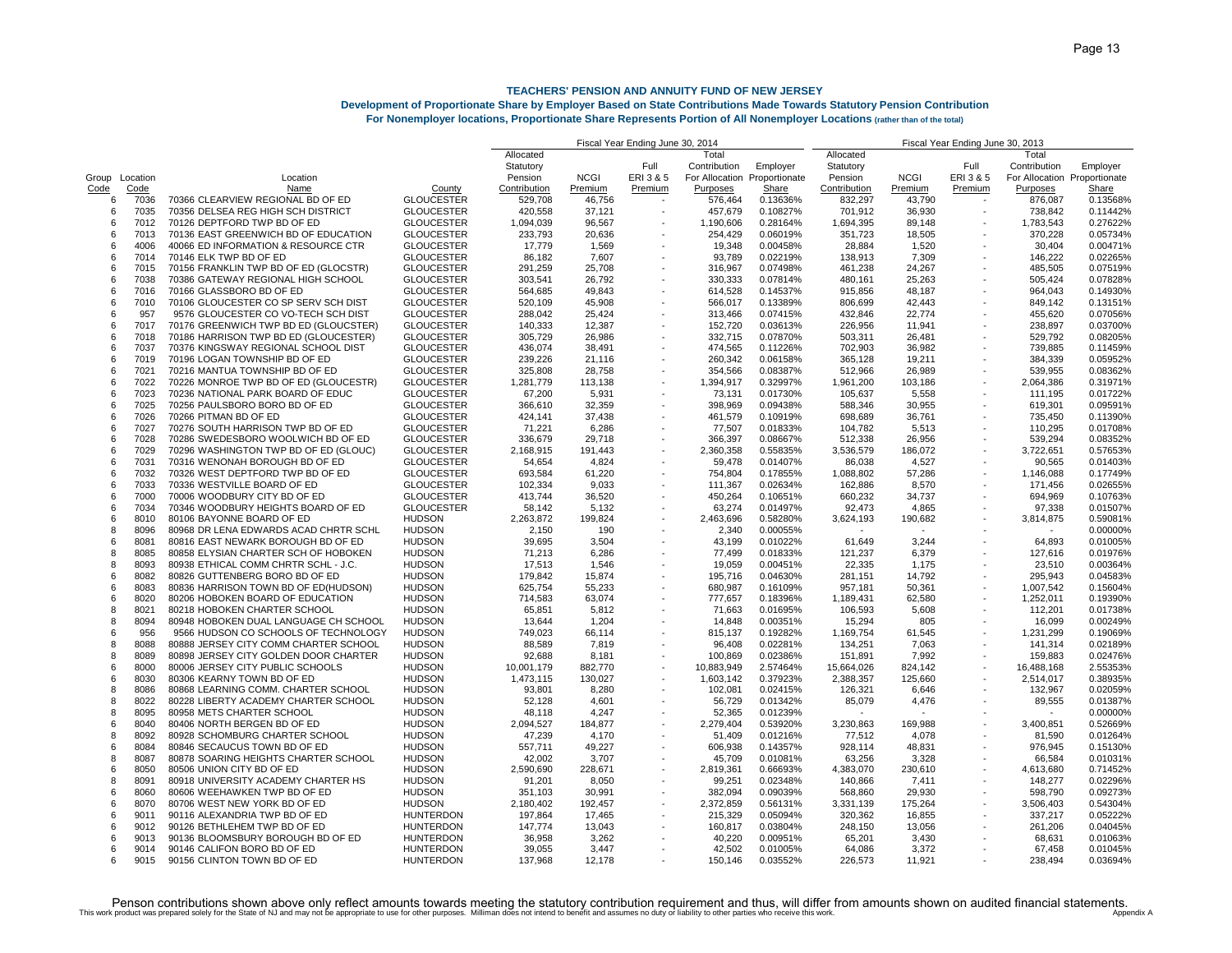## **Development of Proportionate Share by Employer Based on State Contributions Made Towards Statutory Pension Contribution**

| <b>For Nonemployer locations, Proportionate Share Represents Portion of All Nonemployer Locations (rather than of the total)</b> |  |  |  |  |  |  |  |  |  |  |
|----------------------------------------------------------------------------------------------------------------------------------|--|--|--|--|--|--|--|--|--|--|
|----------------------------------------------------------------------------------------------------------------------------------|--|--|--|--|--|--|--|--|--|--|

|       |          |                                       |                  |              | Fiscal Year Ending June 30, 2014 |           |                | Fiscal Year Ending June 30, 2013 |              |             |                          |                              |          |
|-------|----------|---------------------------------------|------------------|--------------|----------------------------------|-----------|----------------|----------------------------------|--------------|-------------|--------------------------|------------------------------|----------|
|       |          |                                       |                  | Allocated    |                                  |           | Total          |                                  | Allocated    |             |                          | Total                        |          |
|       |          |                                       |                  | Statutory    |                                  | Full      | Contribution   | Employer                         | Statutory    |             | Full                     | Contribution                 | Employer |
| Group | Location | Location                              |                  | Pension      | <b>NCGI</b>                      | ERI 3 & 5 | For Allocation | Proportionate                    | Pension      | <b>NCGI</b> | ERI 3 & 5                | For Allocation Proportionate |          |
| Code  | Code     | Name                                  | County           | Contribution | Premium                          | Premium   | Purposes       | Share                            | Contribution | Premium     | Premium                  | Purposes                     | Share    |
| 6     | 9016     | 90166 CLINTON TWP BD OF ED            | <b>HUNTERDON</b> | 465,694      | 41,105                           |           | 506,799        | 0.11989%                         | 678,075      | 35,676      | $\sim$                   | 713,751                      | 0.11054% |
| 6     | 9017     | 90176 DELAWARE TWP BD OF ED           | <b>HUNTERDON</b> | 151,658      | 13,386                           |           | 165,044        | 0.03904%                         | 245,402      | 12,911      |                          | 258,313                      | 0.04000% |
| 6     | 9040     | 90406 DELAWARE VALLEY REG H S DIST    | <b>HUNTERDON</b> | 244,704      | 21,599                           |           | 266,303        | 0.06299%                         | 381,912      | 20,094      |                          | 402,006                      | 0.06226% |
| 6     | 9018     | 90186 EAST AMWELL TOWNSHIP BD OF ED   | <b>HUNTERDON</b> | 144,094      | 12,719                           |           | 156,813        | 0.03709%                         | 230,800      | 12,143      |                          | 242,943                      | 0.03762% |
| 6     | 9000     | 90006 FLEMINGTON RARITAN BD OF ED     | <b>HUNTERDON</b> | 914,492      | 80.719                           |           | 995,211        | 0.23542%                         | 1,455,501    | 76,579      |                          | 1,532,080                    | 0.23727% |
| 6     | 9019     | 90196 FRANKLIN TWP BD OF ED (HUNTRDN) | <b>HUNTERDON</b> | 74,138       | 6,544                            |           | 80,682         | 0.01909%                         | 136,829      | 7,199       |                          | 144,028                      | 0.02231% |
| 6     | 9021     | 90216 FRENCHTOWN BOROUGH BD OF ED     | <b>HUNTERDON</b> | 54,339       | 4,796                            |           | 59,135         | 0.01399%                         | 81,192       | 4,272       |                          | 85,464                       | 0.01324% |
| 6     | 9023     | 90236 HAMPTON BOROUGH BD OF ED        | <b>HUNTERDON</b> | 53,620       | 4,733                            |           | 58,353         | 0.01380%                         | 86,113       | 4,531       |                          | 90,644                       | 0.01404% |
|       |          |                                       |                  |              |                                  |           |                |                                  |              |             |                          |                              |          |
| 6     | 9024     | 90246 HIGH BRIDGE BOROUGH BD OF ED    | <b>HUNTERDON</b> | 137,679      | 12,153                           |           | 149,832        | 0.03544%                         | 222,615      | 11,713      |                          | 234,328                      | 0.03629% |
| 6     | 9025     | 90256 HOLLAND TWP BD OF ED            | <b>HUNTERDON</b> | 175,852      | 15,522                           |           | 191,374        | 0.04527%                         | 278,801      | 14,669      |                          | 293,470                      | 0.04545% |
| 6     | 9030     | 90306 HUNTERDON CENTRAL HIGH SCHOOL   | <b>HUNTERDON</b> | 807,628      | 71,287                           |           | 878,915        | 0.20791%                         | 1,321,527    | 69,530      |                          | 1,391,057                    | 0.21543% |
| 6     | 9041     | 90416 HUNTERDON CO EDUC SRVCS COMM    | <b>HUNTERDON</b> | 90,391       | 7,978                            |           | 98,369         | 0.02327%                         | 150,547      | 7,921       |                          | 158,468                      | 0.02454% |
| ĥ     | 9001     | 90016 HUNTERDON COUNTY VOCATIONAL     | <b>HUNTERDON</b> | 55,907       | 4,935                            |           | 60,842         | 0.01439%                         | 96,276       | 5,065       |                          | 101,341                      | 0.01569% |
| 6     | 9026     | 90266 KINGWOOD TOWNSHIP BD OF ED      | <b>HUNTERDON</b> | 120,077      | 10.599                           |           | 130.676        | 0.03091%                         | 187.454      | 9.863       |                          | 197.317                      | 0.03056% |
| 6     | 9027     | 90276 LAMBERTVILLE CITY BD OF ED      | <b>HUNTERDON</b> | 59,089       | 5,216                            |           | 64,305         | 0.01521%                         | 82,248       | 4,327       |                          | 86,575                       | 0.01341% |
| 6     | 9028     | 90286 LEBANON BOROUGH BD OF ED        | <b>HUNTERDON</b> | 29,118       | 2,570                            |           | 31,688         | 0.00750%                         | 57,572       | 3,029       |                          | 60,601                       | 0.00939% |
| 6     | 9029     | 90296 LEBANON TOWNSHIP BD OF ED       | <b>HUNTERDON</b> | 216,419      | 19,103                           |           | 235,522        | 0.05571%                         | 347,467      | 18,282      |                          | 365,749                      | 0.05664% |
| 6     | 9031     | 90316 MILFORD BOROUGH BD OF ED        | <b>HUNTERDON</b> | 30,292       | 2,674                            |           | 32,966         | 0.00780%                         | 46,173       | 2,429       |                          | 48,602                       | 0.00753% |
| 6     | 9038     | 90386 NORTH HUNTERDON-VOORHEES        | <b>HUNTERDON</b> | 796,289      | 70,286                           |           | 866,575        | 0.20499%                         | 1,322,560    | 69,585      | $\overline{\phantom{a}}$ | 1,392,145                    | 0.21560% |
| 6     | 9033     | 90336 READINGTON TWP BD OF ED         | <b>HUNTERDON</b> | 537,282      | 47,424                           |           | 584,706        | 0.13831%                         | 893,801      | 47,026      |                          | 940,827                      | 0.14571% |
| 6     | 9039     | 90396 SOUTH HUNTERDON REG BD OF ED    | <b>HUNTERDON</b> | 145,809      | 12,870                           |           | 158,679        | 0.03754%                         | 233,034      | 12,261      |                          | 245,295                      | 0.03799% |
| 6     | 9034     | 90346 STOCKTON BOROUGH BD OF ED       | <b>HUNTERDON</b> | 14,134       | 1,248                            |           | 15,382         | 0.00364%                         | 22,244       | 1,170       |                          | 23,414                       | 0.00363% |
| 6     | 9035     | 90356 TEWKSBURY TWP BD OF ED          | <b>HUNTERDON</b> | 203,072      | 17,924                           |           | 220,996        | 0.05228%                         | 344,053      | 18,102      |                          | 362,155                      | 0.05609% |
| 6     | 9036     | 90366 UNION TWP OF ED (HUNTERDON)     | <b>HUNTERDON</b> | 145,483      | 12,841                           |           | 158,324        | 0.03745%                         | 220,167      | 11,584      |                          | 231,751                      | 0.03589% |
| 6     | 9037     | 90376 WEST AMWELL TWP BD OF ED        | <b>HUNTERDON</b> | 74,879       | 6,609                            |           | 81,488         | 0.01928%                         | 112,717      | 5,930       |                          | 118,647                      | 0.01837% |
| 6     | 121      | 1216 EAST WINDSOR REG SCHOOL DIST     | <b>MERCER</b>    | 1,369,073    | 120,843                          |           | 1,489,916      | 0.35244%                         | 2,111,622    | 111,100     | $\overline{\phantom{a}}$ | 2,222,722                    | 0.34423% |
| 8     | 115      | 1158 EMILY FISHER CHARTER SCHOOL      | <b>MERCER</b>    | 85,038       | 7,506                            |           | 92,544         | 0.02189%                         | 132,811      | 6,988       |                          | 139,799                      | 0.02165% |
| 6     | 122      | 1226 EWING TOWNSHIP BD OF ED          | <b>MERCER</b>    | 1,039,341    | 91,739                           |           | 1,131,080      | 0.26756%                         | 1,601,529    | 84,262      |                          | 1,685,791                    | 0.26108% |
| 6     | 133      | 1336 FOUNDATION ACADEMY CHARTER SCHL  | <b>MERCER</b>    |              | 110                              |           |                | 0.00032%                         |              |             |                          | 2,046                        |          |
|       |          |                                       |                  | 1,241        |                                  |           | 1,351          |                                  | 1,944        | 102         |                          |                              | 0.00032% |
| 8     | 133      | 1338 FOUNDATION ACADEMY CHARTER SCHL  | <b>MERCER</b>    | 69,415       | 6,127                            |           | 75,542         | 0.01787%                         | 77,403       | 4,072       |                          | 81,475                       | 0.01262% |
| 6     | 110      | 1106 HAMILTON TWP BD OF ED (MERCER)   | <b>MERCER</b>    | 3,065,128    | 270,549                          |           | 3,335,677      | 0.78907%                         | 4,811,830    | 253,168     |                          | 5,064,998                    | 0.78442% |
| 6     | 123      | 1236 HOPEWELL VALLEY REG SCH DIST     | <b>MERCER</b>    | 1,234,291    | 108,947                          |           | 1,343,238      | 0.31775%                         | 1,975,107    | 103,918     | $\overline{\phantom{a}}$ | 2,079,025                    | 0.32198% |
| 8     | 128      | 1288 INTERNATIONAL CHARTER SCHOOL     | <b>MERCER</b>    | 19,589       | 1,729                            |           | 21,318         | 0.00504%                         | 35,185       | 1,851       |                          | 37,036                       | 0.00574% |
| ĥ     | 124      | 1246 LAWRENCE TWP BD OF ED (MERCER)   | <b>MERCER</b>    | 1,103,515    | 97,404                           |           | 1,200,919      | 0.28408%                         | 1,822,763    | 95,902      |                          | 1,918,665                    | 0.29714% |
| 5     | 119      | 1195 MERCER CO COMMUNITY COLLEGE      | <b>MERCER</b>    | 13,508       | 1,192                            |           | 14,700         | 0.00348%                         | 20,962       | 1,103       |                          | 22,065                       | 0.00342% |
| 6     | 111      | 1116 MERCER CO SPECIAL SER SCH DIST   | <b>MERCER</b>    | 628,197      | 55.449                           |           | 683,646        | 0.16172%                         | 1,047,538    | 55,115      |                          | 1,102,653                    | 0.17077% |
| 6     | 953      | 9536 MERCER CO VOCATIONAL SCHOOLS     | <b>MERCER</b>    | 121,935      | 10.763                           |           | 132.698        | 0.03139%                         | 193.259      | 10.168      |                          | 203.427                      | 0.03150% |
| 8     | 131      | 1318 PACE CHARTER SCHOOL OF HAMILTON  | <b>MERCER</b>    | 23,918       | 2,111                            |           | 26,029         | 0.00616%                         | 29,915       | 1,574       |                          | 31,489                       | 0.00488% |
| 8     | 135      | 1358 PAUL ROBESON CHTR SCHOOL         | <b>MERCER</b>    | 67,231       | 5,934                            |           | 73,165         | 0.01731%                         | 90,414       | 4,757       |                          | 95.171                       | 0.01474% |
| 8     | 126      | 1268 PRINCETON CHARTER SCHOOL         | <b>MERCER</b>    | 96,345       | 8,504                            |           | 104,849        | 0.02480%                         | 142,879      | 7,517       |                          | 150,396                      | 0.02329% |
| 6     | 125      | 1256 PRINCETON REGIONAL SCHOOL        | <b>MERCER</b>    | 1,214,630    | 107,211                          |           | 1,321,841      | 0.31269%                         | 1,912,796    | 100,639     |                          | 2,013,435                    | 0.31182% |
| 6     | 127      | 1276 ROBBINSVILLE TWP BD OF ED        | <b>MERCER</b>    | 633,321      | 55,901                           |           | 689,222        | 0.16304%                         | 1,023,509    | 53,851      |                          | 1,077,360                    | 0.16685% |
| 6     | 100      | 1006 TRENTON CITY BD OF ED            | <b>MERCER</b>    | 3,267,565    | 288,417                          |           | 3,555,982      | 0.84118%                         | 4,948,838    | 260,377     |                          | 5,209,215                    | 0.80675% |
| 8     | 101      | 1018 TRENTON COMM CHARTER SCHOOL      | <b>MERCER</b>    |              |                                  |           |                | 0.00000%                         | 250,704      | 13,190      |                          | 263,894                      | 0.04087% |
| 8     | 116      | 1168 VILLAGE CHARTER SCHOOL           | <b>MERCER</b>    | 83,448       | 7,366                            |           | 90,814         | 0.02148%                         | 134,568      | 7,080       |                          | 141,648                      | 0.02194% |
| 6     | 118      | 1186 WEST WINDSOR PLAINSBORO REG      | <b>MERCER</b>    | 2,725,153    | 240,540                          |           | 2,965,693      | 0.70155%                         | 4,289,749    | 225,700     |                          | 4,515,449                    | 0.69931% |
| 8     | 255      | 2558 ACADEMY FOR URBAN LEADERSHIP     | <b>MIDDLESEX</b> | 42,019       | 3,709                            |           | 45,728         | 0.01082%                         | 17,905       | 942         |                          | 18,847                       | 0.00292% |
| 6     | 231      | 2316 CARTERET BD OF ED                | <b>MIDDLESEX</b> | 887.432      | 78.331                           |           | 965,763        | 0.22845%                         | 1,471,280    | 77,410      |                          | 1,548,690                    | 0.23985% |
| 6     | 232      | 2326 CRANBURY TOWNSHIP BD OF ED       | <b>MIDDLESEX</b> |              |                                  |           |                |                                  |              |             |                          | 331.057                      | 0.05127% |
|       |          |                                       |                  | 184,570      | 16,291                           |           | 200,861        | 0.04751%                         | 314,509      | 16,548      |                          |                              |          |
| 6     | 233      | 2336 DUNELLEN BOARD OF EDUCATION      | <b>MIDDLESEX</b> | 254,224      | 22,439                           |           | 276,663        | 0.06545%                         | 411,732      | 21,663      |                          | 433,395                      | 0.06712% |
| 6     | 234      | 2346 EAST BRUNSWICK TWP BD OF ED      | <b>MIDDLESEX</b> | 2,289,914    | 202.123                          |           | 2,492,037      | 0.58950%                         | 3,704,453    | 194,905     |                          | 3,899,358                    | 0.60389% |
| 6     | 247      | 2476 EDISON TWP BD OF ED              | <b>MIDDLESEX</b> | 4,077,445    | 359,902                          |           | 4,437,347      | 1.04967%                         | 6,571,860    | 345,770     |                          | 6,917,630                    | 1.07133% |
| 8     | 203      | 2038 GREATER BRUNSWICK CHART.SCHOOL   | <b>MIDDLESEX</b> | 68,881       | 6,080                            |           | 74,961         | 0.01773%                         | 102,964      | 5,417       |                          | 108,381                      | 0.01678% |
| 8     | 256      | 2568 HATIKVAH INTERNAT'L ACAD CHRTR   | <b>MIDDLESEX</b> | 19,573       | 1,728                            |           | 21,301         | 0.00504%                         | 8,292        | 436         |                          | 8,728                        | 0.00135% |
| 6     | 236      | 2366 HIGHLAND PARK BD OF ED           | <b>MIDDLESEX</b> | 436,566      | 38,534                           |           | 475,100        | 0.11239%                         | 659,203      | 34,683      |                          | 693,886                      | 0.10746% |
| 6     | 237      | 2376 JAMESBURG BOROUGH BD OF ED       | <b>MIDDLESEX</b> | 150,761      | 13,307                           |           | 164,068        | 0.03881%                         | 226,802      | 11,933      |                          | 238,735                      | 0.03697% |
| 6     | 239      | 2396 METUCHEN BORO BD OF ED           | <b>MIDDLESEX</b> | 570,804      | 50,383                           |           | 621,187        | 0.14694%                         | 894,446      | 47,060      |                          | 941,506                      | 0.14581% |
| 6     | 241      | 2416 MIDDLESEX BD OF ED               | <b>MIDDLESEX</b> | 548,387      | 48,404                           |           | 596,791        | 0.14117%                         | 899,056      | 47,303      |                          | 946,359                      | 0.14656% |
| 6     | 202      | 2026 MIDDLESEX CO ED SERV COMM        | <b>MIDDLESEX</b> | 514.292      | 45.395                           |           | 559.687        | 0.13240%                         | 761.053      | 40.042      |                          | 801.095                      | 0.12407% |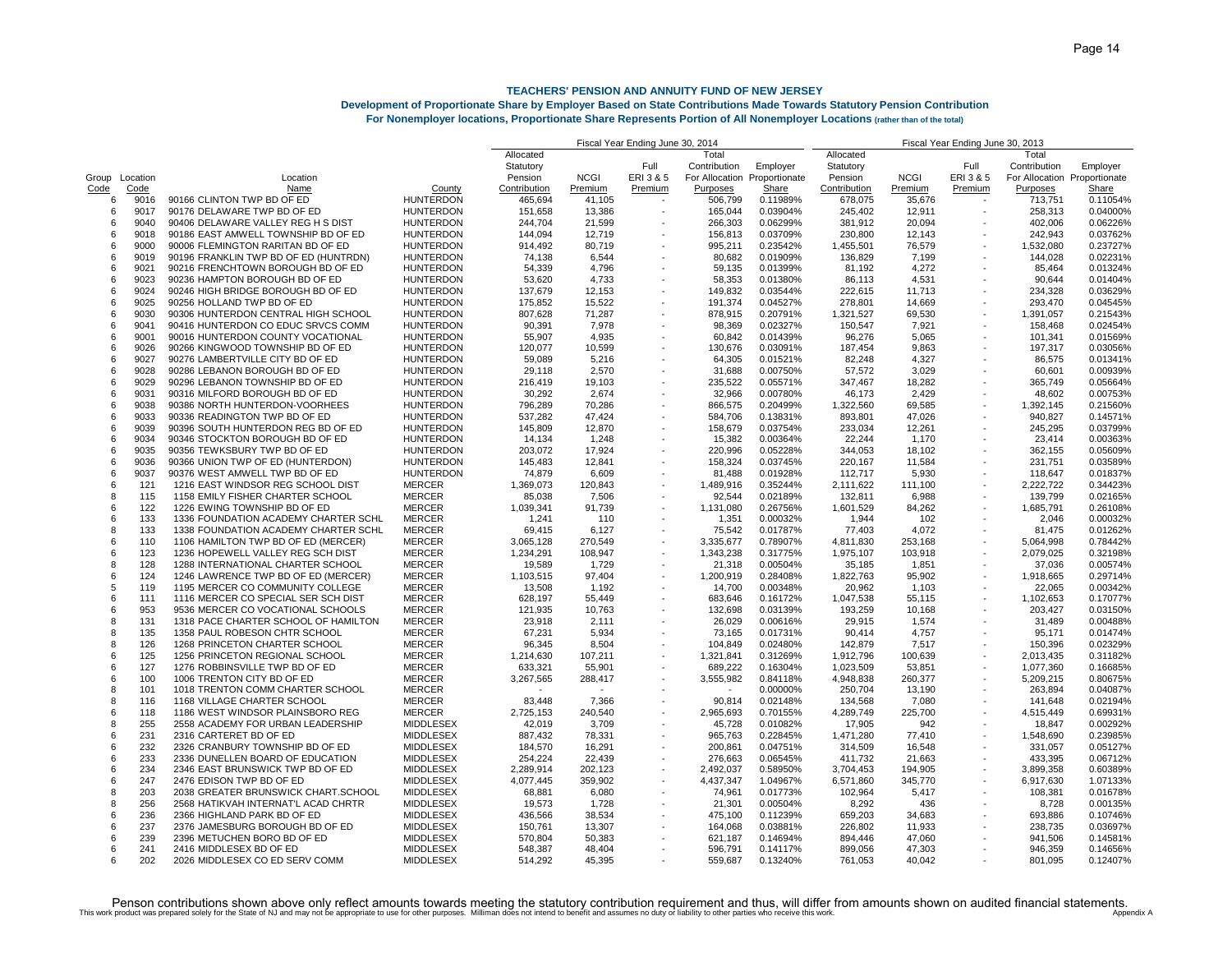## **Development of Proportionate Share by Employer Based on State Contributions Made Towards Statutory Pension Contribution**

|       |          |                                      |                  | Fiscal Year Ending June 30, 2014 | Fiscal Year Ending June 30, 2013 |                          |              |                              |                   |             |                          |                              |          |
|-------|----------|--------------------------------------|------------------|----------------------------------|----------------------------------|--------------------------|--------------|------------------------------|-------------------|-------------|--------------------------|------------------------------|----------|
|       |          |                                      |                  | Allocated                        |                                  |                          | Total        |                              | Allocated         |             |                          | Total                        |          |
|       |          |                                      |                  | Statutory                        |                                  | Full                     | Contribution | Employer                     | Statutory         |             | Full                     | Contribution                 | Employer |
| Group | Location | Location                             |                  | Pension                          | <b>NCGI</b>                      | ERI 3 & 5                |              | For Allocation Proportionate | Pension           | <b>NCGI</b> | ERI 3 & 5                | For Allocation Proportionate |          |
| Code  | Code     | Name                                 | County           | Contribution                     | Premium                          | Premium                  | Purposes     | Share                        | Contribution      | Premium     | Premium                  | Purposes                     | Share    |
| 6     | 972      | 9726 MIDDLESEX CO VOCATIONAL SCHOOL  | <b>MIDDLESEX</b> | 670,187                          | 59,155                           |                          | 729,342      | 0.17253%                     | 1,123,044         | 59,087      |                          | 1,182,131                    | 0.18308% |
| 5     | 201      | 2015 MIDDLESEX COUNTY COLLEGE        | <b>MIDDLESEX</b> | 9,640                            | 851                              |                          | 10,491       | 0.00248%                     | 14,725            | 775         |                          | 15,500                       | 0.00240% |
| 6     | 242      | 2426 MILLTOWN BOROUGH BD OF ED       | <b>MIDDLESEX</b> | 140,769                          | 12,425                           |                          | 153,194      | 0.03624%                     | 227,107           | 11,949      |                          | 239,056                      | 0.03702% |
| 6     | 243      | 2436 MONROE TWP BD OF ED (MIDDLESEX) | <b>MIDDLESEX</b> | 1,484,376                        | 131,021                          |                          | 1,615,397    | 0.38213%                     | 2,339,130         | 123,070     |                          | 2,462,200                    | 0.38132% |
| 6     | 200      | 2006 NEW BRUNSWICK BD OF ED          | <b>MIDDLESEX</b> | 2,325,277                        | 205,244                          |                          | 2,530,521    | 0.59860%                     | 3,608,005         | 189,830     |                          | 3,797,835                    | 0.58817% |
| 6     | 244      | 2446 NORTH BRUNSWICK BD OF ED        | <b>MIDDLESEX</b> | 1,397,829                        | 123,382                          |                          | 1,521,211    | 0.35985%                     | 2,255,670         | 118,679     |                          | 2,374,349                    | 0.36772% |
| 6     | 238      | 2386 OLD BRIDGE BD OF ED             | <b>MIDDLESEX</b> | 2,382,532                        | 210,298                          |                          | 2,592,830    | 0.61334%                     | 3,762,374         | 197,952     |                          | 3,960,326                    | 0.61334% |
| 6     | 210      | 2106 PERTH AMBOY BD OF ED            | <b>MIDDLESEX</b> | 2,531,537                        | 223,450                          |                          | 2,754,987    | 0.65170%                     | 3,939,068         | 207,249     |                          | 4,146,317                    | 0.64214% |
| 6     | 245      | 2456 PISCATAWAY BD OF ED ADMN BLDG   | <b>MIDDLESEX</b> | 1,814,899                        | 160,195                          |                          | 1,975,094    | 0.46722%                     | 2,781,110         | 146,324     |                          | 2,927,434                    | 0.45337% |
| 6     | 248      | 2486 SAYREVILLE BD OF ED_SELOVER ELM | <b>MIDDLESEX</b> | 1,408,567                        | 124,329                          |                          | 1,532,896    | 0.36261%                     | 2,130,085         | 112,072     |                          | 2,242,157                    | 0.34724% |
| 6     | 249      | 2496 SOUTH AMBOY BD OF ED            | MIDDLESEX        | 278,464                          | 24,579                           |                          | 303,043      | 0.07169%                     | 432,929           | 22,778      |                          | 455,707                      | 0.07058% |
| 6     | 251      | 2516 SOUTH BRUNSWICK BD OF ED        | <b>MIDDLESEX</b> | 2,050,945                        | 181.030                          |                          | 2,231,975    | 0.52798%                     | 3,277,372         | 172,435     | $\overline{\phantom{a}}$ | 3,449,807                    | 0.53427% |
| 6     | 252      | 2526 SOUTH PLAINFIELD BD OF ED       | <b>MIDDLESEX</b> | 976,988                          | 86,235                           |                          | 1,063,223    | 0.25151%                     | 1,595,043         | 83,921      |                          | 1,678,964                    | 0.26002% |
| 6     | 253      | 2536 SOUTH RIVER BORO BD OF ED       | <b>MIDDLESEX</b> | 470.430                          | 41.523                           |                          | 511,953      | 0.12110%                     | 757,509           | 39,855      |                          | 797.364                      | 0.12349% |
| 6     | 254      | 2546 SPOTSWOOD BD OF ED              | <b>MIDDLESEX</b> | 449,926                          | 39,713                           |                          | 489,639      | 0.11583%                     | 717,255           | 37,737      |                          | 754,992                      | 0.11693% |
| 6     | 220      | 2206 WOODBRIDGE TOWNSHIP BD OF ED    | <b>MIDDLESEX</b> | 3,688,508                        | 325,572                          |                          | 4,014,080    | 0.94954%                     | 5,552,943         | 292,161     |                          | 5,845,104                    | 0.90523% |
| 8     | 311      | 3118 ACADEMY CHARTER HIGH SCHOOL     | <b>MONMOUTH</b>  | 53,039                           | 4,682                            |                          | 57,721       | 0.01365%                     | 78,051            | 4,107       |                          | 82,158                       | 0.01272% |
| 6     | 300      | 3006 ASBURY PARK BD OF ED            | <b>MONMOUTH</b>  | 927,308                          | 81,850                           |                          | 1,009,158    | 0.23872%                     | 1,558,760         | 82,012      |                          | 1,640,772                    | 0.25411% |
| 6     | 321      | 3216 ATLANTIC HIGHLANDS BD OF ED     | <b>MONMOUTH</b>  | 104,515                          | 9,225                            |                          | 113,740      | 0.02691%                     | 158,556           | 8,342       |                          | 166,898                      | 0.02585% |
| 6     | 323      | 3236 AVON BY THE SEA BORO BD OF ED   | <b>MONMOUTH</b>  |                                  | 3,927                            |                          | 48,418       |                              |                   |             |                          |                              | 0.01200% |
| 6     | 324      | 3246 BELMAR BORO BD OF ED            | <b>MONMOUTH</b>  | 44,491                           | 13,285                           |                          | 163,792      | 0.01145%<br>0.03875%         | 73,633<br>236,424 | 3,874       |                          | 77,507<br>248,863            | 0.03854% |
|       |          |                                      |                  | 150,507                          |                                  |                          |              |                              |                   | 12,439      |                          |                              |          |
| 6     | 325      | 3256 BRADLEY BEACH BD OF ED          | <b>MONMOUTH</b>  | 96,142                           | 8,486                            |                          | 104,628      | 0.02475%                     | 154,960           | 8,153       |                          | 163,113                      | 0.02526% |
| 6     | 326      | 3266 BRIELLE BORO BD OF ED           | <b>MONMOUTH</b>  | 142,645                          | 12,591                           |                          | 155,236      | 0.03672%                     | 218,934           | 11,519      |                          | 230,453                      | 0.03569% |
| 6     | 322      | 3226 COLTS NECK TWP BD OF ED         | <b>MONMOUTH</b>  | 387,460                          | 34,200                           |                          | 421,660      | 0.09975%                     | 635,437           | 33,433      |                          | 668,870                      | 0.10359% |
| 6     | 364      | 3646 DEAL BORO BD OF ED              | <b>MONMOUTH</b>  | 43,230                           | 3,816                            |                          | 47,046       | 0.01113%                     | 66,188            | 3,482       |                          | 69,670                       | 0.01079% |
| 6     | 327      | 3276 EATONTOWN BD OF ED              | <b>MONMOUTH</b>  | 349,855                          | 30,881                           |                          | 380,736      | 0.09006%                     | 553,057           | 29,098      |                          | 582,155                      | 0.09016% |
| 6     | 328      | 3286 FAIR HAVEN BOROUGH BD OF ED     | <b>MONMOUTH</b>  | 242,858                          | 21,436                           |                          | 264,294      | 0.06252%                     | 372,557           | 19,602      |                          | 392,159                      | 0.06073% |
| 6     | 329      | 3296 FARMINGDALE BD OF ED            | <b>MONMOUTH</b>  | 51,343                           | 4.532                            |                          | 55,875       | 0.01322%                     | 78,753            | 4,144       |                          | 82.897                       | 0.01284% |
| 6     | 331      | 3316 FREEHOLD BORO BD OF ED          | <b>MONMOUTH</b>  | 327,400                          | 28,898                           |                          | 356,298      | 0.08428%                     | 540,016           | 28,412      |                          | 568,428                      | 0.08803% |
| 6     | 370      | 3706 FREEHOLD REG H S DISTRICT       | <b>MONMOUTH</b>  | 2,819,583                        | 248,875                          |                          | 3,068,458    | 0.72585%                     | 4,272,503         | 224,792     |                          | 4,497,295                    | 0.69650% |
| 6     | 332      | 3326 FREEHOLD TWP BD OF ED           | <b>MONMOUTH</b>  | 991,856                          | 87,548                           |                          | 1,079,404    | 0.25534%                     | 1,505,118         | 79,190      |                          | 1,584,308                    | 0.24536% |
| 6     | 352      | 3526 HAZLET TWP BD OF ED             | <b>MONMOUTH</b>  | 888,795                          | 78,451                           |                          | 967,246      | 0.22881%                     | 1,427,072         | 75,084      |                          | 1,502,156                    | 0.23264% |
| 6     | 374      | 3746 HENRY HUDSON REG SCH DIST       | <b>MONMOUTH</b>  | 129,979                          | 11,473                           |                          | 141,452      | 0.03346%                     | 205,029           | 10,787      |                          | 215,816                      | 0.03342% |
| 6     | 333      | 3336 HIGHLANDS BORO BD OF ED         | <b>MONMOUTH</b>  | 66,213                           | 5,844                            |                          | 72,057       | 0.01705%                     | 88,588            | 4,661       |                          | 93,249                       | 0.01444% |
| 6     | 334      | 3346 HOLMDEL TOWNSHIP BD OF ED       | <b>MONMOUTH</b>  | 934,343                          | 82,471                           |                          | 1,016,814    | 0.24053%                     | 1,491,779         | 78,488      |                          | 1,570,267                    | 0.24319% |
| 8     | 312      | 3128 HOPE ACADEMY CHARTER SCHOOL     | <b>MONMOUTH</b>  | 52,379                           | 4,623                            |                          | 57,002       | 0.01348%                     | 79,096            | 4,162       |                          | 83,258                       | 0.01289% |
| 6     | 335      | 3356 HOWELL TWP BD OF ED             | <b>MONMOUTH</b>  | 1,803,233                        | 159.165                          |                          | 1,962,398    | 0.46421%                     | 2.933.053         | 154,319     | $\overline{\phantom{a}}$ | 3.087.372                    | 0.47814% |
| 6     | 336      | 3366 KEANSBURG BOARD OF EDUCATION    | <b>MONMOUTH</b>  | 633,697                          | 55,934                           |                          | 689,631      | 0.16313%                     | 1,054,454         | 55,479      | $\sim$                   | 1,109,933                    | 0.17190% |
| 6     | 337      | 3376 KEYPORT BOROUGH BD OF ED        | <b>MONMOUTH</b>  | 315,894                          | 27,883                           |                          | 343,777      | 0.08132%                     | 521,977           | 27,463      |                          | 549,440                      | 0.08509% |
| 6     | 338      | 3386 LITTLE SILVER BD OF ED          | <b>MONMOUTH</b>  | 220,537                          | 19,466                           |                          | 240,003      | 0.05677%                     | 356,411           | 18,752      |                          | 375,163                      | 0.05810% |
| 6     | 310      | 3106 LONG BRANCH BD OF ED            | <b>MONMOUTH</b>  | 1,518,282                        | 134,014                          |                          | 1,652,296    | 0.39086%                     | 2,382,255         | 125,339     |                          | 2,507,594                    | 0.38835% |
| 6     | 339      | 3396 MANALAPAN ENGLISHTOWN REGIONAL  | <b>MONMOUTH</b>  | 1,195,571                        | 105,529                          |                          | 1,301,100    | 0.30778%                     | 1,945,517         | 102,361     |                          | 2,047,878                    | 0.31716% |
| 6     | 341      | 3416 MANASQUAN BOROUGH BD OF ED      | <b>MONMOUTH</b>  | 452,299                          | 39,923                           |                          | 492,222      | 0.11644%                     | 691,973           | 36,407      |                          | 728,380                      | 0.11280% |
| 6     | 342      | 3426 MARLBORO TOWNSHIP BD OF ED      | <b>MONMOUTH</b>  | 1,440,479                        | 127,146                          | $\overline{\phantom{a}}$ | 1,567,625    | 0.37083%                     | 2,269,845         | 119,425     | $\overline{\phantom{a}}$ | 2,389,270                    | 0.37003% |
| 6     | 343      | 3436 MATAWAN-ABERDEEN REG SCHOOL     | <b>MONMOUTH</b>  | 1,005,584                        | 88,760                           |                          | 1,094,344    | 0.25887%                     | 1,621,523         | 85,314      |                          | 1,706,837                    | 0.26434% |
| 6     | 344      | 3446 MIDDLETOWN TWP BD OF ED         | <b>MONMOUTH</b>  | 2,779,237                        | 245,314                          |                          | 3,024,551    | 0.71547%                     | 4,361,621         | 229,481     |                          | 4,591,102                    | 0.71103% |
| 6     | 345      | 3456 MILLSTONE TOWNSHIP BD OF ED     | <b>MONMOUTH</b>  | 374,412                          | 33,048                           |                          | 407,460      | 0.09639%                     | 562,492           | 29,595      |                          | 592,087                      | 0.09170% |
| 6     | 346      | 3466 MONMOUTH BEACH BD OF ED         | <b>MONMOUTH</b>  | 84.190                           | 7,431                            |                          | 91,621       | 0.02167%                     | 131,001           | 6,892       |                          | 137,893                      | 0.02136% |
| 6     | 987      | 9876 MONMOUTH CO VOCATIONAL SCHOOLS  | <b>MONMOUTH</b>  | 760,884                          | 67,161                           |                          | 828,045      | 0.19588%                     | 1,224,211         | 64,410      | ÷,                       | 1,288,621                    | 0.19957% |
| 6     | 372      | 3726 MONMOUTH REGIONAL SCHOOL        | <b>MONMOUTH</b>  | 348,558                          | 30,766                           |                          | 379,324      | 0.08973%                     | 579,983           | 30,515      |                          | 610,498                      | 0.09455% |
| 6     | 347      | 3476 NEPTUNE CITY BD OF ED           | <b>MONMOUTH</b>  | 76,727                           | 6.772                            |                          | 83,499       | 0.01975%                     | 132,419           | 6,967       |                          | 139,386                      | 0.02159% |
| 6     | 348      | 3486 NEPTUNE TWP BD OF ED            | <b>MONMOUTH</b>  | 1,172,532                        | 103,495                          |                          | 1,276,027    | 0.30185%                     | 1,765,648         | 92,897      |                          | 1,858,545                    | 0.28783% |
| 6     | 351      | 3516 OCEAN TWP BD OF ED (MONMOUTH)   | <b>MONMOUTH</b>  | 1,167,721                        | 103,071                          |                          | 1,270,792    | 0.30061%                     | 1,874,276         | 98,613      |                          | 1,972,889                    | 0.30554% |
| 6     | 349      | 3496 OCEANPORT SCHOOLS               | <b>MONMOUTH</b>  | 172,560                          | 15,231                           |                          | 187,791      | 0.04442%                     | 269,941           | 14,203      |                          | 284,144                      | 0.04401% |
| 6     | 353      | 3536 RED BANK BD OF ED               | <b>MONMOUTH</b>  | 244,575                          | 21,588                           |                          | 266,163      | 0.06296%                     | 395,033           | 20,784      |                          | 415,817                      | 0.06440% |
| 8     | 360      | 3608 RED BANK CHARTER SCHOOL         | <b>MONMOUTH</b>  | 45,845                           | 4,047                            |                          | 49,892       | 0.01180%                     | 69,661            | 3,665       |                          | 73,326                       | 0.01136% |
| 6     | 301      | 3016 RED BANK REGIONAL HIGH SCHOOL   | <b>MONMOUTH</b>  | 372,640                          | 32,892                           |                          | 405,532      | 0.09593%                     | 632,236           | 33,264      |                          | 665,500                      | 0.10307% |
| 6     | 369      | 3696 ROOSEVELT BOROUGH BD OF ED      | <b>MONMOUTH</b>  | 31,024                           | 2,738                            |                          | 33,762       | 0.00799%                     | 47,011            | 2,473       |                          | 49,484                       | 0.00766% |
| 6     | 354      | 3546 RUMSON BORO BD OF ED            | <b>MONMOUTH</b>  | 248.703                          | 21.952                           |                          | 270.655      | 0.06402%                     | 356.159           | 18.739      |                          | 374.898                      | 0.05806% |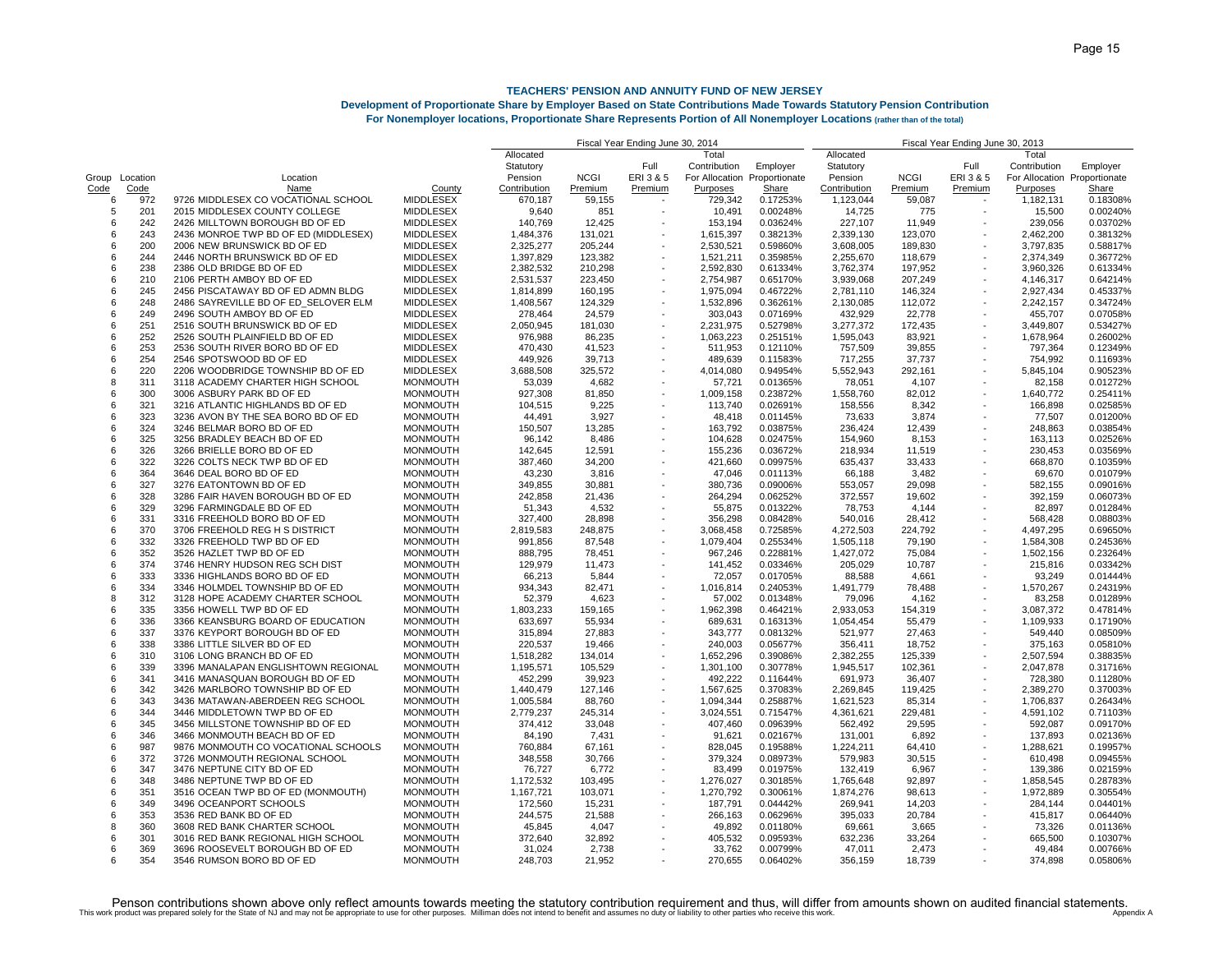## **Development of Proportionate Share by Employer Based on State Contributions Made Towards Statutory Pension Contribution**

|  |  |  |  | For Nonemplover locations, Proportionate Share Represents Portion of All Nonemplover Locations (rather than of the total) |
|--|--|--|--|---------------------------------------------------------------------------------------------------------------------------|
|  |  |  |  |                                                                                                                           |

|        |            |                                      |                 |                    |                  | Fiscal Year Ending June 30, 2014 |              |                              |                    | Fiscal Year Ending June 30, 2013 |                          |                              |          |  |
|--------|------------|--------------------------------------|-----------------|--------------------|------------------|----------------------------------|--------------|------------------------------|--------------------|----------------------------------|--------------------------|------------------------------|----------|--|
|        |            |                                      |                 | Allocated          |                  |                                  | Total        |                              | Allocated          |                                  |                          | Total                        |          |  |
|        |            |                                      |                 | Statutory          |                  | Full                             | Contribution | Employer                     | Statutory          |                                  | Full                     | Contribution                 | Employer |  |
| Group  | Location   | Location                             |                 | Pension            | <b>NCGI</b>      | ERI 3 & 5                        |              | For Allocation Proportionate | Pension            | <b>NCGI</b>                      | ERI 3 & 5                | For Allocation Proportionate |          |  |
| Code   | Code       | Name                                 | County          | Contribution       | Premium          | Premium                          | Purposes     | Share                        | Contribution       | Premium                          | Premium                  | Purposes                     | Share    |  |
| 6      | 371        | 3716 RUMSON FAIR HAVEN REGIONAL H.S. | <b>MONMOUTH</b> | 289,562            | 25,559           |                                  | 315,121      | 0.07454%                     | 449,636            | 23,657                           |                          | 473,293                      | 0.07330% |  |
| 6      | 366        | 3666 SEA GIRT BD OF ED               | <b>MONMOUTH</b> | 63,016             | 5.562            |                                  | 68,578       | 0.01622%                     | 101,087            | 5,319                            |                          | 106,406                      | 0.01648% |  |
| 6      | 373        | 3736 SHORE REGIONAL H S DISTRICT     | <b>MONMOUTH</b> | 195,159            | 17,226           |                                  | 212,385      | 0.05024%                     | 327,014            | 17,205                           |                          | 344,219                      | 0.05331% |  |
| 6      | 356        | 3566 SHREWSBURY BOROUGH BD OF ED     | <b>MONMOUTH</b> | 126,663            | 11,180           |                                  | 137,843      | 0.03261%                     | 207,601            | 10,923                           |                          | 218,524                      | 0.03384% |  |
| 6      | 358        | 3586 SPRING LAKE BORO BD OF ED       | <b>MONMOUTH</b> | 85,311             | 7,530            |                                  | 92,841       | 0.02196%                     | 148,169            | 7,796                            |                          | 155,965                      | 0.02415% |  |
| 6      | 368        | 3686 SPRING LAKE HEIGHTS BD OF ED    | <b>MONMOUTH</b> | 80,173             | 7,077            |                                  | 87,250       | 0.02064%                     | 131,574            | 6,923                            |                          | 138,497                      | 0.02145% |  |
| 6      | 357        | 3576 TINTON FALLS BOARD OF EDUCATION | <b>MONMOUTH</b> | 421,179            | 37,176           |                                  | 458,355      | 0.10843%                     | 642,633            | 33,811                           |                          | 676,444                      | 0.10476% |  |
| 6      | 359        | 3596 UNION BEACH BORO BD OF ED       | <b>MONMOUTH</b> | 173,650            | 15,327           |                                  | 188,977      | 0.04470%                     | 279,628            | 14,712                           |                          | 294,340                      | 0.04558% |  |
| 6      | 361        | 3616 UPPER FREEHOLD REGIONAL         | <b>MONMOUTH</b> | 603,300            | 53,251           |                                  | 656,551      | 0.15531%                     | 970,873            | 51,081                           |                          | 1,021,954                    | 0.15827% |  |
| 6      | 362        | 3626 WALL TOWNSHIP BD OF ED          | <b>MONMOUTH</b> | 1,025,245          | 90,495           |                                  | 1,115,740    | 0.26393%                     | 1,674,961          | 88,126                           |                          | 1,763,087                    | 0.27305% |  |
| 6      | 363        | 3636 WEST LONG BRANCH BD OF ED       | <b>MONMOUTH</b> | 147,733            | 13,040           |                                  | 160,773      | 0.03803%                     | 252,395            | 13,279                           |                          | 265,674                      | 0.04114% |  |
| 6      | 411        | 4116 BOONTON TOWN BD OF ED           | <b>MORRIS</b>   | 419,186            | 37.000           |                                  | 456,186      | 0.10791%                     | 674,888            | 35,508                           |                          | 710.396                      | 0.11002% |  |
| 6      | 412        | 4126 BOONTON TWP BD OF ED            | <b>MORRIS</b>   | 134,378            | 11,861           |                                  | 146,239      | 0.03459%                     | 216,252            | 11,378                           |                          | 227,630                      | 0.03525% |  |
| 6      | 413        | 4136 BUTLER BORO BD OF ED            | <b>MORRIS</b>   | 345.912            | 30.532           |                                  | 376.444      | 0.08905%                     | 570.746            | 30.029                           |                          | 600.775                      | 0.09304% |  |
| 6      | 455        | 4556 CHATHAMS SCHOOL DISTRICT        | <b>MORRIS</b>   | 1,033,478          | 91,222           |                                  | 1,124,700    | 0.26605%                     | 1,614,718          | 84,956                           |                          | 1,699,674                    | 0.26323% |  |
| 6      | 416        | 4166 CHESTER TWP BD OF ED            | <b>MORRIS</b>   | 337,709            | 29,808           |                                  | 367,517      | 0.08694%                     | 561,105            | 29,522                           |                          | 590,627                      | 0.09147% |  |
| 6      | 417        | 4176 DENVILLE TWP BD OF ED           | <b>MORRIS</b>   | 434,854            | 38,383           |                                  | 473,237      | 0.11195%                     | 754,716            | 39,708                           |                          | 794,424                      | 0.12303% |  |
| 6      | 418        | 4186 DOVER BD OF ED                  | <b>MORRIS</b>   | 762,355            | 67,291           |                                  | 829,646      | 0.19626%                     | 1,233,993          | 64,925                           |                          | 1,298,918                    | 0.20116% |  |
| 6      | 448        | 4486 EAST HANOVER TWP BD OF ED       | <b>MORRIS</b>   | 331,674            | 29,276           |                                  | 360,950      | 0.08538%                     | 507,263            | 26,689                           |                          | 533,952                      | 0.08269% |  |
| 6      |            | 4196 FLORHAM PARK BD OF ED           | <b>MORRIS</b>   |                    |                  |                                  | 309,194      |                              |                    |                                  |                          |                              | 0.07278% |  |
| 6      | 419<br>420 | 4206 HANOVER PARK REG H S DIST       | <b>MORRIS</b>   | 284,116<br>468,856 | 25,078<br>41,384 |                                  | 510,240      | 0.07314%<br>0.12070%         | 446,446<br>747,504 | 23,489                           |                          | 469,935<br>786,833           | 0.12186% |  |
|        |            |                                      |                 |                    |                  |                                  |              |                              |                    | 39,329                           |                          |                              |          |  |
| 6<br>6 | 421        | 4216 HANOVER TOWNSHIP BD OF ED       | <b>MORRIS</b>   | 420,645            | 37,129           |                                  | 457,774      | 0.10829%                     | 682,430            | 35,905                           |                          | 718,335                      | 0.11125% |  |
|        | 422        | 4226 HARDING TOWNSHIP BD OF ED       | <b>MORRIS</b>   | 100,268            | 8,850            |                                  | 109,118      | 0.02581%                     | 170,898            | 8,992                            |                          | 179,890                      | 0.02786% |  |
| 6      | 423        | 4236 JEFFERSON TOWNSHIP BD OF ED     | <b>MORRIS</b>   | 948,478            | 83,719           |                                  | 1,032,197    | 0.24417%                     | 1,474,910          | 77,601                           |                          | 1,552,511                    | 0.24044% |  |
| 6      | 424        | 4246 KINNELON BOROUGH BD OF ED       | <b>MORRIS</b>   | 612,733            | 54.084           |                                  | 666,817      | 0.15774%                     | 998,594            | 52,540                           |                          | 1,051,134                    | 0.16279% |  |
| 6      | 425        | 4256 LINCOLN PARK BORO BD OF ED      | <b>MORRIS</b>   | 220,240            | 19,440           |                                  | 239,680      | 0.05670%                     | 353,745            | 18,612                           |                          | 372,357                      | 0.05767% |  |
| 6      | 438        | 4386 LONG HILL TWP BD OF ED          | <b>MORRIS</b>   | 260,121            | 22,960           |                                  | 283,081      | 0.06696%                     | 404,628            | 21,289                           |                          | 425,917                      | 0.06596% |  |
| 6      | 426        | 4266 MADISON BORO BD OF ED           | <b>MORRIS</b>   | 713,856            | 63.010           |                                  | 776,866      | 0.18377%                     | 1,136,365          | 59,788                           |                          | 1,196,153                    | 0.18525% |  |
| 6      | 427        | 4276 MENDHAM BORO BD OF ED           | <b>MORRIS</b>   | 173,974            | 15,356           |                                  | 189,330      | 0.04479%                     | 279,453            | 14,703                           |                          | 294,156                      | 0.04556% |  |
| 6      | 428        | 4286 MENDHAM TOWNSHIP BD OF ED       | <b>MORRIS</b>   | 252,670            | 22,302           |                                  | 274,972      | 0.06505%                     | 423,567            | 22,285                           |                          | 445,852                      | 0.06905% |  |
| 6      | 429        | 4296 MINE HILL TWP BD OF ED          | <b>MORRIS</b>   | 82,405             | 7,274            |                                  | 89,679       | 0.02121%                     | 122,033            | 6,421                            |                          | 128,454                      | 0.01989% |  |
| 6      | 431        | 4316 MONTVILLE TWP BD OF ED          | <b>MORRIS</b>   | 1,214,152          | 107,169          |                                  | 1,321,321    | 0.31256%                     | 1,908,623          | 100,420                          |                          | 2,009,043                    | 0.31114% |  |
| 6      | 453        | 4536 MORRIS CO EDUC SERVICES COMM    | <b>MORRIS</b>   | 149,920            | 13,233           |                                  | 163,153      | 0.03859%                     | 268,294            | 14,116                           |                          | 282,410                      | 0.04374% |  |
| 6      | 955        | 9556 MORRIS CO VOCATIONAL SCH DIST   | <b>MORRIS</b>   | 273,733            | 24,162           |                                  | 297,895      | 0.07047%                     | 428,929            | 22,568                           |                          | 451,497                      | 0.06992% |  |
| 6      | 450        | 4506 MORRIS HILLS REGIONAL DISTRICT  | <b>MORRIS</b>   | 997,281            | 88,027           |                                  | 1,085,308    | 0.25673%                     | 1,563,466          | 82,260                           |                          | 1,645,726                    | 0.25487% |  |
| 6      | 432        | 4326 MORRIS PLAINS BD OF ED          | <b>MORRIS</b>   | 143,917            | 12,703           |                                  | 156,620      | 0.03705%                     | 242,780            | 12,774                           |                          | 255,554                      | 0.03958% |  |
| 6      | 440        | 4406 MORRIS SCHOOL DISTRICT          | <b>MORRIS</b>   | 1,550,238          | 136.834          |                                  | 1,687,072    | 0.39908%                     | 2,506,764          | 131.890                          |                          | 2.638.654                    | 0.40865% |  |
| 6      | 435        | 4356 MOUNT ARLINGTON BD OF ED        | <b>MORRIS</b>   | 117,166            | 10,342           | $\overline{\phantom{a}}$         | 127,508      | 0.03016%                     | 184,726            | 9,719                            |                          | 194,445                      | 0.03011% |  |
| 6      | 436        | 4366 MOUNT OLIVE TWP BD OF ED        | <b>MORRIS</b>   | 1,184,708          | 104,570          |                                  | 1,289,278    | 0.30498%                     | 1,939,927          | 102,067                          |                          | 2,041,994                    | 0.31624% |  |
| 6      | 434        | 4346 MOUNTAIN LAKES BORO BD OF ED    | <b>MORRIS</b>   | 660,860            | 58,332           |                                  | 719,192      | 0.17013%                     | 1,085,462          | 57,110                           |                          | 1,142,572                    | 0.17695% |  |
| 6      | 437        | 4376 NETCONG BOROUGH BD OF ED        | <b>MORRIS</b>   | 85,101             | 7,512            |                                  | 92,613       | 0.02191%                     | 133,285            | 7,013                            |                          | 140,298                      | 0.02173% |  |
| 6      | 449        | 4496 PARSIPPANY TROY HILLS BD OF ED  | <b>MORRIS</b>   | 2,174,956          | 191,976          |                                  | 2,366,932    | 0.55991%                     | 3,609,142          | 189,890                          |                          | 3,799,032                    | 0.58836% |  |
| 6      | 439        | 4396 PEQUANNOCK TWP BD OF ED         | <b>MORRIS</b>   | 664,851            | 58,684           |                                  | 723,535      | 0.17115%                     | 1,003,773          | 52,812                           |                          | 1,056,585                    | 0.16363% |  |
| 6      | 441        | 4416 RANDOLPH TOWNSHIP BD OF ED      | <b>MORRIS</b>   | 1,387,505          | 122,470          | $\overline{\phantom{a}}$         | 1,509,975    | 0.35719%                     | 2,180,747          | 114,737                          | $\overline{\phantom{a}}$ | 2,295,484                    | 0.35550% |  |
| 6      | 442        | 4426 RIVERDALE BOROUGH BD OF ED      | <b>MORRIS</b>   | 87,012             | 7,680            |                                  | 94,692       | 0.02240%                     | 140,866            | 7,412                            |                          | 148,278                      | 0.02296% |  |
| 6      | 443        | 4436 ROCKAWAY BOROUGH BD OF ED       | <b>MORRIS</b>   | 126,229            | 11,142           |                                  | 137,371      | 0.03250%                     | 197,107            | 10,371                           |                          | 207,478                      | 0.03213% |  |
| 6      | 444        | 4446 ROCKAWAY TOWNSHIP BD OF ED      | <b>MORRIS</b>   | 730,253            | 64,457           |                                  | 794,710      | 0.18799%                     | 1,269,705          | 66,804                           |                          | 1,336,509                    | 0.20699% |  |
| 6      | 445        | 4456 ROXBURY TWP BD OF ED            | <b>MORRIS</b>   | 1,096,649          | 96.798           |                                  | 1,193,447    | 0.28231%                     | 1,744,689          | 91,795                           |                          | 1,836,484                    | 0.28442% |  |
| 6      | 446        | 4466 WASHINGTON TWP BD ED (MORRIS)   | <b>MORRIS</b>   | 706,202            | 62,334           |                                  | 768,536      | 0.18180%                     | 1,127,507          | 59,322                           |                          | 1,186,829                    | 0.18380% |  |
| 6      | 451        | 4516 WEST MORRIS REG H S DIST        | <b>MORRIS</b>   | 822,768            | 72,623           |                                  | 895,391      | 0.21181%                     | 1,200,719          | 63,174                           |                          | 1,263,893                    | 0.19574% |  |
| 6      | 447        | 4476 WHARTON BOROUGH BD OF ED        | <b>MORRIS</b>   | 206,584            | 18.234           |                                  | 224,818      | 0.05318%                     | 306,617            | 16,132                           |                          | 322,749                      | 0.04998% |  |
| 6      | 535        | 5356 BARNEGAT TWP BD OF ED           | <b>OCEAN</b>    | 759,865            | 67,071           |                                  | 826,936      | 0.19561%                     | 1,174,625          | 61,801                           |                          | 1,236,426                    | 0.19149% |  |
| 6      | 511        | 5116 BAY HEAD BD OF ED               | <b>OCEAN</b>    | 37,132             | 3,278            |                                  | 40,410       | 0.00956%                     | 55,182             | 2,903                            |                          | 58,085                       | 0.00900% |  |
| 6      | 512        | 5126 BEACH HAVEN BOROUGH BD OF ED    | <b>OCEAN</b>    | 25,299             | 2,233            |                                  | 27,532       | 0.00651%                     | 43,775             | 2,303                            |                          | 46,078                       | 0.00714% |  |
| 6      | 513        | 5136 BERKELEY TWP BD OF ED           | <b>OCEAN</b>    | 491,910            | 43,419           |                                  | 535,329      | 0.12663%                     | 793,540            | 41,751                           |                          | 835,291                      | 0.12936% |  |
| 6      | 514        | 5146 BRICK TWP BD OF ED              | <b>OCEAN</b>    | 2,414,209          | 213,094          |                                  | 2,627,303    | 0.62150%                     | 3,709,974          | 195,195                          |                          | 3,905,169                    | 0.60479% |  |
| 6      | 505        | 5056 CENTRAL REGIONAL H S DIST       | <b>OCEAN</b>    | 505,983            | 44,661           |                                  | 550,644      | 0.13026%                     | 841,636            | 44,282                           |                          | 885,918                      | 0.13720% |  |
| 6      | 516        | 5166 EAGLESWOOD TWP BD OF ED         | <b>OCEAN</b>    | 37,301             | 3,292            |                                  | 40,593       | 0.00960%                     | 68,182             | 3,587                            |                          | 71,769                       | 0.01111% |  |
| հ      | 517        | 5176 ISLAND HEIGHTS BORO BD OF ED    | <b>OCEAN</b>    | 34.665             | 3.060            |                                  | 37.725       | 0.00892%                     | 58.125             | 3.058                            |                          | 61.183                       | 0.00948% |  |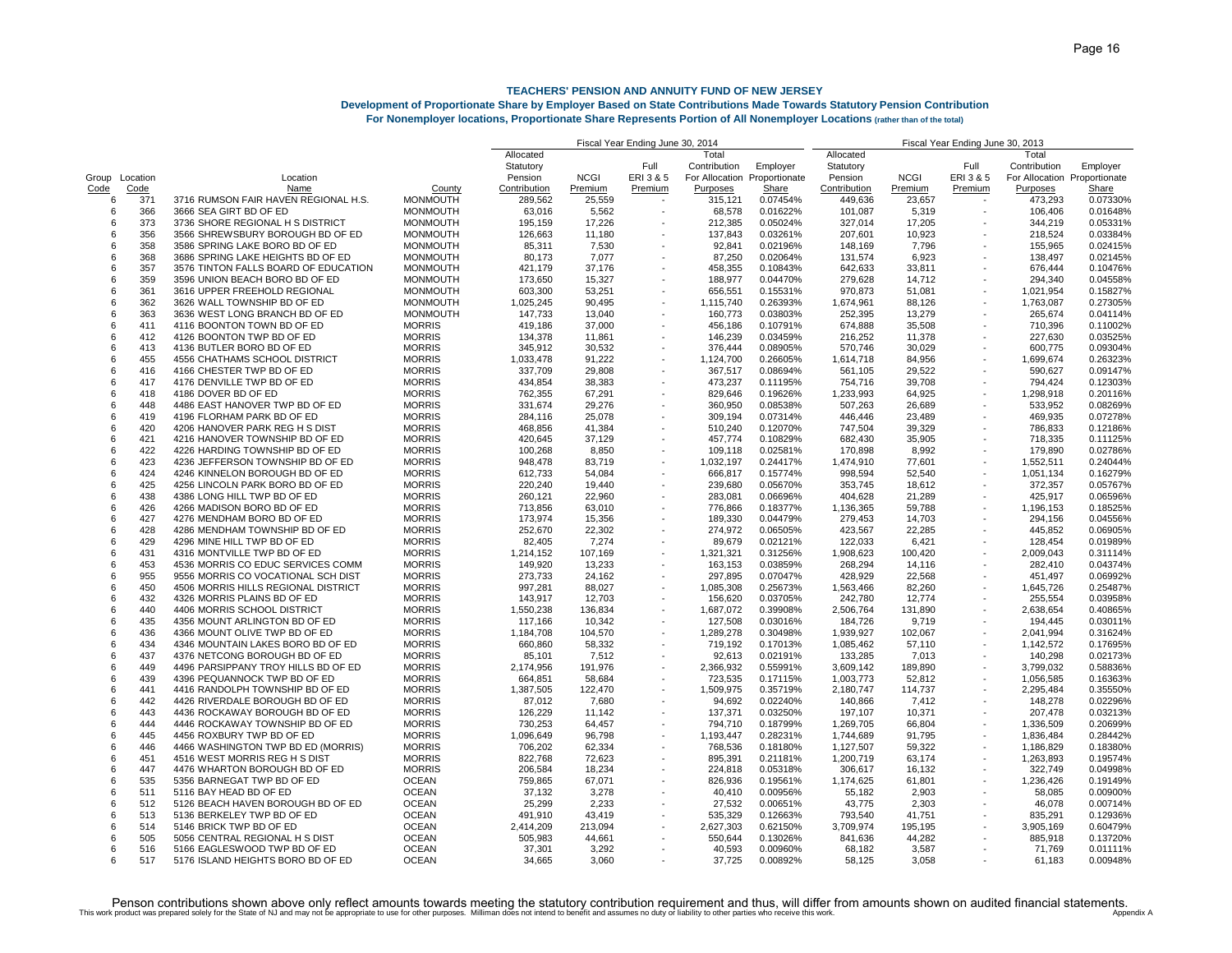## **Development of Proportionate Share by Employer Based on State Contributions Made Towards Statutory Pension Contribution**

|       |          |                                                          |                                | Fiscal Year Ending June 30, 2014 |                  | Fiscal Year Ending June 30, 2013 |                              |                      |              |                  |           |                      |                              |
|-------|----------|----------------------------------------------------------|--------------------------------|----------------------------------|------------------|----------------------------------|------------------------------|----------------------|--------------|------------------|-----------|----------------------|------------------------------|
|       |          |                                                          |                                | Allocated                        |                  |                                  | Total                        |                      | Allocated    |                  |           | Total                |                              |
|       |          |                                                          |                                | Statutory                        |                  | Full                             | Contribution                 | Employer             | Statutory    |                  | Full      | Contribution         | Employer                     |
| Group | Location | Location                                                 |                                | Pension                          | <b>NCGI</b>      | ERI 3 & 5                        | For Allocation Proportionate |                      | Pension      | <b>NCGI</b>      | ERI 3 & 5 |                      | For Allocation Proportionate |
| Code  | Code     | Name                                                     | County                         | Contribution                     | Premium          | Premium                          | Purposes                     | Share                | Contribution | Premium          | Premium   | Purposes             | Share                        |
| 6     | 518      | 5186 JACKSON TOWNSHIP BD OF ED                           | <b>OCEAN</b>                   | 2,056,966                        | 181.562          |                                  | 2,238,528                    | 0.52953%             | 3,312,751    | 174,296          |           | 3,487,047            | 0.54004%                     |
| 6     | 519      | 5196 LACEY TOWNSHIP BD OF ED                             | <b>OCEAN</b>                   | 1,072,773                        | 94,690           |                                  | 1,167,463                    | 0.27617%             | 1,659,051    | 87,289           |           | 1,746,340            | 0.27046%                     |
| 6     | 521      | 5216 LAKEHURST BOROUGH BD OF ED                          | <b>OCEAN</b>                   | 88,237                           | 7,788            |                                  | 96,025                       | 0.02272%             | 165,015      | 8,682            |           | 173,697              | 0.02690%                     |
| 6     | 500      | 5006 LAKEWOOD TWP BD OF ED                               | <b>OCEAN</b>                   | 1,227,196                        | 108,320          |                                  | 1,335,516                    | 0.31592%             | 1,990,538    | 104,730          |           | 2,095,268            | 0.32449%                     |
| 6     | 522      | 5226 LAVALLETTE BOROUGH BD OF ED                         | <b>OCEAN</b>                   | 56.377                           | 4.976            |                                  | 61,353                       | 0.01451%             | 93,417       | 4,915            |           | 98.332               | 0.01523%                     |
| 6     | 523      | 5236 LITTLE EGG HARBOR TWP BD OF ED                      | <b>OCEAN</b>                   | 447,425                          | 39,493           |                                  | 486,918                      | 0.11518%             | 719,698      | 37,866           |           | 757,564              | 0.11732%                     |
| 6     | 545      | 5456 LONG BEACH ISLAND BD OF ED                          | <b>OCEAN</b>                   | 101,300                          | 8,941            |                                  | 110,241                      | 0.02608%             | 150,792      | 7,934            |           | 158,726              | 0.02458%                     |
| 6     | 524      | 5246 MANCHESTER TOWNSHIP BD OF ED                        | <b>OCEAN</b>                   | 907,178                          | 80,074           |                                  | 987,252                      | 0.23354%             | 1,427,750    | 75,119           |           | 1,502,869            | 0.23275%                     |
| 6     | 986      | 9866 OCEAN COUNTY VOCATIONAL SCHOOL                      | <b>OCEAN</b>                   |                                  | 36,799           |                                  | 453,708                      | 0.10733%             | 648,112      | 34,100           |           | 682,212              | 0.10565%                     |
|       | 526      |                                                          |                                | 416,909                          |                  |                                  |                              |                      |              |                  |           |                      |                              |
| 6     |          | 5266 OCEAN GATE BD OF ED                                 | <b>OCEAN</b>                   | 41,467                           | 3,660            |                                  | 45,127                       | 0.01067%             | 73,040       | 3,843            |           | 76,883               | 0.01191%                     |
| 6     | 525      | 5256 OCEAN TWP BD OF ED (OCEAN)                          | <b>OCEAN</b>                   | 159,351                          | 14,065           |                                  | 173,416                      | 0.04102%             | 251,366      | 13,225           |           | 264,591              | 0.04098%                     |
| 6     | 502      | 5026 PINELANDS REG SCHOOL DISTRICT                       | <b>OCEAN</b>                   | 519,584                          | 45.862           |                                  | 565,446                      | 0.13376%             | 879,834      | 46,291           |           | 926.125              | 0.14343%                     |
| 6     | 527      | 5276 PLUMSTED TWP BD OF ED                               | <b>OCEAN</b>                   | 430,589                          | 38,007           |                                  | 468,596                      | 0.11085%             | 669,923      | 35,247           |           | 705,170              | 0.10921%                     |
| 6     | 529      | 5296 POINT PLEASANT BEACH BD OF ED                       | <b>OCEAN</b>                   | 256,530                          | 22,643           |                                  | 279,173                      | 0.06604%             | 395,635      | 20,816           |           | 416,451              | 0.06450%                     |
| 6     | 528      | 5286 POINT PLEASANT BORO BD OF ED                        | <b>OCEAN</b>                   | 683,260                          | 60,309           |                                  | 743,569                      | 0.17589%             | 1,091,328    | 57,419           |           | 1,148,747            | 0.17791%                     |
| 6     | 531      | 5316 SEASIDE HEIGHTS BD OF ED                            | <b>OCEAN</b>                   | 55,475                           | 4,897            |                                  | 60,372                       | 0.01428%             | 85,719       | 4,510            |           | 90,229               | 0.01397%                     |
| 6     | 532      | 5326 SEASIDE PARK BD OF ED                               | <b>OCEAN</b>                   | 982                              | 87               |                                  | 1,069                        | 0.00025%             | 3,136        | 165              |           | 3,301                | 0.00051%                     |
| 6     | 546      | 5466 SOUTHERN REGIONAL H S DISTRICT                      | <b>OCEAN</b>                   | 843,196                          | 74,426           |                                  | 917,622                      | 0.21707%             | 1,304,927    | 68,657           |           | 1,373,584            | 0.21273%                     |
| 6     | 533      | 5336 STAFFORD TOWNSHIP BD OF ED                          | <b>OCEAN</b>                   | 551,211                          | 48,654           |                                  | 599,865                      | 0.14190%             | 855,292      | 45,000           |           | 900,292              | 0.13943%                     |
| 6     | 515      | 5156 TOMS RIVER SCHOOL DIST                              | <b>OCEAN</b>                   | 3,442,198                        | 303,831          |                                  | 3,746,029                    | 0.88614%             | 5,357,498    | 281,878          |           | 5,639,376            | 0.87337%                     |
| 6     | 534      | 5346 TUCKERTON BORO BD OF ED                             | <b>OCEAN</b>                   | 72,459                           | 6,396            |                                  | 78,855                       | 0.01865%             | 115,451      | 6,074            |           | 121,525              | 0.01882%                     |
| 6     | 631      | 6316 BLOOMINGDALE BD OF ED                               | <b>PASSAIC</b>                 | 172,128                          | 15,193           |                                  | 187,321                      | 0.04431%             | 269,046      | 14,156           |           | 283,202              | 0.04386%                     |
| 8     | 648      | 6488 CLASSICAL ACAD. CHARTER SCHOOL                      | <b>PASSAIC</b>                 | 17,703                           | 1,563            |                                  | 19,266                       | 0.00456%             | 27,346       | 1,439            |           | 28,785               | 0.00446%                     |
| 6     | 610      | 6106 CLIFTON CITY BD OF ED                               | <b>PASSAIC</b>                 | 2,471,857                        | 218,182          |                                  | 2,690,039                    | 0.63634%             | 3,871,389    | 203,688          |           | 4,075,077            | 0.63111%                     |
| 8     | 661      | 6618 COMMUNITY CH SCHOOL OF PATERSON                     | <b>PASSAIC</b>                 | 81,611                           | 7,204            |                                  | 88,815                       | 0.02101%             | 142,211      | 7,482            |           | 149,693              | 0.02318%                     |
| 6     | 632      |                                                          | <b>PASSAIC</b>                 |                                  |                  |                                  |                              |                      | 395,564      |                  |           |                      |                              |
|       | 633      | 6326 HALEDON BOROUGH BD OF ED<br>6336 HAWTHORNE BD OF ED | <b>PASSAIC</b>                 | 245,273<br>583,514               | 21,649<br>51,505 |                                  | 266,922<br>635,019           | 0.06314%<br>0.15022% | 990,134      | 20,812<br>52,095 |           | 416,376<br>1,042,229 | 0.06448%<br>0.16141%         |
| 6     |          |                                                          |                                |                                  |                  |                                  |                              |                      |              |                  |           |                      |                              |
| 6     | 645      | 6456 LAKELAND REGIONAL H S DIST                          | <b>PASSAIC</b>                 | 356,703                          | 31,485           |                                  | 388,188                      | 0.09183%             | 569,679      | 29,973           |           | 599,652              | 0.09287%                     |
| 6     | 634      | 6346 LITTLE FALLS BD OF ED                               | <b>PASSAIC</b>                 | 253,327                          | 22,360           |                                  | 275,687                      | 0.06521%             | 386,976      | 20,360           |           | 407,336              | 0.06308%                     |
| 6     | 635      | 6356 NORTH HALEDON BORO BD OF ED                         | <b>PASSAIC</b>                 | 167,378                          | 14.774           |                                  | 182,152                      | 0.04309%             | 270,877      | 14,252           |           | 285.129              | 0.04416%                     |
| 6     | 620      | 6206 PASSAIC BOARD OF EDUCATION                          | <b>PASSAIC</b>                 | 3,976,955                        | 351,032          |                                  | 4,327,987                    | 1.02380%             | 6,157,832    | 323,986          |           | 6,481,818            | 1.00384%                     |
| 6     | 646      | 6466 PASSAIC CO MANCHESTER REG HIGH                      | <b>PASSAIC</b>                 | 210,528                          | 18,583           |                                  | 229,111                      | 0.05420%             | 339,887      | 17,883           |           | 357,770              | 0.05541%                     |
| 6     | 640      | 6406 PASSAIC CO REGIONAL HS DIST 1                       | <b>PASSAIC</b>                 | 369,645                          | 32,627           |                                  | 402,272                      | 0.09516%             | 587,155      | 30,892           |           | 618,047              | 0.09572%                     |
| 6     | 952      | 9526 PASSAIC CO VOCATIONAL SCHOOL                        | <b>PASSAIC</b>                 | 1,235,153                        | 109,023          | $\overline{\phantom{a}}$         | 1,344,176                    | 0.31797%             | 1,907,737    | 100,373          | $\sim$    | 2,008,110            | 0.31100%                     |
| 6     | 647      | 6476 PASSAIC CO. ED SERV COMMISION                       | <b>PASSAIC</b>                 | 69,913                           | 6,171            |                                  | 76,084                       | 0.01800%             | 152,179      | 8,007            |           | 160,186              | 0.02481%                     |
| 6     | 600      | 6006 PATERSON BD OF ED                                   | <b>PASSAIC</b>                 | 7,224,535                        | 637,685          |                                  | 7,862,220                    | 1.85984%             | 11,664,016   | 613,687          |           | 12,277,703           | 1.90145%                     |
| 8     | 660      | 6608 PATERSON CHART SCH-SCIENCE/TECH                     | <b>PASSAIC</b>                 | 196,308                          | 17,327           |                                  | 213,635                      | 0.05054%             | 236,881      | 12,463           |           | 249,344              | 0.03862%                     |
| 6     | 636      | 6366 POMPTON LAKES BD OF ED                              | <b>PASSAIC</b>                 | 527,538                          | 46,564           |                                  | 574,102                      | 0.13581%             | 843,660      | 44,388           |           | 888,048              | 0.13753%                     |
| 6     | 637      | 6376 PROSPECT PARK BD OF ED                              | <b>PASSAIC</b>                 | 206,180                          | 18,199           |                                  | 224,379                      | 0.05308%             | 316,659      | 16,661           |           | 333,320              | 0.05162%                     |
| 6     | 638      | 6386 RINGWOOD BORO BD OF ED                              | <b>PASSAIC</b>                 | 352,544                          | 31,118           |                                  | 383,662                      | 0.09076%             | 554,746      | 29,187           |           | 583,933              | 0.09043%                     |
| 6     | 639      | 6396 TOTOWA BOROUGH BD OF ED                             | <b>PASSAIC</b>                 | 261,538                          | 23,085           |                                  | 284,623                      | 0.06733%             | 419,633      | 22,078           |           | 441,711              | 0.06841%                     |
| 6     | 641      | 6416 WANAQUE BD OF ED                                    | <b>PASSAIC</b>                 | 304,831                          | 26,906           |                                  | 331,737                      | 0.07847%             | 415,809      | 21,877           |           | 437,686              | 0.06778%                     |
| 6     | 642      | 6426 WAYNE BOARD OF EDUCATION                            | <b>PASSAIC</b>                 | 2,499,694                        | 220.640          |                                  | 2,720,334                    | 0.64350%             | 3,919,625    | 206,226          |           | 4,125,851            | 0.63897%                     |
| 6     | 643      | 6436 WEST MILFORD TOWNSHIP BD OF ED                      | <b>PASSAIC</b>                 | 1,142,804                        | 100,871          |                                  | 1,243,675                    | 0.29420%             | 1,779,674    | 93,635           |           | 1,873,309            | 0.29012%                     |
| 6     | 644      |                                                          |                                |                                  |                  |                                  |                              |                      |              |                  |           |                      |                              |
|       |          | 6446 WOODLAND PARK BD OF ED                              | <b>PASSAIC</b><br><b>SALEM</b> | 275,575                          | 24,324           |                                  | 299,899                      | 0.07094%             | 441,681      | 23,238           |           | 464,919              | 0.07200%                     |
| 6     | 711      | 7116 ALLOWAY TWP BD OF ED                                |                                | 115,834                          | 10.224           |                                  | 126,058                      | 0.02982%             | 182,577      | 9.606            |           | 192.183              | 0.02976%                     |
| 6     | 713      | 7136 ELSINBORO TOWNSHIP BD OF ED                         | <b>SALEM</b>                   | 31,985                           | 2,823            |                                  | 34,808                       | 0.00823%             | 49,974       | 2,629            |           | 52,603               | 0.00815%                     |
| 6     | 714      | 7146 LOWER ALLOWAYS CREEK BD OF ED                       | <b>SALEM</b>                   | 56,836                           | 5,017            |                                  | 61,853                       | 0.01463%             | 97,002       | 5,104            |           | 102,106              | 0.01581%                     |
| 6     | 716      | 7166 MANNINGTON TOWNSHIP BD OF ED                        | <b>SALEM</b>                   | 45,909                           | 4,052            |                                  | 49,961                       | 0.01182%             | 71,678       | 3,771            |           | 75,449               | 0.01168%                     |
| 6     | 717      | 7176 OLDMANS TWP BD OF ED                                | SALEM                          | 58,763                           | 5,187            |                                  | 63,950                       | 0.01513%             | 89,983       | 4,734            |           | 94,717               | 0.01467%                     |
| 6     | 725      | 7256 PENNS GROVE CARNEYS POINT REG                       | <b>SALEM</b>                   | 639,072                          | 56,409           |                                  | 695,481                      | 0.16452%             | 1,024,695    | 53,913           |           | 1,078,608            | 0.16704%                     |
| 6     | 715      | 7156 PENNSVILLE TWP BD OF ED                             | <b>SALEM</b>                   | 501,662                          | 44,280           |                                  | 545,942                      | 0.12914%             | 778,045      | 40,936           |           | 818,981              | 0.12684%                     |
| 6     | 721      | 7216 PITTSGROVE TWP BD OF ED                             | <b>SALEM</b>                   | 430,573                          | 38.005           |                                  | 468.578                      | 0.11084%             | 694,211      | 36,525           |           | 730.736              | 0.11317%                     |
| 6     | 722      | 7226 QUINTON TOWNSHIP BD OF ED                           | <b>SALEM</b>                   | 85,181                           | 7,519            |                                  | 92,700                       | 0.02193%             | 136,981      | 7,207            |           | 144,188              | 0.02233%                     |
| 6     | 700      | 7006 SALEM CITY BD OF ED                                 | <b>SALEM</b>                   | 412,600                          | 36,419           |                                  | 449,019                      | 0.10622%             | 686,443      | 36,116           |           | 722,559              | 0.11190%                     |
| 6     | 726      | 7266 SALEM CO SP SERVICES SCH DIST                       | <b>SALEM</b>                   | 203,120                          | 17,929           |                                  | 221.049                      | 0.05229%             | 317,191      | 16,689           |           | 333,880              | 0.05171%                     |
| 6     | 984      | 9846 SALEM CO VOCATIONAL TECH SCHOOL                     | <b>SALEM</b>                   | 121,463                          | 10,721           |                                  | 132,184                      | 0.03127%             | 195,368      | 10,279           |           | 205,647              | 0.03185%                     |
| 6     | 724      | 7246 UPPER PITTSGROVE TWP BD OF ED                       | <b>SALEM</b>                   | 83,400                           | 7,361            |                                  | 90,761                       | 0.02147%             | 131,681      | 6,928            |           | 138,609              | 0.02147%                     |
| 6     | 719      | 7196 WOODSTOWN-PILESGROVE REG SCH                        | <b>SALEM</b>                   | 404.477                          | 35.702           |                                  | 440.179                      | 0.10413%             | 629.842      | 33.138           |           | 662.980              | 0.10268%                     |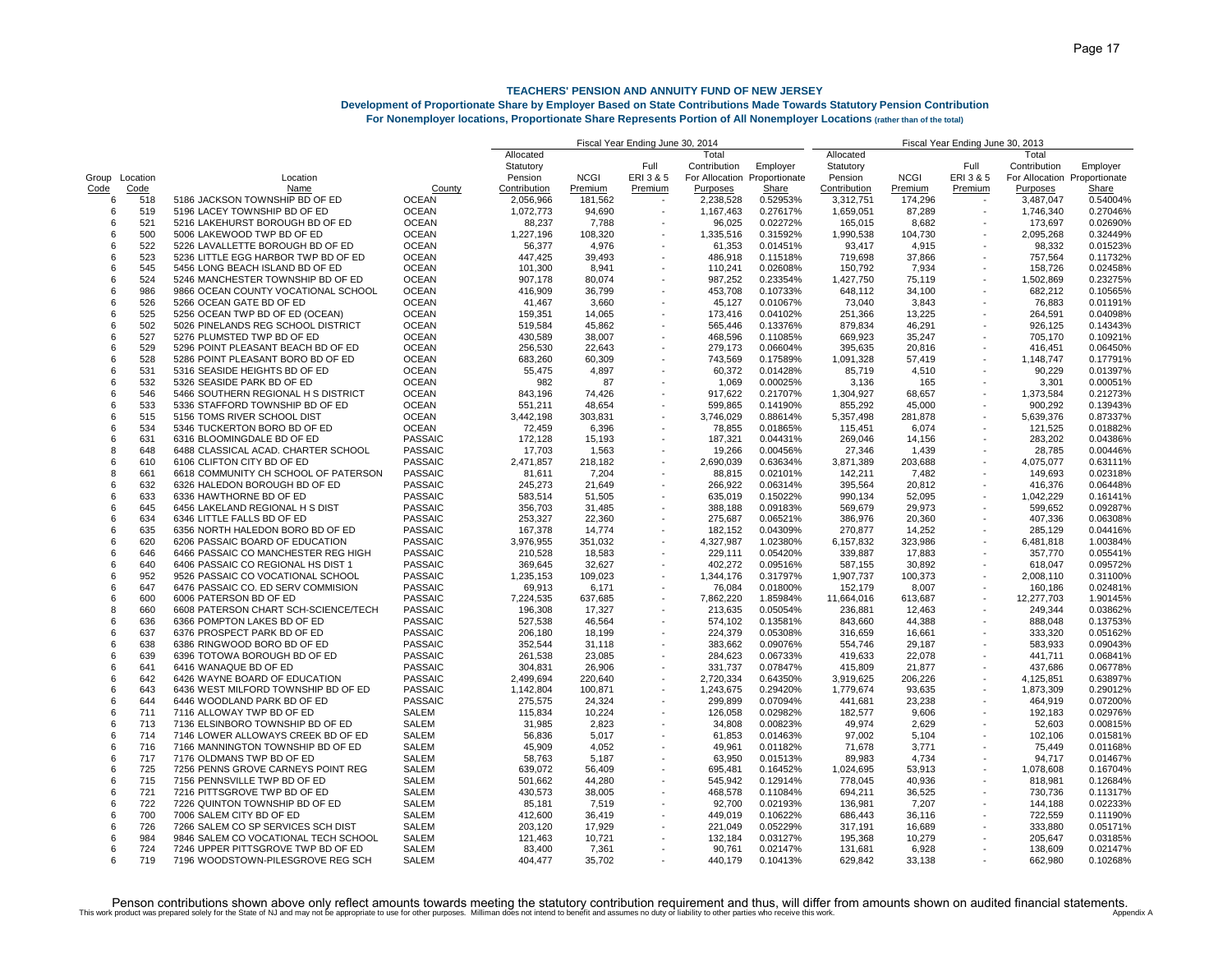## **Development of Proportionate Share by Employer Based on State Contributions Made Towards Statutory Pension Contribution**

| For Nonemplover locations, Proportionate Share Represents Portion of All Nonemplover Locations (rather than of the total) |  |  |  |  |
|---------------------------------------------------------------------------------------------------------------------------|--|--|--|--|
|---------------------------------------------------------------------------------------------------------------------------|--|--|--|--|

|       |          |                                      |                 | Fiscal Year Ending June 30, 2014 | Fiscal Year Ending June 30, 2013 |           |                              |          |              |             |                          |                              |          |
|-------|----------|--------------------------------------|-----------------|----------------------------------|----------------------------------|-----------|------------------------------|----------|--------------|-------------|--------------------------|------------------------------|----------|
|       |          |                                      |                 | Allocated                        |                                  |           | Total                        |          | Allocated    |             |                          | Total                        |          |
|       |          |                                      |                 | Statutory                        |                                  | Full      | Contribution                 | Employer | Statutory    |             | Full                     | Contribution                 | Employer |
| Group | Location | Location                             |                 | Pension                          | <b>NCGI</b>                      | ERI 3 & 5 | For Allocation Proportionate |          | Pension      | <b>NCGI</b> | ERI 3 & 5                | For Allocation Proportionate |          |
| Code  | Code     | Name                                 | County          | Contribution                     | Premium                          | Premium   | <b>Purposes</b>              | Share    | Contribution | Premium     | Premium                  | Purposes                     | Share    |
| 6     | 741      | 7416 BEDMINSTER TWP BD OF ED         | <b>SOMERSET</b> | 192,761                          | 17,014                           |           | 209,775                      | 0.04962% | 308,718      | 16,243      |                          | 324,961                      | 0.05033% |
| 6     | 742      | 7426 BERNARDS TWP BD OF ED           | <b>SOMERSET</b> | 1,463,102                        | 129.143                          |           | 1,592,245                    | 0.37665% | 2,223,818    | 117,003     |                          | 2,340,821                    | 0.36252% |
| 6     | 743      | 7436 BOUND BROOK BORO BD OF ED       | <b>SOMERSET</b> | 364,873                          | 32,206                           |           | 397,079                      | 0.09393% | 547,049      | 28,782      |                          | 575,831                      | 0.08918% |
| 6     | 744      | 7446 BRANCHBURG TWP BD OF ED         | <b>SOMERSET</b> | 504,789                          | 44,556                           |           | 549,345                      | 0.12995% | 821,078      | 43,200      |                          | 864,278                      | 0.13385% |
| 6     | 745      | 7456 BRIDGEWATER-RARITAN REG SCH DIS | SOMERSET        | 2,493,982                        | 220.135                          |           | 2,714,117                    | 0.64203% | 4,056,602    | 213,433     |                          | 4,270,035                    | 0.66130% |
| 8     | 769      | 7698 CENTRAL JERSEY COLL PREP CHRTR  | SOMERSET        |                                  |                                  |           |                              |          |              |             |                          | 94,117                       |          |
|       | 748      |                                      |                 | 63,197                           | 5,578                            |           | 68,775                       | 0.01627% | 89,413       | 4,704       |                          |                              | 0.01458% |
| 6     |          | 7486 FRANKLIN TWP BD OF ED (SOMERST) | <b>SOMERSET</b> | 2,033,806                        | 179,517                          |           | 2,213,323                    | 0.52357% | 3,353,083    | 176,418     |                          | 3,529,501                    | 0.54661% |
| 6     | 753      | 7536 GREEN BROOK BD OF ED            | SOMERSET        | 229,754                          | 20,280                           |           | 250,034                      | 0.05915% | 379,723      | 19,979      |                          | 399,702                      | 0.06190% |
| 6     | 749      | 7496 HILLSBOROUGH TWP BD OF ED       | <b>SOMERSET</b> | 2,103,810                        | 185,696                          |           | 2,289,506                    | 0.54159% | 3,284,946    | 172,833     |                          | 3,457,779                    | 0.53551% |
| 6     | 759      | 7596 MANVILLE BOROUGH BD OF ED       | <b>SOMERSET</b> | 314,330                          | 27,745                           |           | 342,075                      | 0.08092% | 489,592      | 25,759      |                          | 515,351                      | 0.07981% |
| 6     | 751      | 7516 MONTGOMERY TWP BD OF ED         | <b>SOMERSET</b> | 1,284,247                        | 113,356                          |           | 1,397,603                    | 0.33061% | 2,006,227    | 105,555     |                          | 2,111,782                    | 0.32705% |
| 6     | 752      | 7526 NORTH PLAINFIELD BD OF ED       | SOMERSET        | 906,954                          | 80.054                           |           | 987,008                      | 0.23348% | 1,446,763    | 76,120      |                          | 1,522,883                    | 0.23585% |
| 6     | 764      | 7646 SOMERSET CO ED CTNL SRVC COMM   | SOMERSET        | 102,480                          | 9,046                            |           | 111,526                      | 0.02638% | 227,361      | 11,962      |                          | 239,323                      | 0.03706% |
| 6     | 990      | 9906 SOMERSET CO VOCATIONAL SCHOOL   | SOMERSET        | 207.639                          | 18.328                           |           | 225,967                      | 0.05345% | 326.072      | 17,156      |                          | 343.228                      | 0.05316% |
| 6     | 761      | 7616 SOMERSET HILLS BD OF ED         | SOMERSET        | 594,315                          | 52,458                           |           | 646,773                      | 0.15300% | 999,152      | 52,569      |                          | 1,051,721                    | 0.16288% |
| 6     | 730      | 7306 SOMERVILLE BD OF ED             | SOMERSET        | 661,759                          | 58,411                           |           | 720,170                      | 0.17036% | 1,052,604    | 55,381      |                          | 1,107,985                    | 0.17159% |
| 6     | 756      | 7566 SOUTH BOUND BROOK BD OF ED      | SOMERSET        | 121,995                          | 10,768                           |           | 132,763                      | 0.03141% | 204,547      | 10,762      |                          | 215,309                      | 0.03334% |
| 6     | 757      | 7576 WARREN TOWNSHIP BD OF ED        | <b>SOMERSET</b> | 704,290                          | 62,165                           |           | 766,455                      | 0.18131% | 1,169,657    | 61,540      |                          | 1,231,197                    | 0.19068% |
| 6     | 758      | 7586 WATCHUNG BOROUGH BD OF ED       | SOMERSET        | 181,134                          | 15,988                           |           | 197,122                      | 0.04663% | 281,685      | 14,821      | ÷,                       | 296,506                      | 0.04592% |
| 6     | 762      | 7626 WATCHUNG HILLS REGIONAL H S     | SOMERSET        | 603,312                          | 53,252                           |           | 656,564                      | 0.15531% | 979,061      | 51,512      | ÷,                       | 1,030,573                    | 0.15961% |
| 6     | 772      | 7726 ANDOVER REGIONAL BD OF ED       | <b>SUSSEX</b>   | 183,809                          | 16,224                           |           | 200,033                      | 0.04732% | 309,191      | 16,268      |                          | 325,459                      | 0.05040% |
| 6     | 774      | 7746 BYRAM TWP BD OF ED              | <b>SUSSEX</b>   | 242,422                          | 21,398                           |           | 263,820                      | 0.06241% | 397,081      | 20,892      |                          | 417,973                      | 0.06473% |
| 6     | 775      |                                      |                 |                                  |                                  |           |                              |          |              |             |                          | 358,675                      | 0.05555% |
|       | 776      | 7756 FRANKFORD TOWNSHIP BD OF ED     | <b>SUSSEX</b>   | 213,812                          | 18,872                           |           | 232,684                      | 0.05504% | 340,747      | 17,928      |                          |                              |          |
| 6     |          | 7766 FRANKLIN BORO BD OF ED          | <b>SUSSEX</b>   | 152,303                          | 13,443                           |           | 165,746                      | 0.03921% | 244,477      | 12,863      |                          | 257,340                      | 0.03985% |
| 6     | 777      | 7776 FREDON TOWNSHIP BD OF ED        | <b>SUSSEX</b>   | 72,872                           | 6.432                            |           | 79.304                       | 0.01876% | 130,729      | 6,878       |                          | 137,607                      | 0.02131% |
| 6     | 778      | 7786 GREEN TOWNSHIP BD OF ED         | <b>SUSSEX</b>   | 121,772                          | 10.748                           |           | 132,520                      | 0.03135% | 199,838      | 10,514      |                          | 210,352                      | 0.03258% |
| 6     | 779      | 7796 HAMBURG BOROUGH BD OF ED        | <b>SUSSEX</b>   | 89,016                           | 7,857                            |           | 96,873                       | 0.02292% | 140,042      | 7,368       |                          | 147,410                      | 0.02283% |
| 6     | 781      | 7816 HAMPTON TOWNSHIP BD OF ED       | <b>SUSSEX</b>   | 119,539                          | 10.551                           |           | 130,090                      | 0.03077% | 195.542      | 10,288      |                          | 205,830                      | 0.03188% |
| 6     | 782      | 7826 HARDYSTON TOWNSHIP BD OF ED     | <b>SUSSEX</b>   | 179,520                          | 15,846                           |           | 195,366                      | 0.04621% | 300,315      | 15,801      |                          | 316,116                      | 0.04896% |
| 6     | 780      | 7806 HIGH POINT REG HIGH SCHOOL      | <b>SUSSEX</b>   | 373,366                          | 32,956                           |           | 406,322                      | 0.09612% | 631,645      | 33,233      |                          | 664,878                      | 0.10297% |
| 6     | 783      | 7836 HOPATCONG BOARD OF EDUCATION    | <b>SUSSEX</b>   | 600,632                          | 53,016                           |           | 653,648                      | 0.15462% | 967,790      | 50,919      |                          | 1,018,709                    | 0.15777% |
| 6     | 795      | 7956 KITTATINNY REGIONAL H S         | <b>SUSSEX</b>   | 372,184                          | 32,851                           |           | 405,035                      | 0.09581% | 588,656      | 30,971      |                          | 619,627                      | 0.09596% |
| 6     | 784      | 7846 LAFAYETTE BOARD OF EDUCATION    | <b>SUSSEX</b>   | 79,604                           | 7,026                            |           | 86,630                       | 0.02049% | 116,529      | 6,131       |                          | 122,660                      | 0.01900% |
| 6     | 790      | 7906 LENAPE VALLEY REG H S DIST      | <b>SUSSEX</b>   | 262,500                          | 23,170                           |           | 285,670                      | 0.06758% | 402,653      | 21,185      |                          | 423,838                      | 0.06564% |
| 6     | 785      | 7856 MONTAGUE BD OF ED               | <b>SUSSEX</b>   | 98,169                           | 8,665                            |           | 106,834                      | 0.02527% | 157,258      | 8,274       |                          | 165,532                      | 0.02564% |
| 6     | 786      | 7866 NEWTON BD OF ED                 | <b>SUSSEX</b>   | 446,074                          | 39,373                           |           | 485.447                      | 0.11483% | 688,589      | 36,229      |                          | 724,818                      | 0.11225% |
| 6     | 787      | 7876 OGDENSBURG BD OF ED             | <b>SUSSEX</b>   | 79.426                           | 7.011                            |           | 86.437                       | 0.02045% | 132.390      | 6.966       |                          | 139.356                      | 0.02158% |
| 6     | 788      | 7886 SANDYSTON WALPACK SCHOOL DIST   | <b>SUSSEX</b>   | 42,300                           | 3,734                            |           | 46,034                       | 0.01089% | 73,080       | 3,845       | $\blacksquare$           | 76,925                       | 0.01191% |
| 6     | 789      | 7896 SPARTA BD OF ED                 | <b>SUSSEX</b>   | 1,035,552                        | 91.405                           |           | 1,126,957                    | 0.26659% | 1,409,985    | 74,185      |                          | 1,484,170                    | 0.22985% |
| 6     | 791      | 7916 STANHOPE BOROUGH BD OF ED       | <b>SUSSEX</b>   | 78,748                           | 6,951                            |           | 85,699                       | 0.02027% | 118,448      | 6,232       |                          | 124,680                      | 0.01931% |
| 6     | 792      | 7926 STILLWATER TOWNSHIP BD OF ED    | <b>SUSSEX</b>   | 124,001                          | 10,945                           |           | 134,946                      | 0.03192% | 203,951      | 10,731      |                          | 214,682                      | 0.03325% |
| 6     | 771      | 7716 SUSSEX CO ED SERV COMM BD OF ED | <b>SUSSEX</b>   |                                  | 3,368                            |           | 41,524                       | 0.00982% | 45,155       |             |                          | 47,531                       | 0.00736% |
|       |          |                                      |                 | 38,156                           |                                  |           |                              |          |              | 2,376       |                          |                              |          |
| 6     | 793      | 7936 SUSSEX COUNTY CHARTER SCHOOL    | <b>SUSSEX</b>   | 984                              | 87                               |           | 1,071                        | 0.00025% | 4,054        | 213         |                          | 4,267                        | 0.00066% |
| 8     | 793      | 7938 SUSSEX COUNTY CHARTER SCHOOL    | <b>SUSSEX</b>   | 47,377                           | 4,182                            |           | 51,559                       | 0.01220% | 68,405       | 3,599       |                          | 72,004                       | 0.01115% |
| 6     | 979      | 9796 SUSSEX COUNTY VOCATIONAL        | <b>SUSSEX</b>   | 212,602                          | 18,766                           |           | 231,368                      | 0.05473% | 322,281      | 16,956      |                          | 339,237                      | 0.05254% |
| 6     | 796      | 7966 SUSSEX-WANTAGE REG SCH DIST     | <b>SUSSEX</b>   | 383,440                          | 33,845                           |           | 417,285                      | 0.09871% | 643,245      | 33,844      |                          | 677,089                      | 0.10486% |
| 8     | 798      | 7988 UNITY CHARTER SCHOOL            | <b>SUSSEX</b>   | 40,122                           | 3,541                            |           | 43,663                       | 0.01033% | 50,591       | 2,662       |                          | 53,253                       | 0.00825% |
| 6     | 794      | 7946 VERNON TOWNSHIP BD OF ED        | <b>SUSSEX</b>   | 1,255,299                        | 110.801                          |           | 1,366,100                    | 0.32316% | 2,035,172    | 107,078     |                          | 2,142,250                    | 0.33177% |
| 6     | 797      | 7976 WALLKILL VALL REG H S           | <b>SUSSEX</b>   | 255,188                          | 22,525                           |           | 277,713                      | 0.06569% | 418,583      | 22,023      |                          | 440,606                      | 0.06824% |
| 8     | 854      | 8548 BARACK OBAMA GREEN CHARTER H.S. | <b>UNION</b>    | 36,230                           | 3,198                            |           | 39,428                       | 0.00933% | 7,146        | 376         |                          | 7,522                        | 0.00116% |
| 6     | 838      | 8386 BERKELEY HEIGHTS BD OF ED       | <b>UNION</b>    | 821.759                          | 72.534                           |           | 894.293                      | 0.21155% | 1,324,306    | 69,677      |                          | 1,393,983                    | 0.21589% |
| 8     | 853      | 8538 CENTRAL JERSEY ARTS CHARTER SCH | <b>UNION</b>    | 46,281                           | 4,085                            |           | 50,366                       | 0.01191% | 84,889       | 4,466       |                          | 89,355                       | 0.01384% |
| 6     | 831      | 8316 CLARK TWP BD OF ED              | <b>UNION</b>    | 588,617                          | 51,955                           |           | 640,572                      | 0.15153% | 933,474      | 49,114      | $\overline{\phantom{a}}$ | 982,588                      | 0.15217% |
| 6     | 832      | 8326 CRANFORD TWP BD OF ED           | <b>UNION</b>    | 1,035,276                        | 91,380                           |           | 1,126,656                    | 0.26651% | 1,645,918    | 86,598      |                          | 1,732,516                    | 0.26832% |
| 6     | 800      | 8006 ELIZABETH BD OF ED              | <b>UNION</b>    | 7,300,548                        | 644,395                          |           | 7,944,943                    | 1.87940% | 10,580,126   | 556,660     |                          | 11,136,786                   | 1.72476% |
| 6     | 833      | 8336 GARWOOD BOROUGH BD OF ED        | <b>UNION</b>    | 90,605                           | 7,997                            |           | 98,602                       | 0.02332% | 135,216      | 7,114       |                          | 142,330                      | 0.02204% |
| 6     | 834      | 8346 HILLSIDE BOARD OF EDUCATION     | <b>UNION</b>    | 871,933                          | 76,963                           |           | 948,896                      | 0.22446% | 1,415,905    | 74,496      |                          | 1,490,401                    | 0.23082% |
| 6     | 810      | 8106 KENILWORTH BOROUGH BD OF ED     | <b>UNION</b>    | 383,345                          | 33,837                           |           | 417,182                      | 0.09869% | 602,054      | 31,676      |                          | 633,730                      | 0.09815% |
| 6     | 835      | 8356 LINDEN CITY BD OF ED            | <b>UNION</b>    | 1.673.202                        | 147.688                          |           | 1.820.890                    | 0.43074% | 2.651.717    | 139.517     |                          | 2.791.234                    | 0.43228% |
|       |          |                                      |                 |                                  |                                  |           |                              |          |              |             |                          |                              |          |